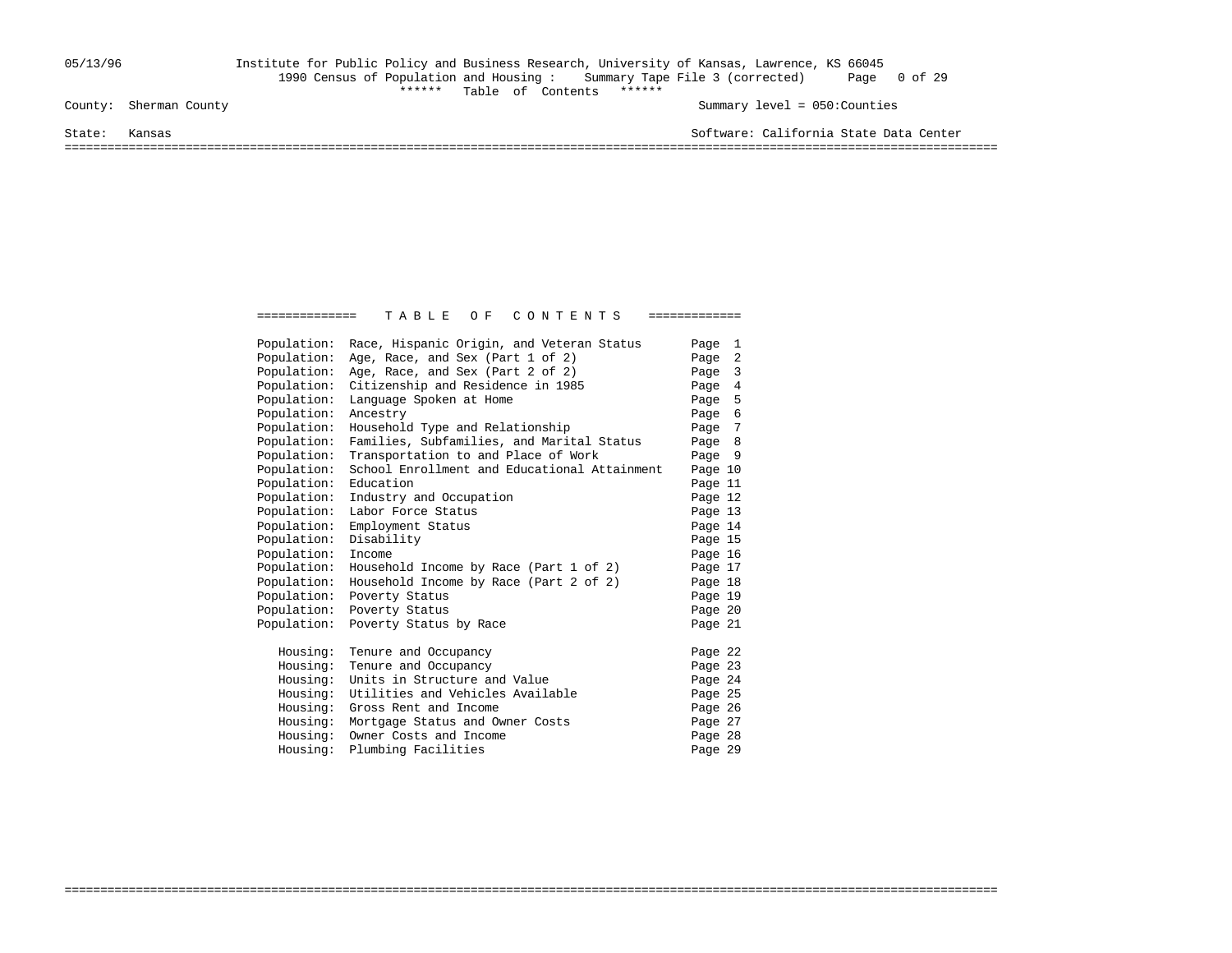# 05/13/96 Institute for Public Policy and Business Research, University of Kansas, Lawrence, KS 66045 1990 Census of Population and Housing : Summary Tape File 3 (corrected) Page 1 of 29 Population: Race, Hispanic Origin, and Veteran Status<br>County: Sherman County

### Summary level =  $050$ : Counties

| State:<br>Kansas                       |             |                                        |             |              | Software: California State Data Center |             |
|----------------------------------------|-------------|----------------------------------------|-------------|--------------|----------------------------------------|-------------|
| $P1/2/3/6$ . Persons                   |             |                                        |             |              | P12. Hispanic Origin by Race           |             |
| (Universe: Persons)                    |             | P10/11. Persons of Hispanic Origin     |             |              | (Universe: Persons)                    |             |
|                                        |             | (Universe: Persons of Hispanic Origin) |             |              |                                        |             |
| Total                                  | 6,926       |                                        |             |              | Not of Hispanic Origin:                |             |
| Unweighted sample count                | 1,184       | Hispanic Origin                        |             | 392          | White                                  | 6,512       |
| 100-Percent count of persons           | 6,926       |                                        |             |              | Black                                  | 10          |
| Percent of persons in sample           | 17.1%       | Mexican                                |             | 349          | American Indian,                       |             |
|                                        |             | Puerto Rican                           |             | $\mathbf 0$  | Eskimo, or Aleut                       | 12          |
| Urban                                  | 4,983       | Cuban                                  |             | $\Omega$     | Asian or Pacific                       |             |
| Percent of total                       | 71.9%       | Other Hispanic:                        |             |              | Islander                               | $\Omega$    |
| Inside urbanized area                  | $\mathbf 0$ | Dominican                              |             | $\mathbf 0$  | Other race                             | $\Omega$    |
| Outside urbanized area                 | 4,983       | Central American:                      |             |              |                                        |             |
|                                        |             | Guatemalan                             |             | $\mathbf 0$  | Hispanic Origin:                       |             |
| Rural                                  | 1,943       | Honduran                               |             | $\Omega$     | White                                  | 76          |
| Percent of total                       | 28.1%       | Nicaraquan                             |             | $\Omega$     | Black                                  | $\Omega$    |
| Rural farm                             | 514         | Panamanian                             |             | $\Omega$     | American Indian,                       |             |
| Rural nonfarm                          | 1,429       | Salvadoran                             |             | $\Omega$     | Eskimo, or Aleut                       | 8           |
| -------------------------------------- |             | Other Central American                 |             | $\Omega$     | Asian or Pacific                       |             |
| P8/9. Race                             |             | South American:                        |             |              | Islander                               | $\mathbf 0$ |
| (Universe: Persons)                    |             | Colombian                              |             | $\mathbf 0$  | Other race                             | 308         |
|                                        |             | Ecuadorian                             |             | $\Omega$     |                                        |             |
| White                                  | 6,588       | Peruvian                               |             | $\Omega$     | P65. Period of Military Service        |             |
| Black                                  | 10          | Other South American                   |             | $\mathbf 0$  | (Universe: Civilian veterans           |             |
| American Indian,                       |             | Other Hispanic                         |             | 43           | 16 years and over)                     |             |
| Eskimo or Aleut                        | 20          |                                        |             |              |                                        |             |
| American Indian                        | 20          |                                        |             |              | Total                                  | 720         |
| Eskimo                                 | $\Omega$    |                                        |             |              |                                        |             |
| Aleut                                  | $\Omega$    | P64. Sex by Age by Veteran Status      |             |              | May 1975 or later only:                |             |
| Asian or Pacific Islander              | $\Omega$    | (Universe: Persons 16 years and over)  |             |              | Sept 1980 or later only:               |             |
| Chinese                                | $\Omega$    |                                        |             |              | W/less than 2 years service            | $\Omega$    |
| Filipino                               | $\Omega$    |                                        | Male        | Female       | W/2 years or more service              | 12          |
| Japanese                               | $\Omega$    | $16 - 64 \text{ years}$ :              |             |              | May 1975 - Aug 1980 only               | 2           |
| Asian Indian                           | $\Omega$    |                                        |             |              | Both, May 1975 - Aug 1980              |             |
| Korean                                 | $\Omega$    | In Armed Forces                        | $\mathbf 0$ | 0            | and Sept 1980 or later                 | 2           |
| Vietnamese                             | $\Omega$    | Civilian:                              |             |              |                                        |             |
| Cambodian                              | $\Omega$    | Veteran                                | 453         | 11           | Vietnam era:                           |             |
| Hmong                                  | $\Omega$    | Nonveteran                             | 1,597       | 2,055        | No Korean nor WW II                    | 166         |
| Laotian                                | $\Omega$    |                                        |             |              | Korean conflict, no WW II              | $\mathbf 0$ |
| Thai                                   | $\Omega$    | $65 + years$ :                         |             |              | Korean conflict and WW II              | 15          |
| Other Asian                            | $\Omega$    |                                        |             |              |                                        |             |
| Polynesian:                            |             | In Armed Forces                        | $\Omega$    | $\mathbf{0}$ | Feb 1955 to July 1964 only             | 95          |
| Hawaiian                               | $\Omega$    | Civilian:                              |             |              |                                        |             |
| Samoan                                 | $\Omega$    | Veteran                                | 239         | 17           | Korean conflict:                       |             |
| Tongan                                 | $\Omega$    | Nonveteran                             | 239         | 662          | No Vietnam nor WW II                   | 110         |
| Other Polynesian                       | $\Omega$    |                                        |             |              | With WW II, no Vietnam                 | 23          |
| Micronesian:                           |             | Total:                                 |             |              |                                        |             |
| Guamanian                              | $\Omega$    |                                        |             |              | WW II, no Korean/Vietnam               | 295         |
| Other Micronesian                      | $\Omega$    | In Armed Forces                        | $\mathbf 0$ | 0            |                                        |             |
| Melanesian                             | $\Omega$    | Civilian:                              |             |              | WW I                                   | $\Omega$    |
| Other Pacific Islander                 | $\Omega$    | Veteran                                | 692         | 28           | Other service                          | $\Omega$    |
|                                        |             | Nonveteran                             |             |              |                                        |             |
|                                        |             |                                        | 1,836       | 2,717        |                                        |             |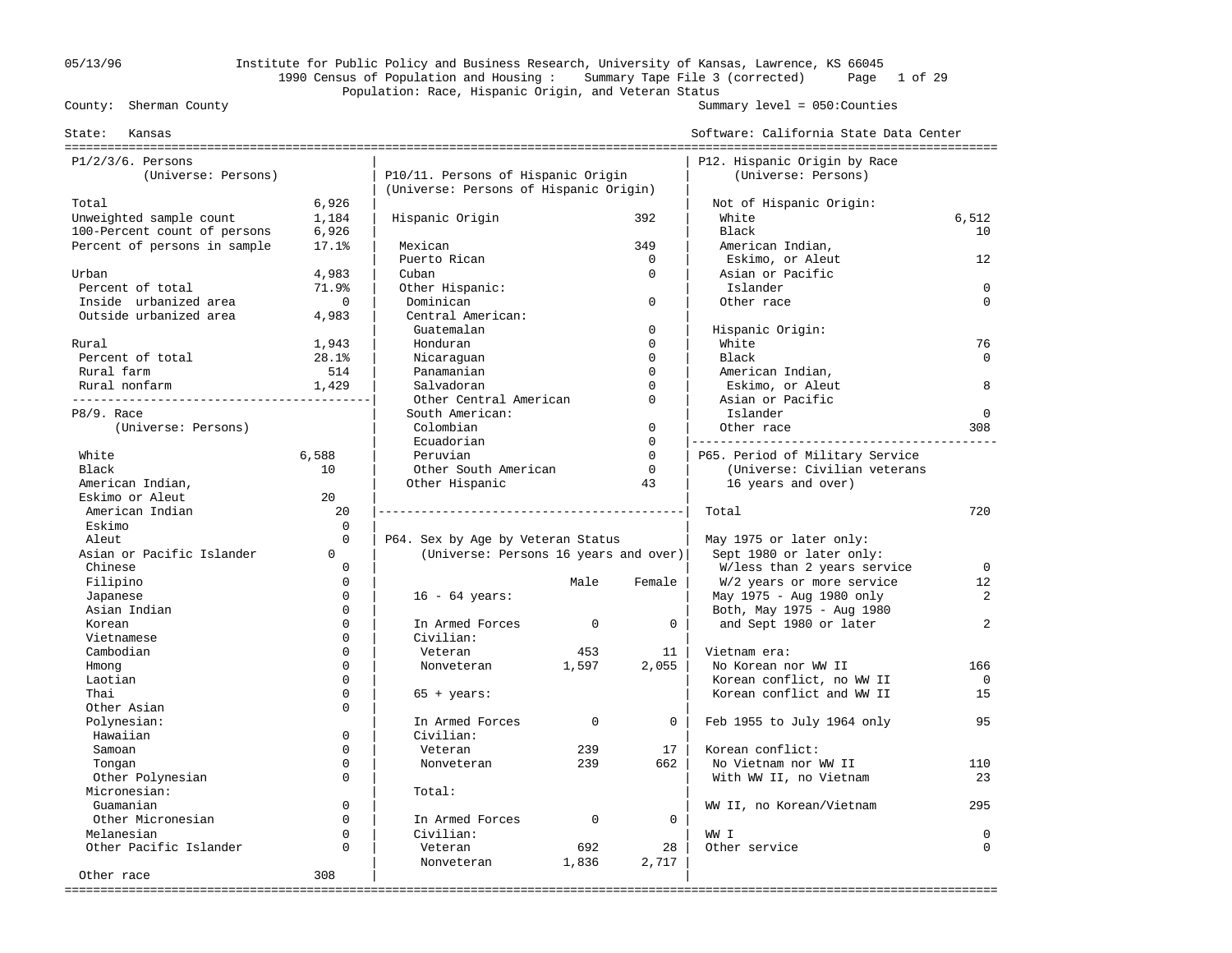# 05/13/96 Institute for Public Policy and Business Research, University of Kansas, Lawrence, KS 66045 1990 Census of Population and Housing : Summary Tape File 3 (corrected) Page 2 of 29 Population: Age, Race, and Sex (Part 1)<br>County: Sherman County

Summary level =  $050$ : Counties

State: Kansas Software: California State Data Center =================================================================================================================================== P13/14/15. Race by Sex by Age (Continued onto Page 3)

|            |       |                                   |        |              |            |        |             | American Indian |                            |                           |                  |                  |  |
|------------|-------|-----------------------------------|--------|--------------|------------|--------|-------------|-----------------|----------------------------|---------------------------|------------------|------------------|--|
|            |       | --------- Total Persons --------- |        |              |            |        |             |                 |                            | ---- Eskimo or Aleut ---- |                  |                  |  |
|            | Total | Male                              | Female | Total        | Male       | Female | Total       | Male            | Female                     | Total                     | Male             | Female           |  |
| Under 1    | 96    | 53                                | 43     | 82           | 39         | 43     | 0           | 0               | 0                          | 0                         | $\mathsf 0$      | 0                |  |
| $1 - 2$    | 221   | 106                               | 115    | 195          | 97         | 98     | 0           | 0               | $\mathbf 0$                | 2                         | 2                | 0                |  |
| $3 - 4$    | 231   | 131                               | 100    | 221          | 122        | 99     | 0           | 0               | 0                          | 0                         | 0                | $\mathbf 0$      |  |
| 5          | 61    | 27                                | 34     | 51           | 25         | 26     | 0           | 0               | $\mathbf{0}$               | $\mathsf 0$               | $\mathsf 0$      | $\mathbf 0$      |  |
| 6          | 113   | 49                                | 64     | 103          | 39         | 64     | 0           | 0               | $\mathbf{0}$               | $\overline{2}$            | 2                | $\mathbf 0$      |  |
| $7 - 9$    | 341   | 205                               | 136    | 319          | 195        | 124    | 0           | 0               | $\mathbf 0$                | $\sqrt{2}$                | $\mathbf 0$      | $\overline{a}$   |  |
| $10 - 11$  | 228   | 107                               | 121    | 210          | 105        | 105    | 0           | 0               | $\mathbf 0$                | 2                         | 2                | $\mathbf 0$      |  |
| $12 - 13$  | 130   | 79                                | 51     | 124          | 79         | 45     | 0           | 0               | 0                          | 0                         | $\mathsf 0$      | $\mathbf 0$      |  |
| 14         | 133   | 68                                | 65     | 133          | 68         | 65     | 0           | 0               | 0                          | 0                         | $\mathsf 0$      | $\mathbf 0$      |  |
| 15         | 99    | 45                                | 54     | 99           | 45         | 54     | 0           | 0               | $\mathbf 0$                | $\mathbf 0$               | 0                | 0                |  |
| 16         | 83    | 46                                | 37     | 73           | 44         | 29     | $\mathbf 0$ | 0               | $\mathbf{0}$               | $\mathbf 0$               | $\mathbf 0$      | $\mathbf 0$      |  |
| 17         | 114   | 72                                | 42     | 88           | 54         | 34     | $\mathbf 0$ | 0               | $\mathbf{0}$               | $\mathbf 0$               | $\mathbf 0$      | $\mathbf 0$      |  |
| 18         | 90    | 35                                | 55     | 84           | 35         | 49     | 0           | 0               | $\mathbf{0}$               | $\mathbf 0$               | $\mathbf 0$      | $\mathbf 0$      |  |
| 19         | 128   | 92                                | 36     | 103          | 76         | 27     | 0           | 0               | $\mathbf{0}$               | $\mathbf 0$               | $\mathbf 0$      | $\mathbf 0$      |  |
| 20         | 98    | 47                                | 51     | 83           | 42         | 41     | 0           | 0               | $\mathbf 0$                | $\mathsf 0$               | $\mathbf 0$      | $\mathbf 0$      |  |
| 21         | 73    | 43                                | 30     | 73           | 43         | 30     | 0           | 0               | $\mathbf 0$                | $\mathsf 0$               | $\mathbf 0$      | $\mathsf 0$      |  |
| $22 - 24$  | 245   | 136                               | 109    | 222          | 117        | 105    | $\mathbf 0$ | 0               | $\mathbf 0$                | 5                         | 5                | $\mathbf 0$      |  |
| $25 - 29$  | 519   | 257                               | 262    | 500          | 249        | 251    | 5           | 5               | $\mathbf 0$                | $\overline{0}$            | $\mathbf 0$      | $\mathsf 0$      |  |
| $30 - 34$  | 401   | 195                               | 206    | 387          | 188        | 199    | $\mathbf 0$ | 0               | $\mathbf 0$                | 7                         | $\mathbf 0$      | $\overline{7}$   |  |
| $35 - 39$  | 477   | 215                               | 262    | 473          | 214        | 259    | 0           | 0               | $\mathbf 0$                | $\overline{0}$            | $\mathbf 0$      | $\mathsf 0$      |  |
| $40 - 44$  | 408   | 225                               | 183    | 366          | 204        | 162    | 0           | 0               | $\mathbf 0$                | $\mathbf 0$               | $\mathbf 0$      | $\mathbf 0$      |  |
| $45 - 49$  | 401   | 189                               | 212    | 399          | 187        | 212    | 0           | 0               | $\mathbf 0$                | $\mathsf 0$               | $\mathbf 0$      | $\mathbf 0$      |  |
| $50 - 54$  | 362   | 185                               | 177    | 355          | 185        | 170    | 0           | 0               | $\Omega$                   | 0                         | $\mathbf 0$      | 0                |  |
| $55 - 59$  | 286   | 104                               | 182    | 286          | 104        | 182    | 0           | 0               | $\Omega$                   | $\mathbf 0$               | 0                | $\mathbf 0$      |  |
| $60 - 61$  | 176   | 90                                | 86     | 176          | 90         | 86     | 0           | 0               | $\Omega$                   | $\mathbf 0$               | $\mathbf 0$      | $\mathbf 0$      |  |
| $62 - 64$  | 255   | 119                               | 136    | 234          | 103        | 131    | 5           | 5               | $\mathbf 0$                | $\mathbf 0$               | $\mathbf 0$      | $\mathsf 0$      |  |
| $65 - 69$  | 372   | 189                               | 183    | 372          | 189        | 183    | 0           | 0               | $\mathbf 0$                | $\mathbf 0$               | 0                | $\mathbf 0$      |  |
| $70 - 74$  | 263   | 106                               | 157    | 259          | 102        | 157    | 0           | 0               | $\mathbf{0}$               | $\mathsf 0$               | $\mathbf 0$      | $\mathbf 0$      |  |
| $75 - 79$  | 198   | 49                                | 149    | 198          | 49         | 149    | 0           | 0               | $\mathbf 0$                | $\mathbf 0$               | 0                | $\mathbf 0$      |  |
| $80 - 84$  | 132   | 55                                | 77     | 128          | 55         | 73     | 0           | 0               | $\mathbf 0$                | $\mathbf 0$               | $\mathbf 0$      | 0                |  |
| $85+$      | 192   | 79                                | 113    | 192          | 79         | 113    | $\Omega$    | $\Omega$        | $\Omega$                   | $\Omega$                  | $\Omega$         | 0                |  |
| $0 - 4$    | 548   | 290                               | 258    | 498          | 258        | 240    | 0           | 0               | 0                          |                           |                  | $\mathbf 0$      |  |
| $5 - 17$   | 1,302 | 698                               | 604    | 1,200        | 654        | 546    | $\mathsf 0$ | 0               | $\mathbf 0$                | 2<br>6                    | 2                |                  |  |
|            |       |                                   |        |              |            |        |             | 0               | $\mathbf{0}$               | 5                         | $\overline{4}$   | $\boldsymbol{2}$ |  |
| $18 - 24$  | 634   | 353                               | 281    | 565<br>1,726 | 313<br>855 | 252    | 0<br>5      |                 | $\Omega$                   | 7                         | 5<br>$\mathbf 0$ | $\mathsf 0$<br>7 |  |
| $25 - 44$  | 1,805 | 892                               | 913    |              |            | 871    |             | 5               | $\Omega$                   | $\Omega$                  |                  |                  |  |
| $45 - 64$  | 1,480 | 687                               | 793    | 1,450        | 669        | 781    | 5           | 5               |                            |                           | $\mathbf 0$      | $\mathbf 0$      |  |
| $65+$      | 1,157 | 478                               | 679    | 1,149        | 474        | 675    | $\mathbf 0$ | 0               | $\mathbf 0$                | $\mathbf 0$               | $\mathbf 0$      | $\Omega$         |  |
| Total      | 6,926 | 3,398                             | 3,528  | 6,588        | 3,223      | 3,365  | 10          | 10              | $\mathbf 0$                | 20                        | 11               | 9                |  |
| Median age | 35.6  | 32.6                              | 37.9   | 36.5         | 33.7       | 38.8   | 30.0        | 30.0            | $\mathcal{L}^{\text{max}}$ | 23.2                      | 11.5             | 31.8             |  |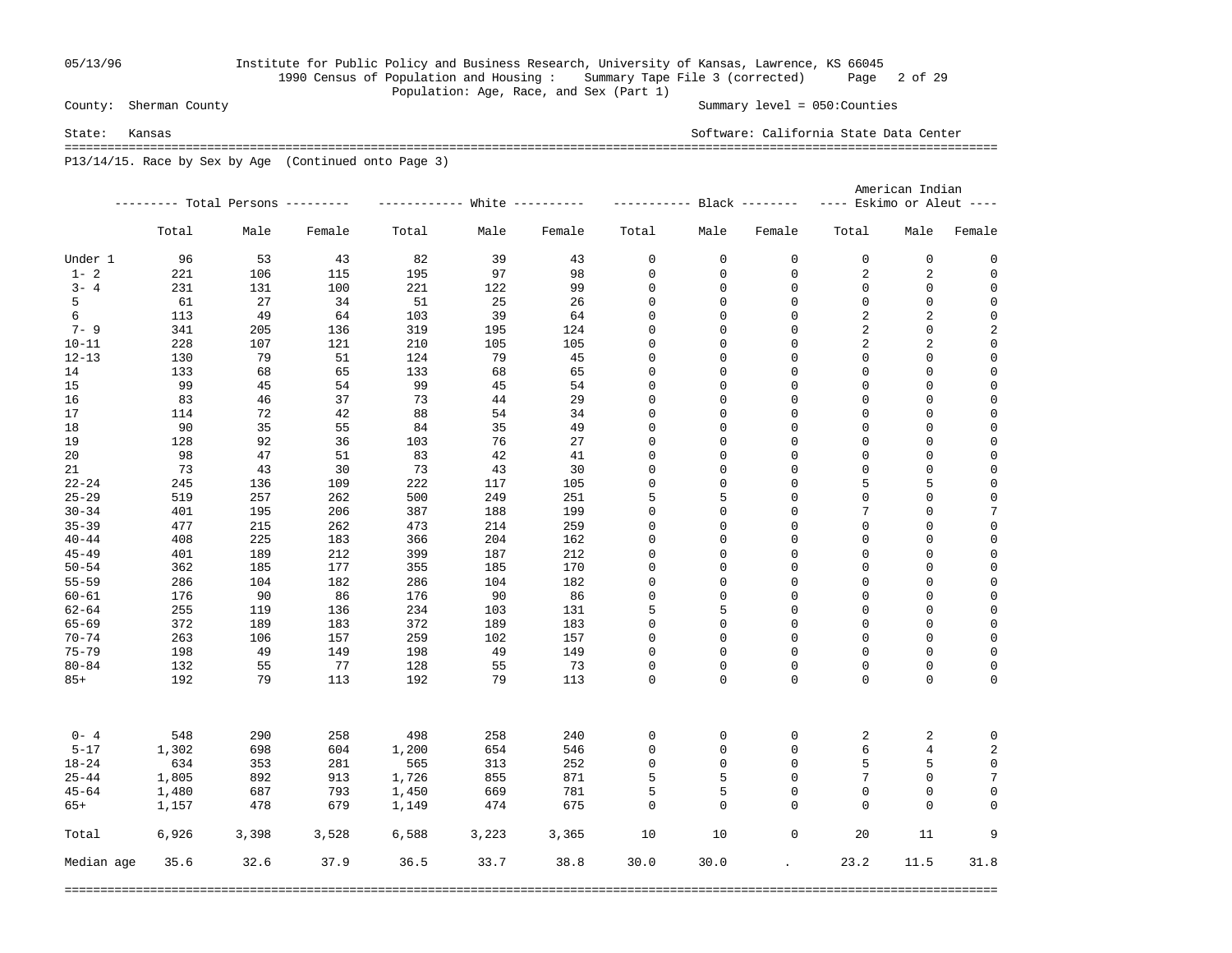# 05/13/96 Institute for Public Policy and Business Research, University of Kansas, Lawrence, KS 66045 1990 Census of Population and Housing : Summary Tape File 3 (corrected) Page 3 of 29 Population: Age, Race, and Sex (Part 2)<br>County: Sherman County

Summary level =  $050$ : Counties

State: Kansas Software: California State Data Center

 =================================================================================================================================== P13/14/15. Race by Sex by Age ( Continued from Page 2 )

|           |             | Asian & Pacific |                      |                | Other           |                | $\star$              | Hispanic                      |                 |                |  |  |  |  |
|-----------|-------------|-----------------|----------------------|----------------|-----------------|----------------|----------------------|-------------------------------|-----------------|----------------|--|--|--|--|
|           | ------      | Islander        | $- - - - -$          | -------        |                 | Race --------- | $\star$              | ----------- Origin ---------- |                 |                |  |  |  |  |
|           | Total       | Male            | Female               | Total          | Male            | Female         | $^\star$<br>$^\star$ | Total                         | Male            | Female         |  |  |  |  |
|           |             |                 |                      |                |                 |                | $^\star$             |                               |                 |                |  |  |  |  |
| Under 1   | 0           | 0               | $\mathbf 0$          | 14             | 14              | $\mathbf 0$    | $\star$              | 14                            | 14              | $\mathbf 0$    |  |  |  |  |
| $1 - 2$   | $\mathbf 0$ | 0               | $\mathbf 0$          | 24             | 7               | 17             | $\star$              | 29                            | 9               | 20             |  |  |  |  |
| $3 - 4$   | $\mathsf 0$ | 0               | 0                    | 10             | 9               | $\mathbf{1}$   | $\star$              | 12                            | 9               | 3              |  |  |  |  |
| 5         | $\mathsf 0$ | 0               | 0                    | 10             | $\overline{2}$  | 8              | $\star$              | 10                            | 2               | 8              |  |  |  |  |
| 6         | $\mathbf 0$ | 0               | 0                    | 8              | 8               | $\mathbf 0$    | $^\star$             | 10                            | 10              | $\mathbf 0$    |  |  |  |  |
| $7 - 9$   | $\mathsf 0$ | 0               | 0                    | 20             | 10              | 10             | $^\star$             | 33                            | 20              | 13             |  |  |  |  |
| $10 - 11$ | $\mathbf 0$ | 0               | 0                    | 16             | $\mathbf 0$     | 16             | $^\star$             | 20                            | $\overline{4}$  | 16             |  |  |  |  |
| $12 - 13$ | $\mathsf 0$ | 0               | 0                    | 6              | $\mathsf 0$     | 6              | $\star$              | 8                             | $\mathbf 0$     | 8              |  |  |  |  |
| 14        | $\mathbf 0$ | 0               | 0                    | $\mathsf 0$    | $\mathsf 0$     | $\mathbf 0$    | $^\star$             | 2                             | $\overline{2}$  | $\mathbf 0$    |  |  |  |  |
| 15        | $\mathsf 0$ | 0               | $\mathsf 0$          | $\mathsf 0$    | $\mathsf 0$     | 0              | $\star$              | $\mathbf 0$                   | $\mathbf 0$     | $\mathbf 0$    |  |  |  |  |
| 16        | $\mathbf 0$ | 0               | 0                    | 10             | $\overline{a}$  | 8              | $^\star$             | 14                            | $\overline{2}$  | 12             |  |  |  |  |
| 17        | $\mathsf 0$ | 0               | 0                    | 26             | 18              | 8              | $\star$              | 36                            | 28              | 8              |  |  |  |  |
| 18        | $\mathbf 0$ | 0               | 0                    | 6              | $\mathbf 0$     | 6              | $^\star$             | 6                             | $\mathbf 0$     | 6              |  |  |  |  |
| 19        | $\mathsf 0$ | 0               | $\mathsf 0$          | 25             | 16              | 9              | $\star$              | 27                            | 16              | 11             |  |  |  |  |
| 20        | $\mathbf 0$ | 0               | $\mathbf 0$          | 15             | 5               | 10             | $^\star$             | 15                            | 5               | 10             |  |  |  |  |
| 21        | $\mathbf 0$ | 0               | 0                    | $\mathbf 0$    | $\mathsf 0$     | $\mathbf 0$    | $\star$              | $\mathbf 0$                   | $\mathbf 0$     | $\mathbf 0$    |  |  |  |  |
| $22 - 24$ | $\mathbf 0$ | 0               | 0                    | 18             | 14              | $\overline{4}$ | $\star$              | 18                            | 14              | $\overline{4}$ |  |  |  |  |
| $25 - 29$ | $\mathbf 0$ | 0               | 0                    | 14             | 3               | 11             | $\star$              | 20                            | 9               | 11             |  |  |  |  |
| $30 - 34$ | $\mathbf 0$ | 0               | $\mathbf 0$          | 7              | $7\overline{ }$ | $\mathbf 0$    | $\star$              | 16                            | $7\phantom{.0}$ | 9              |  |  |  |  |
| $35 - 39$ | $\mathbf 0$ | 0               | $\mathbf 0$          | $\overline{4}$ | $\mathbf{1}$    | 3              | $\star$              | $\overline{4}$                | $\mathbf{1}$    | 3              |  |  |  |  |
| $40 - 44$ | 0           | 0               | 0                    | 42             | 21              | 21             | $\ast$               | 51                            | 30              | 21             |  |  |  |  |
| $45 - 49$ | $\mathbf 0$ | 0               | 0                    | $\sqrt{2}$     | $\overline{c}$  | $\mathbf 0$    | $\star$              | $\overline{\mathbf{c}}$       | $\sqrt{2}$      | $\mathsf 0$    |  |  |  |  |
| $50 - 54$ | 0           | 0               | 0                    | 7              | $\mathsf 0$     | $\overline{7}$ | $^\star$             | 9                             | $\mathbf 0$     | 9              |  |  |  |  |
| $55 - 59$ | $\mathbf 0$ | 0               | $\mathbf 0$          | $\mathsf 0$    | $\mathsf 0$     | 0              | $\star$              | 6                             | $\mathbf 0$     | 6              |  |  |  |  |
| $60 - 61$ | 0           | 0               | 0                    | $\mathsf 0$    | $\mathbf 0$     | 0              | $^\star$             | 6                             | 6               | 0              |  |  |  |  |
| $62 - 64$ | $\mathbf 0$ | 0               | $\mathbf 0$          | 16             | 11              | 5              | $\star$              | 16                            | 11              | 5              |  |  |  |  |
| $65 - 69$ | $\mathbf 0$ | 0               | 0                    | $\mathsf 0$    | $\mathbf 0$     | 0              | $^\star$             | $\mathbf 0$                   | $\mathbf 0$     | $\mathsf 0$    |  |  |  |  |
| $70 - 74$ | $\mathbf 0$ | 0               | $\mathbf 0$          | $\,4$          | $\,4$           | 0              | $\star$              | $\,4$                         | $\,4$           | $\mathsf 0$    |  |  |  |  |
| $75 - 79$ | $\mathbf 0$ | 0               | $\mathsf 0$          | $\mathsf 0$    | $\mathsf 0$     | 0              | $^\star$             | 0                             | $\mathbf 0$     | $\mathbf{0}$   |  |  |  |  |
| $80 - 84$ | $\mathbf 0$ | 0               | $\mathsf 0$          | $\,4$          | $\mathsf 0$     | 4              | $\star$              | $\overline{4}$                | $\mathbf 0$     | 4              |  |  |  |  |
| $85+$     | $\Omega$    | 0               | 0                    | $\mathbf 0$    | $\mathbf 0$     | 0              | $\star$              | $\mathbf 0$                   | $\mathbf 0$     | $\mathbf{0}$   |  |  |  |  |
|           |             |                 |                      |                |                 |                | $\star$              |                               |                 |                |  |  |  |  |
|           |             |                 |                      |                |                 |                | $\star$              |                               |                 |                |  |  |  |  |
|           |             |                 |                      |                |                 |                | $\star$              |                               |                 |                |  |  |  |  |
| $0 - 4$   | $\mathbf 0$ | 0               | $\mathbf 0$          | 48             | 30              | 18             | $\star$              | 55                            | 32              | 23             |  |  |  |  |
| $5 - 17$  | $\mathbf 0$ | $\mathbf 0$     | 0                    | 96             | 40              | 56             | $\star$              | 133                           | 68              | 65             |  |  |  |  |
| $18 - 24$ | $\mathbf 0$ | $\mathbf 0$     | $\mathsf 0$          | 64             | 35              | 29             | $\star$              | 66                            | 35              | 31             |  |  |  |  |
| $25 - 44$ | $\mathbf 0$ | $\mathbf 0$     | 0                    | 67             | 32              | 35             | $\star$              | 91                            | 47              | 44             |  |  |  |  |
| $45 - 64$ | $\mathbf 0$ | $\mathbf 0$     | 0                    | 25             | 13              | 12             | $\star$              | 39                            | 19              | 20             |  |  |  |  |
| $65+$     | $\mathbf 0$ | $\mathbf 0$     | 0                    | 8              | $\overline{4}$  | 4              | $\star$              | 8                             | 4               | $\overline{4}$ |  |  |  |  |
|           |             |                 |                      |                |                 |                | $\star$              |                               |                 |                |  |  |  |  |
| Total     | $\mathbf 0$ | $\mathbf 0$     | $\mathbf 0$          | 308            | 154             | 154            | $\star$              | 392                           | 205             | 187            |  |  |  |  |
|           |             |                 |                      |                |                 |                | $\star$              |                               |                 |                |  |  |  |  |
| Median    |             | $\cdot$         | $\ddot{\phantom{a}}$ | 19.2           | 19.4            | 18.5           | $\star$              | 19.1                          | 19.2            | 18.9           |  |  |  |  |
|           |             |                 |                      |                |                 |                | $\star$              |                               |                 |                |  |  |  |  |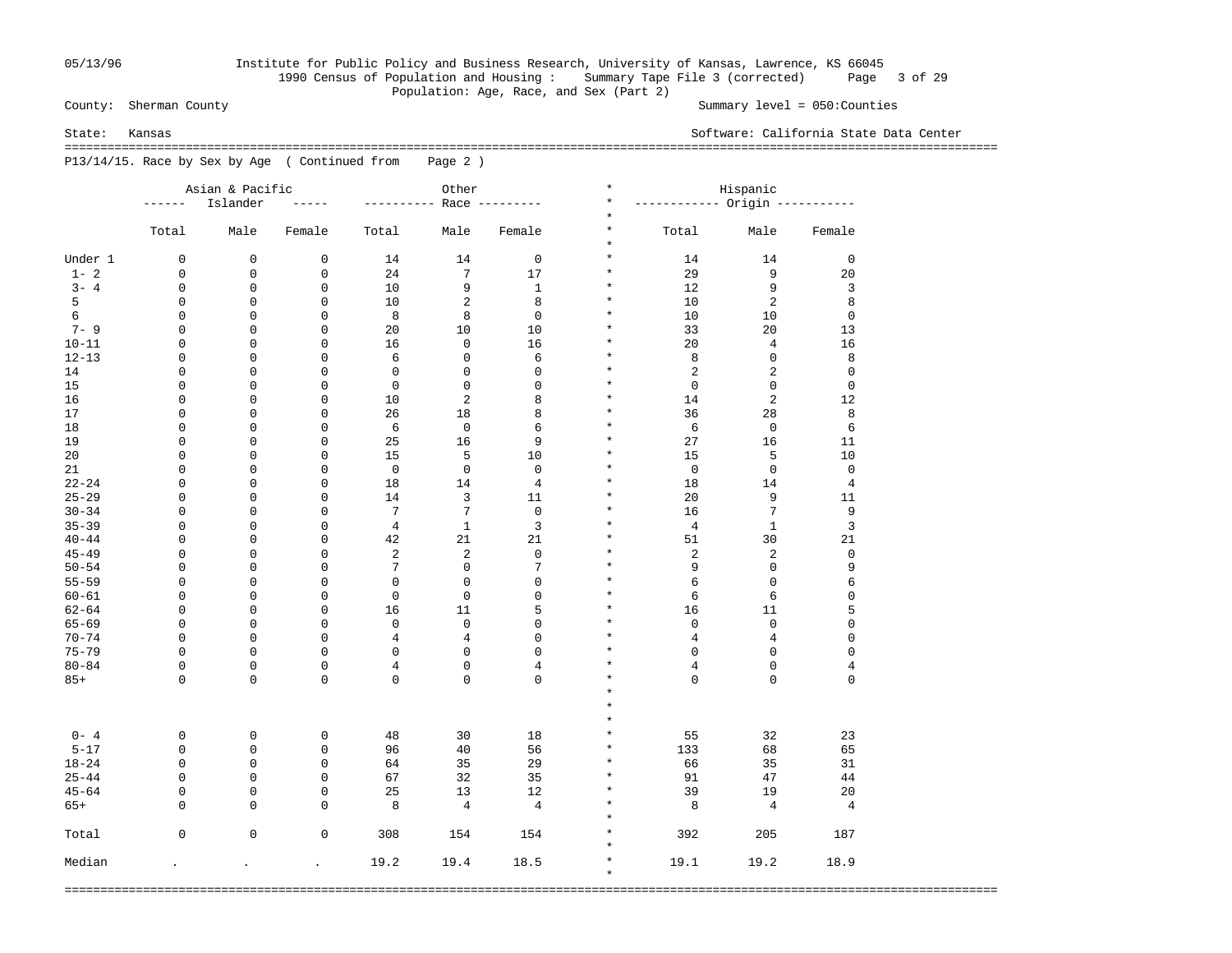### 05/13/96 Institute for Public Policy and Business Research, University of Kansas, Lawrence, KS 66045 1990 Census of Population and Housing : Summary Tape File 3 (corrected) Page 4 of 29 Population: Citizenship and Residence in 1985<br>County: Sherman County

Summary level =  $050$ : Counties

| State:<br>Kansas                               |                      |                |       | Software: California State Data Center                                               |             |
|------------------------------------------------|----------------------|----------------|-------|--------------------------------------------------------------------------------------|-------------|
| P37. Age by Citizenship<br>(Universe: Persons) |                      |                |       | P43. Residence in 1985--State & County Level<br>(Universe: Persons 5 years and over) |             |
|                                                |                      |                |       |                                                                                      |             |
|                                                | -------- Age ------- |                |       |                                                                                      |             |
|                                                | $0 - 17$             | $18+$          | Total | Same house in 1985<br>Different house in U.S. in 1985:                               | 3,853       |
| Native                                         |                      | 1,845 5,030    | 6,875 | Same county                                                                          | 1,279       |
| Foreign born:                                  |                      |                |       | Different county:                                                                    |             |
| Naturalized citizen                            | $\overline{0}$       | 24             | 24    | Same State                                                                           | 644         |
| Not a citizen                                  | $5^{\circ}$          | 2.2            | 2.7   | Different State:                                                                     |             |
|                                                |                      |                |       | Northeast                                                                            | 29          |
|                                                |                      |                |       | Midwest                                                                              | 98          |
|                                                |                      |                |       | South                                                                                | 155         |
| P36. Year of Entry                             |                      |                |       | West                                                                                 | 320         |
| (Universe: Foreign-born persons)               |                      |                |       | Abroad in 1985:                                                                      |             |
|                                                |                      |                |       | Puerto Rico                                                                          | $\mathbf 0$ |
|                                                |                      | Total          |       | U.S. outlying area                                                                   | $\Omega$    |
|                                                |                      |                |       | Foreign country                                                                      | $\Omega$    |
| 1987 to 1990                                   |                      | 3<br>$\Omega$  |       |                                                                                      |             |
| 1985 or 1986<br>1982 to 1984                   |                      | 10             |       |                                                                                      |             |
| 1980 or 1981                                   |                      | $\Omega$       |       | P44. Residence in 1985--MSA/PMSA Level                                               |             |
| 1975 to 1979                                   |                      | 10             |       | (Universe: Persons 5 years and over)                                                 |             |
| 1970 to 1974                                   |                      | $\Omega$       |       |                                                                                      |             |
| 1965 to 1969                                   |                      | $\Omega$       |       |                                                                                      |             |
| 1960 to 1964                                   |                      | 12             |       | Living in an MSA/PMSA in 1990:                                                       |             |
| 1950 to 1959                                   |                      | $\overline{0}$ |       | Same house in 1985                                                                   | 0           |
| Before 1950                                    |                      | 16             |       | Different house in U.S. in 1985:                                                     |             |
|                                                |                      |                |       | This MSA/PMSA in 1985:                                                               |             |
|                                                |                      |                |       | Central city                                                                         | 0           |
|                                                |                      |                |       | Remainder of this MSA/PMSA                                                           | $\Omega$    |
|                                                |                      |                |       | Different MSA/PMSA in 1985:                                                          |             |
| P42. Place of Birth                            |                      |                |       | Central city                                                                         | $\Omega$    |
| (Universe: Persons)                            |                      |                |       | Remainder of different MSA/PMSA                                                      | $\mathbf 0$ |
|                                                |                      |                |       | Not in an MSA/PMSA in 1985                                                           | 0           |
| Native:<br>Born in state of residence          |                      |                |       | Abroad in 1985                                                                       | $\Omega$    |
| Born in other state in U.S.:                   |                      | 4,271          |       | Not living in an MSA/PMSA in 1990:                                                   |             |
| Northeast                                      |                      | 73             |       | Same house in 1985                                                                   | 3,853       |
| Midwest                                        |                      | 940            |       | Different house in U.S. in 1985:                                                     |             |
| South                                          |                      | 387            |       | In an MSA/PMSA in 1985:                                                              |             |
| West                                           |                      | 1,175          |       | Central city                                                                         | 116         |
| Born outside the U.S.:                         |                      |                |       | Remainder of MSA/PMSA                                                                | 193         |
| Puerto Rico                                    |                      | $\mathbf 0$    |       | Not in an MSA/PMSA in 1985                                                           | 2,216       |
| U.S. outlying area                             |                      | $\Omega$       |       | Abroad in 1985                                                                       | $\Omega$    |
| Born abroad of American                        |                      |                |       |                                                                                      |             |
| parent(s)                                      |                      | 29             |       |                                                                                      |             |
| Foreign born                                   |                      | 51             |       |                                                                                      |             |

===================================================================================================================================

 | | |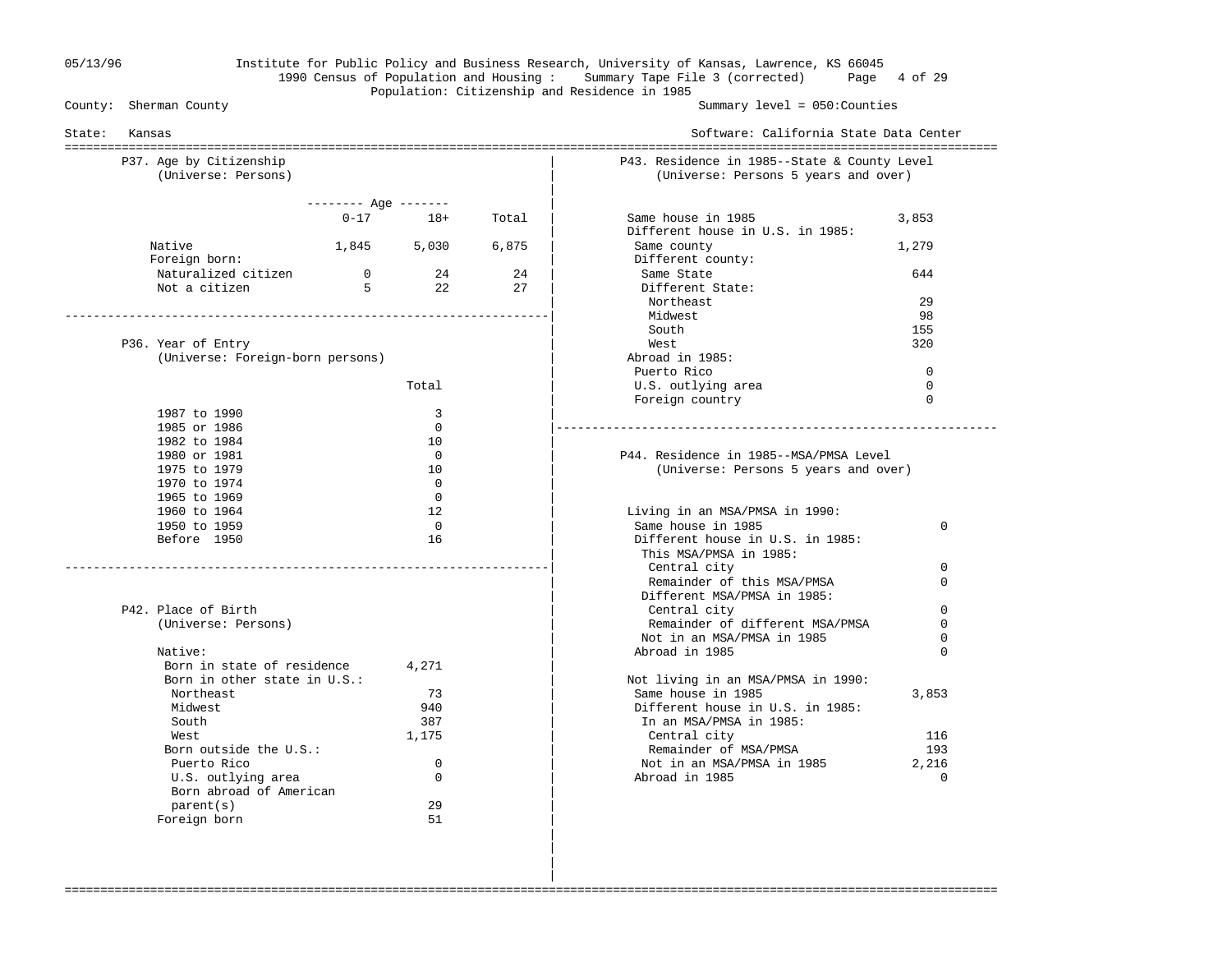| 05/13/96                                                                                                 |                         |                                | Population: Language Spoken at Home            |                            |                   | Institute for Public Policy and Business Research, University of Kansas, Lawrence, KS 66045<br>1990 Census of Population and Housing: Summary Tape File 3 (corrected) Page 5 of 29 |                      |
|----------------------------------------------------------------------------------------------------------|-------------------------|--------------------------------|------------------------------------------------|----------------------------|-------------------|------------------------------------------------------------------------------------------------------------------------------------------------------------------------------------|----------------------|
| County: Sherman County                                                                                   |                         |                                |                                                |                            |                   | Summary $level = 050$ : Counties                                                                                                                                                   |                      |
| State: Kansas                                                                                            |                         |                                |                                                |                            |                   | Software: California State Data Center                                                                                                                                             |                      |
| P28. Age by Language Spoken at Home and Ability to Speak English<br>(Universe: Persons 5 years and over) |                         |                                |                                                |                            |                   | P29. Household Language and Linguistic<br>Isolation<br>(Universe: Households)                                                                                                      |                      |
|                                                                                                          |                         |                                | ----------- Age ----------<br>$5 - 17$ 18 - 64 | $65 +$                     | Total             | English                                                                                                                                                                            | 2,490                |
| Speak only English                                                                                       |                         |                                | 1,164 3,680 1,070                              |                            | 5,914             | Spanish:<br>Linguistically isolated<br>Not linguistically isolated                                                                                                                 | 10<br>120            |
| Speak Spanish:                                                                                           |                         |                                |                                                |                            |                   | Asian or Pacific Islander language:                                                                                                                                                |                      |
| Speak English very well                                                                                  |                         | 42<br>41                       | 149<br>40                                      | 39<br>$\mathbf 0$          | 230<br>81         | Linguistically isolated                                                                                                                                                            | $\overline{0}$       |
| Speak English well<br>Speak English not well / not at all                                                |                         | $\overline{0}$                 | $\mathsf{O}$                                   | $\mathbf 0$                | $\overline{0}$    | Not linguistically isolated<br>Other language:<br>Linguistically isolated                                                                                                          | 5<br>12              |
| Speak Asian or Pacific Islander language:                                                                |                         |                                |                                                |                            |                   | Not linguistically isolated                                                                                                                                                        | 72                   |
| Speak English very well<br>Speak English well                                                            |                         | $\Omega$<br>$\mathbf 0$        | 5<br>$\mathbf 0$                               | $\mathbf 0$<br>$\mathbf 0$ | 5<br>$\mathbf{0}$ |                                                                                                                                                                                    |                      |
| Speak English not well / not at all                                                                      |                         | $\mathbf 0$                    | $\mathbf 0$                                    | $\Omega$                   | $\mathbf 0$       |                                                                                                                                                                                    |                      |
|                                                                                                          |                         |                                |                                                |                            |                   | P31. Language Spoken at Home                                                                                                                                                       |                      |
| Speak other language:                                                                                    |                         |                                |                                                |                            |                   | (Universe: Persons 5 years and over)                                                                                                                                               |                      |
| Speak English very well                                                                                  |                         | 18                             | 27                                             | 18                         | 63                |                                                                                                                                                                                    |                      |
| Speak English well                                                                                       |                         | $\overline{0}$                 | 5 <sup>5</sup>                                 | 30                         | 35                | Speak only English                                                                                                                                                                 | 5,914                |
| Speak English not well / not at all                                                                      |                         | 37                             | 13                                             | $\overline{0}$             | 50                | German<br>Yiddish                                                                                                                                                                  | 129<br>0             |
|                                                                                                          |                         |                                |                                                |                            |                   | Other West Germanic language                                                                                                                                                       | 0                    |
|                                                                                                          |                         |                                |                                                |                            |                   | Scandinavian                                                                                                                                                                       | 0                    |
|                                                                                                          |                         |                                |                                                |                            |                   | Greek                                                                                                                                                                              | $\mathbf 0$          |
|                                                                                                          |                         |                                |                                                |                            |                   | Indic                                                                                                                                                                              | $\overline{0}$       |
| P30. Age, Language Spoken at Home, and Linguistic Isolation                                              |                         |                                |                                                |                            |                   | Italian                                                                                                                                                                            | $\overline{4}$<br>11 |
| (Universe: Persons 5 years and over in households)                                                       |                         |                                |                                                |                            |                   | French or French Creole<br>Portuguese or Portug. Creole                                                                                                                            | 0                    |
|                                                                                                          |                         |                                |                                                |                            |                   | Spanish or Spanish Creole                                                                                                                                                          | 311                  |
|                                                                                                          |                         |                                | $5 - 13$ $14 - 17$ $18 - 64$ $65 +$            |                            | Total             | Polish                                                                                                                                                                             | 0                    |
|                                                                                                          |                         |                                |                                                |                            |                   | Russian                                                                                                                                                                            | 0                    |
| Speak only English                                                                                       | 787                     | 377                            | 3,646                                          | 987                        | 5,797             | South Slavic                                                                                                                                                                       | 0                    |
| Speak Spanish:                                                                                           |                         |                                |                                                |                            |                   | Other Slavic language<br>Other Indo-European language                                                                                                                              | $\mathbf 0$<br>0     |
| Linguistically isolated                                                                                  | 24                      | 10                             | 27                                             | $\mathbf 0$                | 61                | Arabic                                                                                                                                                                             | 0                    |
| Not linguistically isolated                                                                              | 45                      | $\overline{4}$                 | 162                                            | 26                         | 237               | Tagalog                                                                                                                                                                            | $\Omega$             |
|                                                                                                          |                         |                                |                                                |                            |                   | Chinese                                                                                                                                                                            |                      |
| Speak Asian or Pacific Islander                                                                          |                         |                                |                                                |                            |                   | Hungarian                                                                                                                                                                          |                      |
| language:                                                                                                |                         |                                |                                                |                            |                   | Japanese                                                                                                                                                                           |                      |
| Linguistically isolated                                                                                  | $\mathbf 0$<br>$\Omega$ | $\mathsf{O}$<br>$\overline{0}$ | 0<br>5                                         | $\mathbf 0$<br>$\mathbf 0$ | 0<br>5            | Mon-khmer<br>Korean                                                                                                                                                                |                      |
| Not linguistically isolated                                                                              |                         |                                |                                                |                            |                   | Native No. American language                                                                                                                                                       |                      |
| Speak other language:                                                                                    |                         |                                |                                                |                            |                   | Vietnamese                                                                                                                                                                         |                      |
| Linguistically isolated                                                                                  | $\mathbf 0$             | $\mathbf 0$                    | -5                                             | 12                         | 17                |                                                                                                                                                                                    |                      |
| Not linguistically isolated                                                                              | 17                      | 38                             | 40                                             | 18                         | 113               | Other & unspecified languages                                                                                                                                                      | $\Omega$             |
|                                                                                                          |                         |                                |                                                |                            |                   |                                                                                                                                                                                    |                      |

===================================================================================================================================

in the contract of the contract of the contract of the contract of the contract of the contract of the contract in the contract of the contract of the contract of the contract of the contract of the contract of the contract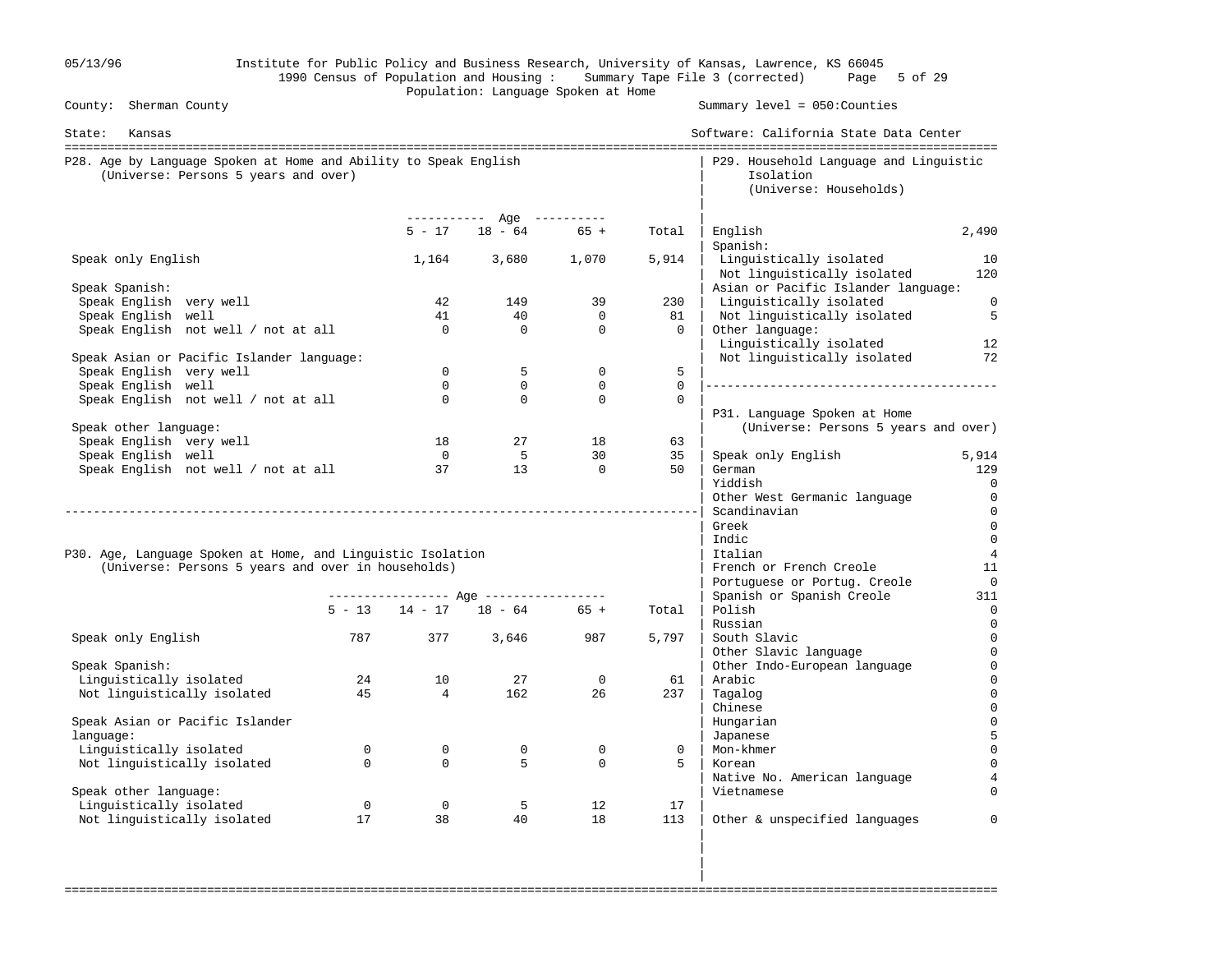### 05/13/96 Institute for Public Policy and Business Research, University of Kansas, Lawrence, KS 66045 1990 Census of Population and Housing : Summary Tape File 3 (corrected) Page 6 of 29 Population: Ancestry<br>
County: Sherman County<br>
County: Sherman County

Summary level =  $050$ : Counties

| State:<br>Kansas                     |                |                                            |                     |                      | Software: California State Data Center |
|--------------------------------------|----------------|--------------------------------------------|---------------------|----------------------|----------------------------------------|
| P32. Ancestry<br>(Universe: Persons) |                | P33/34/35. Ancestry<br>(Universe: Persons) | Reporting<br>Single | Reporting            | Multiple                               |
| Ancestry specified:                  |                |                                            | Ancestry<br>Only    | 1st i                | ----- Ancestry ----<br>2nd             |
| Single ancestry<br>Multiple ancestry | 3,897<br>1,902 |                                            |                     | Ancestry<br>Reported | Ancestry<br>Reported                   |
| Ancestry unclassified                | 64             | Arab                                       | $\mathbf{0}$        | $\overline{0}$       | $\mathbf 0$                            |
| Ancestry not reported                | 1,063          | Austrian                                   | $7\phantom{.0}$     | 20                   | $\mathbf 0$                            |
|                                      |                | Belgian                                    | $\Omega$            | $\overline{0}$       | $\mathbf 0$                            |
|                                      |                | Canadian                                   | $7\phantom{.0}$     | 13                   | $\mathbf 0$                            |
|                                      |                | Czech                                      | 22                  | 45                   | 11                                     |
|                                      |                | Danish                                     | 16                  | 67                   | 8                                      |
|                                      |                | Dutch                                      | 37                  | 92                   | 80                                     |
|                                      |                | English                                    | 886                 | 1,181                | 451                                    |
|                                      |                | Finnish                                    | 13                  | 13                   | 26                                     |
|                                      |                | French (except Basque)                     | 111                 | 189                  | 98                                     |
|                                      |                | French Canadian                            | $\mathbf{0}$        | $\mathbf 0$          | 6                                      |
|                                      |                | German                                     | 1,451               | 2,261                | 413                                    |
|                                      |                | Greek                                      | 6                   | 6                    | $\mathbf 0$                            |
|                                      |                | Hungarian                                  | $\mathbf 0$         | $\mathbf 0$          | $\mathbf 0$                            |
|                                      |                | Irish                                      | 234                 | 451                  | 422                                    |
|                                      |                | Italian                                    | 14                  | 18                   | $\Omega$                               |
|                                      |                | Lithuanian                                 | $\mathbf 0$         | $\mathbf 0$          | $\mathbf 0$                            |
|                                      |                | Norwegian                                  | 51                  | 65                   | 51                                     |
|                                      |                | Polish                                     | 25                  | 43                   | 5                                      |
|                                      |                | Portuguese                                 | $\mathbf 0$         | $\mathbf 0$          | $\mathbf 0$                            |
|                                      |                | Romanian                                   | $\Omega$            | $\Omega$             | $\Omega$                               |
|                                      |                | Russian                                    | $\overline{4}$      | 11                   | $\Omega$                               |
|                                      |                | Scotch-Irish                               | 66                  | 113                  | 41                                     |
|                                      |                | Scottish                                   | 35                  | 135                  | 73                                     |
|                                      |                | Slovak                                     | $\mathbf 0$         | $\mathbf 0$          | $\mathbf 0$                            |
|                                      |                | SubSaharan African                         | $\mathbf 0$         | 6                    | 13                                     |
|                                      |                | Swedish                                    | 127                 | 226                  | 89                                     |
|                                      |                | Swiss                                      | $\mathbf 0$         | 11                   | 20                                     |
|                                      |                | Ukrainian                                  | $\mathbf 0$         | $\overline{0}$       | $\mathbf 0$                            |
|                                      |                | United States or American                  | 324                 | 324                  | $\Omega$                               |
|                                      |                | Welsh                                      | 14                  | 14                   | $\mathbf 0$                            |
|                                      |                | West Indian (excl. Hispanic Origin)        | $\overline{0}$      | $\Omega$             | $\Omega$                               |
|                                      |                | Yugoslavian                                | 6                   | 6                    | $\mathbf 0$                            |
|                                      |                | Race or Hispanic Origin groups             | 436                 | 484                  | 88                                     |
|                                      |                | Other groups                               | 5                   | 5                    | 7                                      |
|                                      |                |                                            |                     |                      |                                        |
|                                      |                | Unclassified or not reported               | 1,127               | 1,127                | 5,024                                  |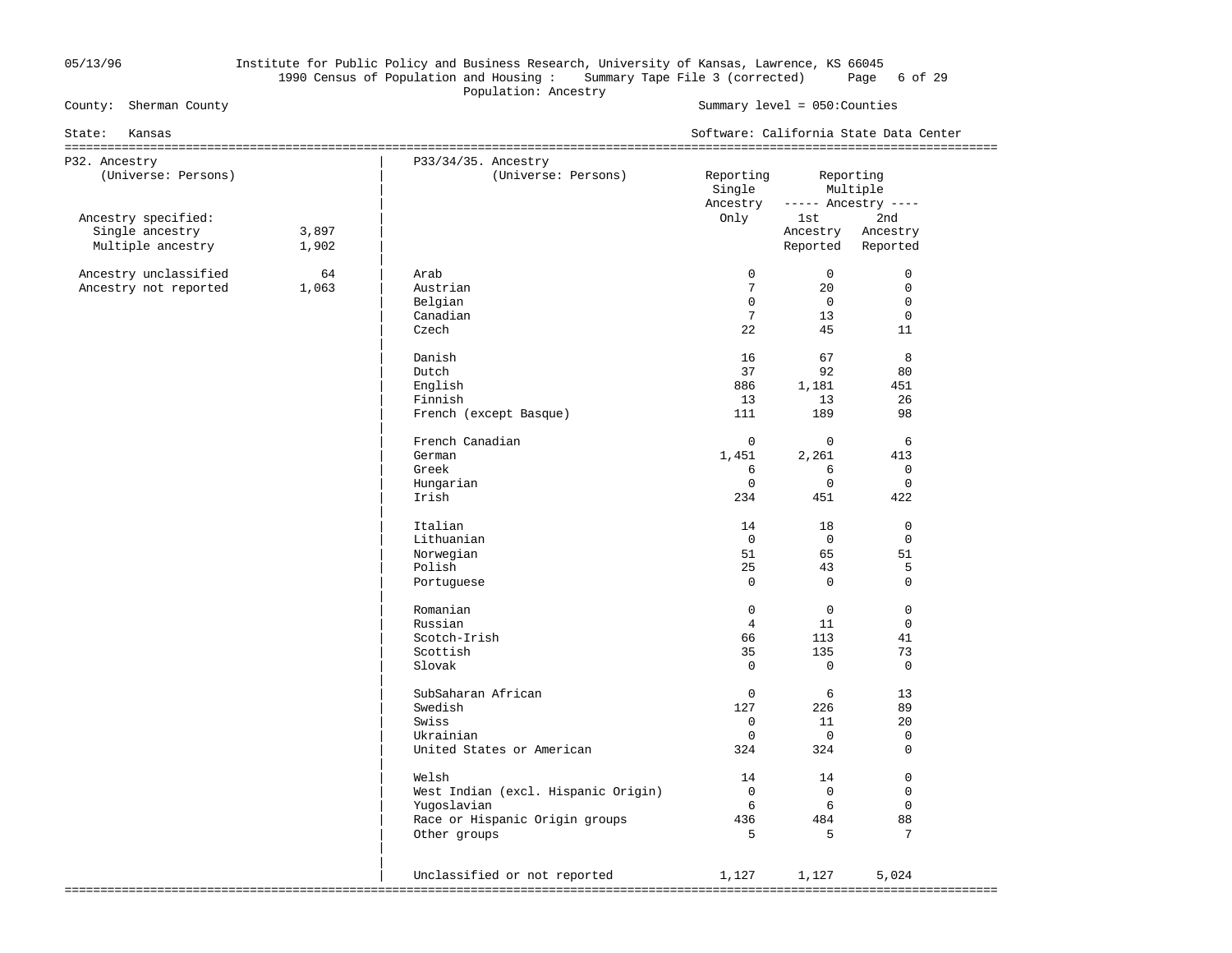# 05/13/96 Institute for Public Policy and Business Research, University of Kansas, Lawrence, KS 66045 1990 Census of Population and Housing : Summary Tape File 3 (corrected) Page 7 of 29 Population: Household Type and Relationship<br>County: Sherman County

Summary level =  $050$ : Counties

| State:<br>Kansas                           |          |             |                                                                         |                             |                |             | Software: California State Data Center    |                        |        |                  |
|--------------------------------------------|----------|-------------|-------------------------------------------------------------------------|-----------------------------|----------------|-------------|-------------------------------------------|------------------------|--------|------------------|
| P5/16. Persons in Household                |          |             | P19/20/21. Race/Ethnicity of Householder by Household Type and Presence |                             |                |             |                                           |                        |        |                  |
| (Universe: Households)                     |          |             |                                                                         | of Children Under 18 Years  |                |             | (Universe: Households)                    |                        |        |                  |
| 1 person                                   |          | 743         |                                                                         |                             |                |             | Amer In                                   | Asian &                |        | Other * Hispanic |
| 2 persons                                  |          | 943         |                                                                         | Total                       | White          | Black       | Esk, Al                                   | Pac Isl                | Race   | Origin           |
| 3 persons                                  |          | 382         |                                                                         |                             |                |             |                                           |                        |        |                  |
| 4 persons                                  |          | 389         | Family households:                                                      |                             |                |             |                                           |                        |        |                  |
| 5 persons                                  |          | 175         | Married couple family:                                                  |                             |                |             |                                           |                        |        |                  |
| 6 persons                                  |          | 62          | With own                                                                |                             |                |             |                                           |                        |        |                  |
| 7 or more persons                          |          | 15          | children                                                                | 766                         | 728            | $\Omega$    | 5                                         | $\Omega$               | $33 *$ | 39               |
|                                            |          |             | No own                                                                  |                             |                |             |                                           |                        |        |                  |
| Total Households                           |          | 2,709       | children                                                                | 893                         | 877            | $\mathbf 0$ | $\Omega$                                  | $\Omega$               | $16 *$ | 16               |
|                                            |          |             |                                                                         |                             |                |             |                                           |                        |        |                  |
|                                            |          |             | Other family:                                                           |                             |                |             |                                           |                        |        |                  |
| P17/18/40. Household Type and Relationship |          |             | Male householder, no                                                    |                             |                |             |                                           |                        |        |                  |
| (Universe: Persons)                        |          |             | wife present:                                                           |                             |                |             |                                           |                        |        |                  |
|                                            |          |             | With own                                                                |                             |                |             |                                           |                        |        |                  |
|                                            | $65+$    | Total       | childr.                                                                 | 25                          | 25             | $\Omega$    | $\Omega$                                  | $\Omega$               | $0 *$  |                  |
| In family households:                      |          |             | No own                                                                  |                             |                |             |                                           |                        |        | $\star$          |
| Householder                                | 356      | 1,897       | childr.                                                                 | 4                           | $\overline{4}$ | $\Omega$    | $\Omega$                                  | $\Omega$               | $0 *$  | $\Omega$         |
| Spouse                                     | 259      | 1,663       | Female householder, no                                                  |                             |                |             |                                           |                        |        |                  |
| Child:                                     |          |             | husband present:                                                        |                             |                |             |                                           |                        |        |                  |
| Natural or adopted                         |          | 2,002       | With own                                                                |                             |                |             |                                           |                        |        | $\star$          |
| Stepchild                                  |          | 144         | childr.                                                                 | 138                         | 135            | $\Omega$    | $\Omega$                                  | $\Omega$               | $3 *$  | Q                |
| Grandchild                                 |          | 43          | No own                                                                  |                             |                |             |                                           |                        |        | $\star$          |
| Other relatives                            | 25       | 41          | childr.                                                                 | 71                          | 71             | $\mathbf 0$ | $\Omega$                                  |                        |        | $\star$          |
| Nonrelatives                               | 20       | 88          |                                                                         |                             |                |             |                                           | 0                      | $0 *$  | $\Omega$         |
| In nonfamily households:                   |          |             | Nonfamily<br>households                                                 | 812                         | 794            | 10          | $\mathbf 0$                               |                        |        |                  |
| Male householder:                          |          |             |                                                                         |                             |                |             |                                           | 0                      | $8*$   | 25               |
| Living alone                               | 88       | 285         |                                                                         |                             |                |             |                                           |                        |        |                  |
| Not living alone                           | 3        | 55          |                                                                         |                             |                |             |                                           |                        |        |                  |
| Female householder:                        |          |             |                                                                         |                             |                |             |                                           |                        |        |                  |
| Living alone                               | 288      | 458         |                                                                         | P41. Group Quarters by Age  |                |             | P24. Household Type by Age of Householder |                        |        |                  |
| Not living alone                           | 2        | 14          |                                                                         | (Universe: Persons in group |                |             |                                           | (Universe: Households) |        |                  |
| Nonrelatives                               | 2        | 88          | quarters)                                                               |                             |                |             |                                           |                        |        |                  |
|                                            |          |             |                                                                         |                             |                |             |                                           |                        |        | Non-             |
| In group quarters:                         |          |             |                                                                         | Institutionalized persons:  |                |             |                                           |                        | Family | Family           |
| Institutionalized                          | 114      | 122         |                                                                         |                             |                |             |                                           |                        | Hholds | Hholds           |
| Correctional institutions                  |          | 8           | $0 - 17$ years                                                          |                             | $\mathbf 0$    |             |                                           |                        |        |                  |
| Nursing homes                              |          | 84          | $18 - 64$ years                                                         |                             | 8              |             | $15 - 24$ years                           |                        | 98     | 97               |
| Mental hospitals                           |          | $\Omega$    | $65 + \text{years}$                                                     |                             | 114            |             | $25 - 34$ years                           |                        | 368    | 77               |
| Juvenile institutions                      |          | $\mathbf 0$ | Total                                                                   |                             | 122            |             | $35 - 44$ years                           |                        | 385    | 87               |
| Other institutions                         |          | 30          |                                                                         |                             |                |             | $45 - 54$ years                           |                        | 386    | 85               |
| Non-                                       |          |             |                                                                         | Other group quarters:       |                |             | $55 - 64$ years                           |                        | 304    | 85               |
| institutionalized                          | $\Omega$ | 26          |                                                                         |                             |                |             | $65 - 74$ years                           |                        | 242    | 203              |
| College dormitories                        |          | 26          | $0 - 17$ years                                                          |                             | $\mathbf 0$    |             | $75 +$<br>years                           |                        | 114    | 178              |
| Military quarters                          |          | $\mathbf 0$ | $18 - 64$ years                                                         |                             | 26             |             |                                           |                        |        |                  |
| Homeless shelters                          |          | $\Omega$    | $65 + \text{years}$                                                     |                             | $\mathbf 0$    |             |                                           |                        |        |                  |
| Visible in street                          |          | $\Omega$    | Total                                                                   |                             | 26             |             |                                           |                        |        |                  |
| Other group quarters                       |          | $\mathbf 0$ |                                                                         |                             |                |             |                                           |                        |        |                  |
|                                            |          |             |                                                                         |                             |                |             |                                           |                        |        |                  |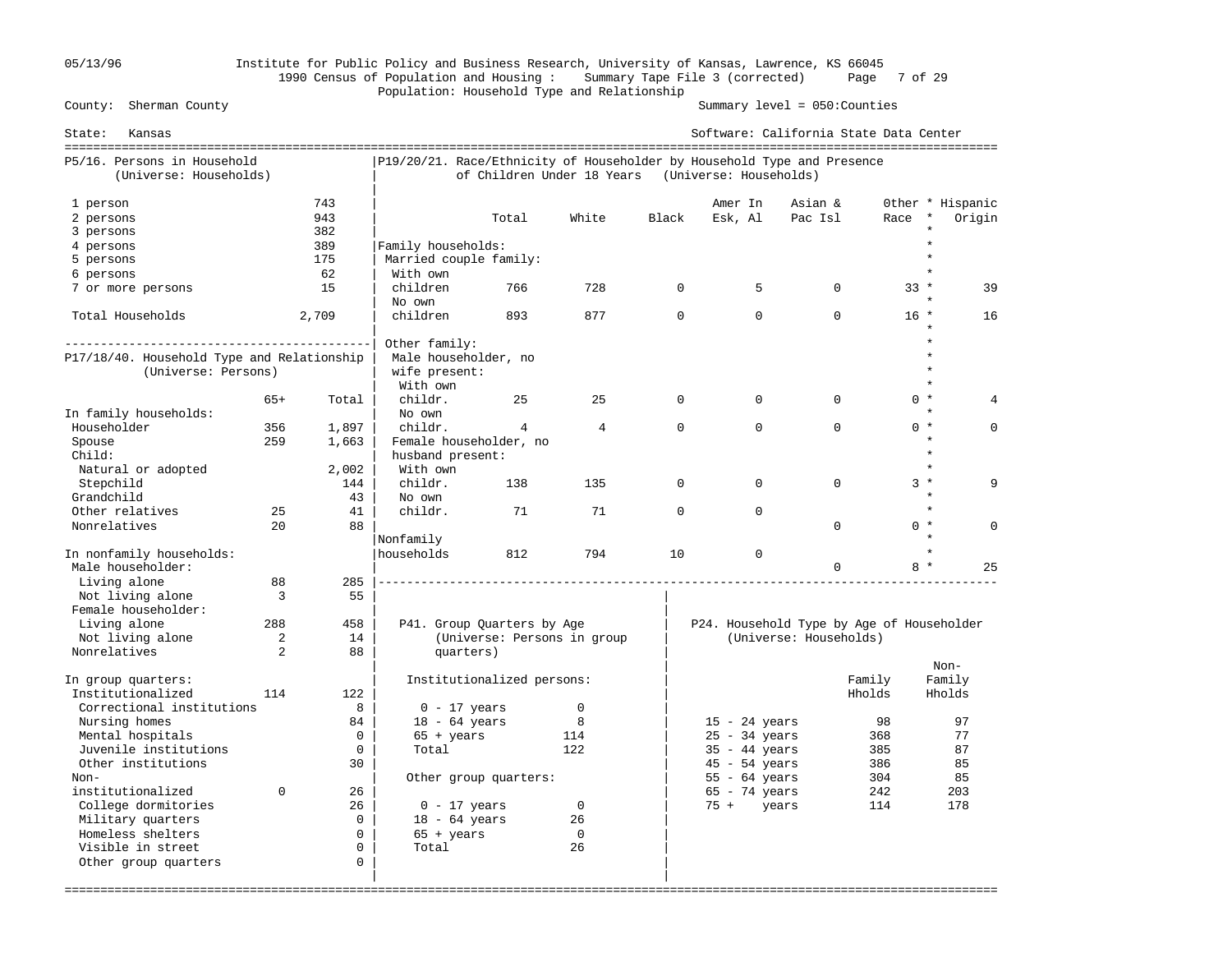### 05/13/96 Institute for Public Policy and Business Research, University of Kansas, Lawrence, KS 66045 1990 Census of Population and Housing : Summary Tape File 3 (corrected) Page 8 of 29 Population: Families, Subfamilies, and Marital Status<br>County: Sherman County

|

Summary level =  $050$ : Counties

| State: Kansas                               |         |                |                                                                                 |                |                   | Software: California State Data Center                                                        |                         |
|---------------------------------------------|---------|----------------|---------------------------------------------------------------------------------|----------------|-------------------|-----------------------------------------------------------------------------------------------|-------------------------|
| P4. Families<br>(Universe: Families)        |         |                | P23. Family Type and Age of Children<br>(Universe: Own children under 18 years) |                |                   | P25. Subfamily Type and Presence of Own<br>Children Under 18 Years<br>(Universe: Subfamilies) |                         |
|                                             |         |                | In married-couple family:                                                       |                |                   |                                                                                               |                         |
| Total                                       |         | 1,897          | Under 3 years                                                                   | 253            |                   | Married-couple subfamily:                                                                     |                         |
|                                             |         |                | 3 and 4 years                                                                   | 186            | With own children |                                                                                               | 4                       |
|                                             |         |                | 5 years                                                                         | 48             | No own children   |                                                                                               | $\Omega$                |
|                                             |         |                | 6 to 11 years                                                                   | 572            |                   |                                                                                               |                         |
|                                             |         |                | 12 and 13 years                                                                 | 115            |                   | Mother-child subfamily                                                                        | 13                      |
| P22. Family Type and Presence of Children   |         |                | 14 years                                                                        | 100            |                   | Father-child subfamily                                                                        | $\Omega$                |
| 18 Years and Over<br>(Universe: Families)   |         |                | 15 to 17 years                                                                  | 243            |                   |                                                                                               |                         |
|                                             |         |                | In other family:                                                                |                |                   |                                                                                               |                         |
| Married-couple family:                      |         |                | Male householder, no spouse:                                                    |                |                   |                                                                                               |                         |
| With children 18 years & over               |         | 209            | Under 3 years                                                                   | -11            |                   | P26. Subfamily type and relationship                                                          |                         |
| No children 18 years & over                 |         | 1,450          | 3 and 4 years                                                                   | $\overline{0}$ |                   | (Universe: Persons in Subfamilies)                                                            |                         |
|                                             |         |                | 5 years                                                                         | $\overline{0}$ |                   |                                                                                               |                         |
| Other family:                               |         |                | 6 to 11 years                                                                   | 12             |                   | Persons in married-couple subfamily:                                                          |                         |
| Male householder, no spouse:                |         |                | 12 and 13 years                                                                 | $\overline{0}$ |                   |                                                                                               |                         |
| With children 18 years & over               |         | $\mathbf{0}$   | 14 years                                                                        | 6              | Reference person  |                                                                                               | 4                       |
| No children 18 years & over                 |         | 29             | 15 to 17 years                                                                  | $\overline{4}$ | Spouse<br>Child   |                                                                                               | 5<br>7                  |
| Female householder, no spouse:              |         |                | Female householder, no spouse:                                                  |                |                   |                                                                                               |                         |
| With children 18 years & over               |         | 60             | Under 3 years                                                                   | 27             |                   | Persons in mother-child subfamily:                                                            |                         |
| No children 18 years & over                 |         | 149            | 3 and 4 years                                                                   | 45             |                   |                                                                                               |                         |
|                                             |         |                | 5 years                                                                         | 10             | Parent            |                                                                                               | 13                      |
|                                             |         |                | 6 to 11 years                                                                   | 89             | Child             |                                                                                               | 16                      |
|                                             |         |                | 12 and 13 years                                                                 | $_{\rm 8}$     |                   |                                                                                               |                         |
|                                             |         |                | 14 years                                                                        | 27             |                   | Persons in father-child subfamily:                                                            |                         |
|                                             |         |                | 15 to 17 years                                                                  | 49             |                   |                                                                                               |                         |
| P38/39. Marital Status by Age and Aggregate |         |                |                                                                                 |                | Parent            |                                                                                               | $\mathbf 0$<br>$\Omega$ |
| Number of Children Ever Born                |         |                | (Universe: Females 15 years and over)  ----------------------------------       |                | Child             |                                                                                               |                         |
|                                             |         | Aggregate      | P27. Sex by Marital Status                                                      |                |                   |                                                                                               |                         |
|                                             |         | Number of      | (Universe: Persons 15 years and over)                                           |                |                   |                                                                                               |                         |
|                                             |         | Children       |                                                                                 |                |                   |                                                                                               |                         |
|                                             | Females | Ever Born      |                                                                                 |                |                   |                                                                                               |                         |
| Never married:                              |         |                |                                                                                 | Male           | Female            | Total                                                                                         |                         |
| $15 - 24$ years                             | 273     | 23             |                                                                                 |                |                   |                                                                                               |                         |
| $25 - 34$ years                             | 44      | $\overline{0}$ | Never married                                                                   | 638            | 383               | 1,021                                                                                         |                         |
| $35 - 44$ years                             | 35      | 7              | Married:                                                                        |                |                   |                                                                                               |                         |
| $45 + \text{years}$                         | 31      | $\Omega$       | Spouse present                                                                  | 1,662          | 1,669             | 3,331                                                                                         |                         |
|                                             |         |                | Spouse absent:                                                                  |                |                   |                                                                                               |                         |
| Ever married:                               |         |                | Separated                                                                       | 10             | 20                | 30                                                                                            |                         |
| $15 - 24$ years                             | 141     | 165            | Other                                                                           | 10             | 45                | 55                                                                                            |                         |
| $25 - 34$ years                             | 424     | 859            | Widowed                                                                         | 103            | 429               | 532                                                                                           |                         |
| $35 - 44$ years                             |         | 410 1,017      | Divorced                                                                        | 150            | 253               | 403                                                                                           |                         |
| 45 + years                                  | 1,441   | 4,237          |                                                                                 |                |                   |                                                                                               |                         |
|                                             |         |                |                                                                                 |                |                   |                                                                                               |                         |
|                                             |         |                |                                                                                 |                |                   |                                                                                               |                         |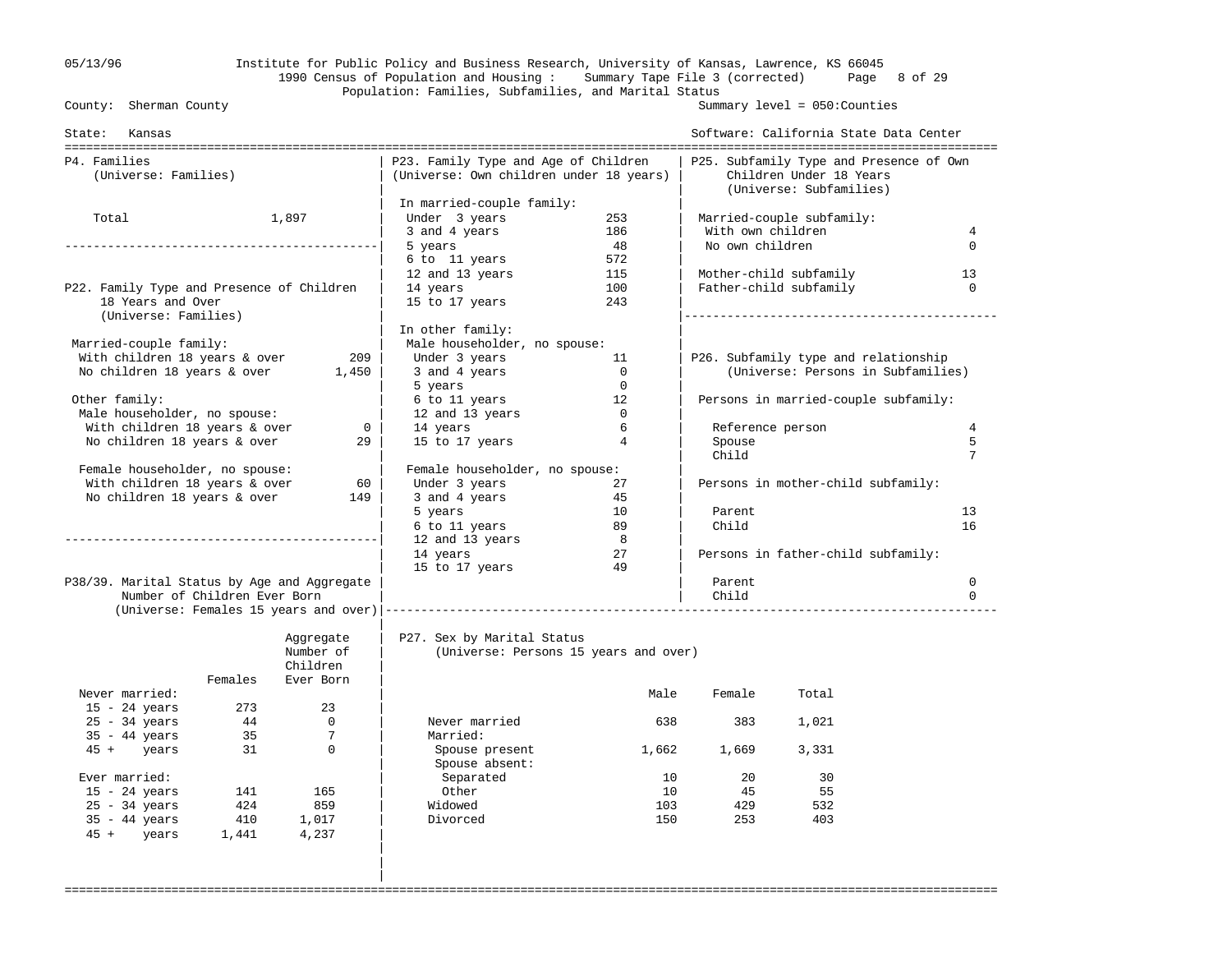### 05/13/96 Institute for Public Policy and Business Research, University of Kansas, Lawrence, KS 66045 1990 Census of Population and Housing : Summary Tape File 3 (corrected) Page 9 of 29 Population: Transportation to and Place of Work

Summary level =  $050$ : Counties

| State:<br>Kansas                                                        |             |                                                                                  |                 | Software: California State Data Center                                  |            |
|-------------------------------------------------------------------------|-------------|----------------------------------------------------------------------------------|-----------------|-------------------------------------------------------------------------|------------|
| P45/46/47/48. Place of Work<br>(Universe: Workers 16 years<br>and over) |             | P49. Means of Transportation to Work<br>(Universe: Workers 16 years<br>and over) |                 | P50/51. Travel Time to Work<br>(Universe: Workers 16 years<br>and over) |            |
|                                                                         |             |                                                                                  |                 | Did not work at home:                                                   |            |
| Worked in State of residence:                                           |             | Car, truck, or van:                                                              |                 | $0 - 4$ minutes                                                         | 499        |
| Worked in county of residence                                           | 2,964       | Drove alone                                                                      | 2,597           | $5 - 9$ minutes                                                         | 1,225      |
| Worked out of county of residence                                       | 173         | Carpooled                                                                        | 251             | $10 - 14$ minutes                                                       | 664        |
| Worked outside State of residence                                       | 119         | Public transportation:                                                           |                 | $15 - 19$ minutes                                                       | 274        |
|                                                                         |             | Bus or trolley bus                                                               | 6               | $20 - 24$ minutes                                                       | 112        |
| *****************************                                           |             | Streetcar/trolley car                                                            | $\overline{0}$  | $25 - 29$ minutes                                                       | 23         |
|                                                                         |             | Subway or elevated                                                               | $\overline{0}$  | $30 - 34$ minutes                                                       | 125        |
| Living in an MSA/PMSA:                                                  |             | Railroad                                                                         | $\Omega$        | $35 - 39$ minutes                                                       | 9          |
| Worked in MSA/PMSA of residence:                                        |             | Ferryboat                                                                        | $\Omega$        | $40 - 44$ minutes                                                       | $\Omega$   |
| Central city                                                            | 0           | Taxicab                                                                          | $\overline{0}$  | $45 - 59$ minutes                                                       | 30         |
| Remainder of this MSA/PMSA                                              | $\Omega$    | Motorcycle                                                                       | 6               | $60 - 89$ minutes                                                       | 40         |
| Worked outside MSA/PMSA of residence:                                   |             | Bicycle                                                                          | $7\overline{ }$ | 90 or more minutes                                                      | 18         |
| Worked in a different MSA/PMSA:                                         |             | Walked                                                                           | 139             |                                                                         |            |
| Central city                                                            | $\Omega$    | Other means                                                                      | 13              | Worked at home                                                          | 237        |
| Remain. of a different MSA/PMSA                                         | $\mathbf 0$ | Worked at home                                                                   | 237             |                                                                         |            |
| Worked outside of any MSA/PMSA                                          | $\Omega$    |                                                                                  |                 |                                                                         |            |
| Not living in an MSA/PMSA:                                              |             | Total workers                                                                    | 3,256           | Mean travel time to work                                                | 10 minutes |
| Worked in an MSA/PMSA:                                                  |             |                                                                                  |                 |                                                                         |            |
| Central city                                                            | 21          |                                                                                  |                 |                                                                         |            |
| Remainder of MSA/PMSA                                                   | 24          | P53. Private Vehicle Occupancy                                                   |                 |                                                                         |            |
| Worked outside of any MSA/PMSA                                          | 3,211       | (Universe: Workers 16 years                                                      |                 | P52. Time Leaving Home to Go to Work                                    |            |
| *****************************                                           |             | and over)                                                                        |                 | (Universe: Workers 16 years and                                         |            |
|                                                                         |             |                                                                                  |                 | and over)                                                               |            |
| Living in a place:                                                      |             | Car, truck, or van:                                                              |                 | Did not work at home:                                                   |            |
| Worked in place of residence                                            | 1,988       | Drove alone                                                                      | 2,597           | $12:00$ a.m. - $4:59$ a.m.                                              | 53         |
| Worked outside place of residence                                       | 421         | In 2-person carpool                                                              | 165             | $5:00$ a.m. - $5:29$ a.m.                                               | 32         |
| Not living in a place                                                   | 847         | In 3-person carpool                                                              | 41              | $5:30$ a.m. - $5:59$ a.m.                                               | 80         |
|                                                                         |             | In 4-person carpool                                                              | 29              | $6:00$ a.m. - $6:29$ a.m.                                               | 218        |
| *****************************                                           |             | In 5-person carpool                                                              | $\overline{0}$  | $6:30$ a.m. - $6:59$ a.m.                                               | 423        |
|                                                                         |             | In 6-person carpool                                                              | 16              | $7:00$ a.m. - $7:29$ a.m.                                               | 632        |
| Living in the 9 Northeastern States:                                    |             | In 7-or-more carpool                                                             | $\overline{0}$  | $7:30$ a.m. - $7:59$ a.m.                                               | 482        |
| Worked in the minor civil                                               |             | Other means                                                                      | 408             | $8:00$ a.m. - $8:29$ a.m.                                               | 432        |
| division of residence                                                   | $\Omega$    |                                                                                  |                 | $8:30$ a.m. - $8:59$ a.m.                                               | 103        |
| Worked outside minor civil                                              |             |                                                                                  |                 | $9:00$ a.m. - $9:59$ a.m.                                               | 93         |
| division of residence                                                   | $\Omega$    |                                                                                  |                 | $10:00$ a.m. - $10:59$ a.m.                                             | 38         |
| Not living in the 9 Northeastern                                        |             |                                                                                  |                 | $11:00$ a.m. - $11:59$ a.m.                                             | 16         |
| States                                                                  | 3,256       |                                                                                  |                 | $12:00 \text{ p.m.} - 3:59 \text{ p.m.}$                                | 239        |
|                                                                         |             |                                                                                  |                 | $4:00 \text{ p.m.} - 11:59 \text{ p.m.}$                                | 178        |
|                                                                         |             |                                                                                  |                 | Worked at home                                                          | 237        |
|                                                                         |             |                                                                                  |                 |                                                                         |            |
|                                                                         |             |                                                                                  |                 |                                                                         |            |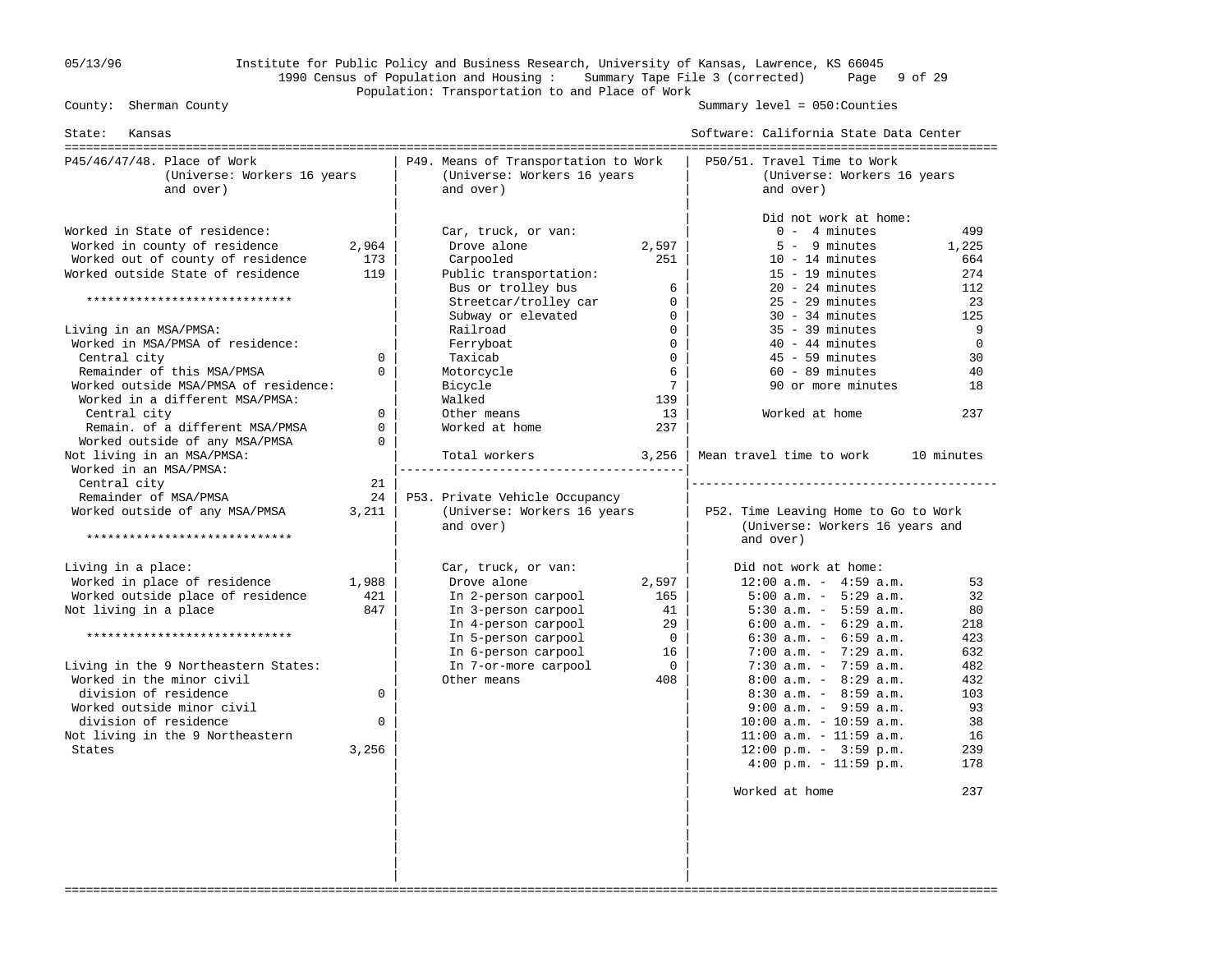# 05/13/96 Institute for Public Policy and Business Research, University of Kansas, Lawrence, KS 66045 1990 Census of Population and Housing : Summary Tape File 3 (corrected) Page 10 of 29 Population: School Enrollment and Educational Attainment<br>County: Sherman County

Summary level =  $050$ : Counties

| Kansas<br>State:                                                                     |             |                                                                          |              |                                      |                     |                     | Software: California State Data Center |                              |                    |
|--------------------------------------------------------------------------------------|-------------|--------------------------------------------------------------------------|--------------|--------------------------------------|---------------------|---------------------|----------------------------------------|------------------------------|--------------------|
| P54. School Enrollment and Type of<br>School (Universe: Persons 3 years<br>and over) |             | P55/56. Race and Hispanic Origin by School Enrollment and Type of School |              | (Universe: Persons 3 years and over) |                     |                     |                                        |                              |                    |
| Enrolled in preprimary school:<br>Public school<br>Private school                    | 56<br>12    | Enrolled<br>in school:                                                   | Total        | White                                | Black               | Amer In<br>Esk, Al  | Asian &<br>Pac Isl                     | Other *<br>Race *            | Hispanic<br>Origin |
| Enrolled in elementary or<br>high school:<br>Public school<br>Private school         | 1,219<br>15 | Preprimary<br>school<br>Elementary<br>or high                            | 68           | 68                                   | $\mathbf 0$         | $\Omega$            | $\Omega$                               | $0 *$<br>$\star$             | $\Omega$           |
| Enrolled in college:<br>Public school<br>Private school                              | 337<br>42   | school<br>College<br>Not                                                 | 1,234<br>379 | 1,101<br>363                         | 0<br>$\Omega$<br>10 | 6<br>$\Omega$<br>12 | 0<br>$\Omega$<br>$\mathbf 0$           | $127$ *<br>$16 *$<br>$\star$ | 160<br>24<br>165   |
| Not enrolled in school                                                               | 4,928       | enrolled                                                                 | 4,928        | 4,779                                |                     |                     |                                        | $127$ *                      |                    |

### P57/58/59/60. Educational Attainment by Race and Hispanic Origin (Universe: Persons 18 years and over)

|                                               | Persons<br>$18 +$ |       |       |             | 25<br>Persons      |                    |                              |                    |  |
|-----------------------------------------------|-------------------|-------|-------|-------------|--------------------|--------------------|------------------------------|--------------------|--|
|                                               | Total             | Total | White | Black       | Amer In<br>Esk, Al | Asian &<br>Pac Isl | Other *<br>Race *<br>$\star$ | Hispanic<br>Origin |  |
| Less than 9th grade<br>9th to 12th grade,     | 515               | 515   | 453   | $\mathbf 0$ | $\mathbf 0$        | $\mathbf 0$        | $62 *$<br>$\star$            | 72                 |  |
| no diploma                                    | 732               | 594   | 563   | 10          | 7                  | $\Omega$           | $14$ *                       | 36                 |  |
| High school graduate                          | 1,802             | 1,591 | 1,577 | $\Omega$    | $\Omega$           | $\Omega$           | $14 *$                       | 14                 |  |
| Some college, no degree                       | 1,005             | 858   | 853   | $\mathbf 0$ |                    | $\Omega$           | $5*$                         | 5                  |  |
| Associate degree                              | 461               | 330   | 325   | $\mathbf 0$ | 0                  | 0                  | $5*$                         | 11                 |  |
| Bachelor's degree<br>Graduate or professional | 397               | 390   | 390   | $\mathbf 0$ | $\Omega$           | $\Omega$           | $0 *$<br>$\star$             | $\Omega$           |  |
| degree                                        | 164               | 164   | 164   | $\mathbf 0$ | $\mathbf 0$        | $\mathbf 0$        | $0 *$<br>$\star$             | $\Omega$           |  |
|                                               |                   |       |       |             |                    |                    | $\star$                      |                    |  |
| Total                                         | 5,076             | 4,442 | 4,325 | 10          | 7                  | $\mathbf 0$        | $100 *$                      | 138                |  |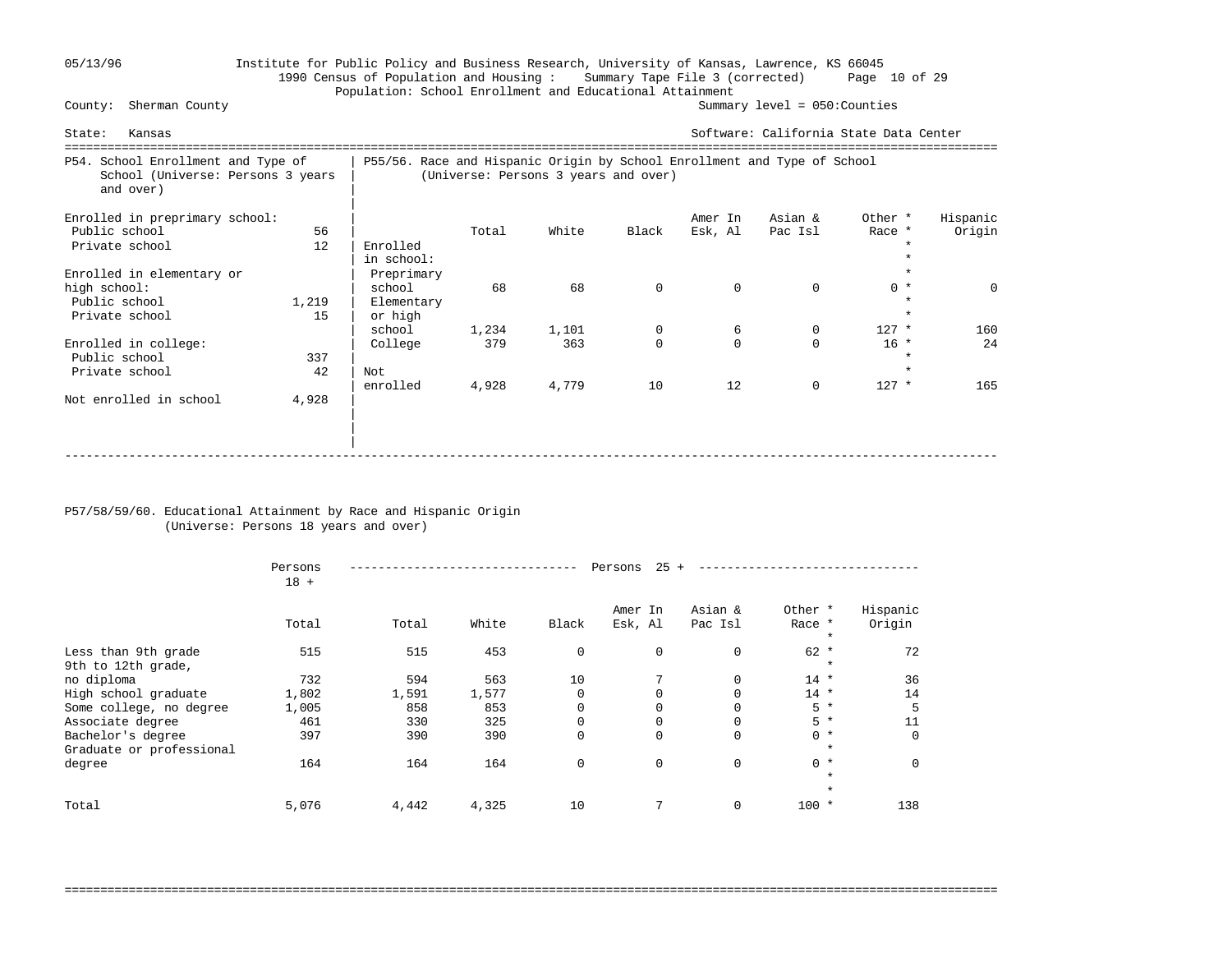# 05/13/96 Institute for Public Policy and Business Research, University of Kansas, Lawrence, KS 66045 1990 Census of Population and Housing : Summary Tape File 3 (corrected) Page 11 of 29 Population: Education and Employment Status<br>County: Sherman County

Summary level =  $050$ : Counties

State: Kansas Software: California State Data Center

===================================================================================================================================

===================================================================================================================================

P61/62/63. School Enrollment, Educational Attainment, and Employment Status by Race and Hispanic Origin

(Universe: Persons 16 to 19 years)

| _________________________________ | $\cdots$<br> |  | $\cdots$ | - |  | --------------------------- |
|-----------------------------------|--------------|--|----------|---|--|-----------------------------|
|-----------------------------------|--------------|--|----------|---|--|-----------------------------|

|                                         | Total    | White       | Black       | Amer In<br>Esk, Al | Asian &<br>Pac Isl | Other<br>Race | $\star$<br>*<br>$\star$ | Hispanic<br>Origin |
|-----------------------------------------|----------|-------------|-------------|--------------------|--------------------|---------------|-------------------------|--------------------|
| In Armed Forces:<br>Enrolled in school: |          |             |             |                    |                    |               |                         |                    |
| High school graduate                    | $\Omega$ | 0           | $\Omega$    | $\Omega$           | $\Omega$           | $\cap$        | $\star$                 | $\cap$             |
| Not high school graduate                | $\Omega$ | $\Omega$    | 0           | $\Omega$           | $\Omega$           | $\Omega$      | $\star$<br>$\star$      | $\Omega$           |
| Not enrolled in school:                 |          |             |             |                    |                    |               |                         |                    |
| High school graduate                    | $\Omega$ | 0           | $\mathbf 0$ | 0                  | $\Omega$           | $\Omega$      | $\star$                 | $\Omega$           |
| Not high school graduate                | $\Omega$ | $\Omega$    | $\Omega$    | $\Omega$           | $\Omega$           | $\Omega$      | $\star$<br>$\star$      | $\Omega$           |
| Civilian:                               |          |             |             |                    |                    |               |                         |                    |
| Enrolled in school:                     |          |             |             |                    |                    |               | $\star$                 |                    |
| Employed                                | 154      | 134         | $\Omega$    | 0                  | $\Omega$           | 20            | $\star$                 | 28                 |
| Unemployed                              | 14       | 14          | $\Omega$    | 0                  | $\Omega$           | $\Omega$      | $\star$                 | $\Omega$           |
| Not in labor force                      | 195      | 152         | $\Omega$    | $\Omega$           | $\Omega$           | 43            | $\star$                 | 49                 |
| Not enrolled in school:                 |          |             |             |                    |                    |               |                         |                    |
| High school graduate:                   |          |             |             |                    |                    |               | $\star$                 |                    |
| Employed                                | 19       | 19          | $\Omega$    | 0                  | 0                  | $\Omega$      | $^\ast$                 | $\Omega$           |
| Unemployed                              | $\Omega$ | $\mathbf 0$ | 0           | 0                  | $\Omega$           | $\Omega$      | $\star$                 | 0                  |
| Not in labor force                      | 13       | 13          | $\Omega$    | $\Omega$           | $\Omega$           | $\cap$        | $\star$                 | $\Omega$           |
| Not high school graduate:               |          |             |             |                    |                    |               | $\star$<br>$\star$      |                    |
| Employed                                | $\Omega$ | $\Omega$    | $\Omega$    | $\Omega$           | 0                  | $\cap$        | $\star$                 | $\cap$             |
| Unemployed                              | 9        | 8           | 0           | 0                  | 0                  |               | $^\star$                |                    |
| Not in labor force                      | 11       | 8           | $\Omega$    | $\Omega$           |                    | 3             | $^\star$                | 5                  |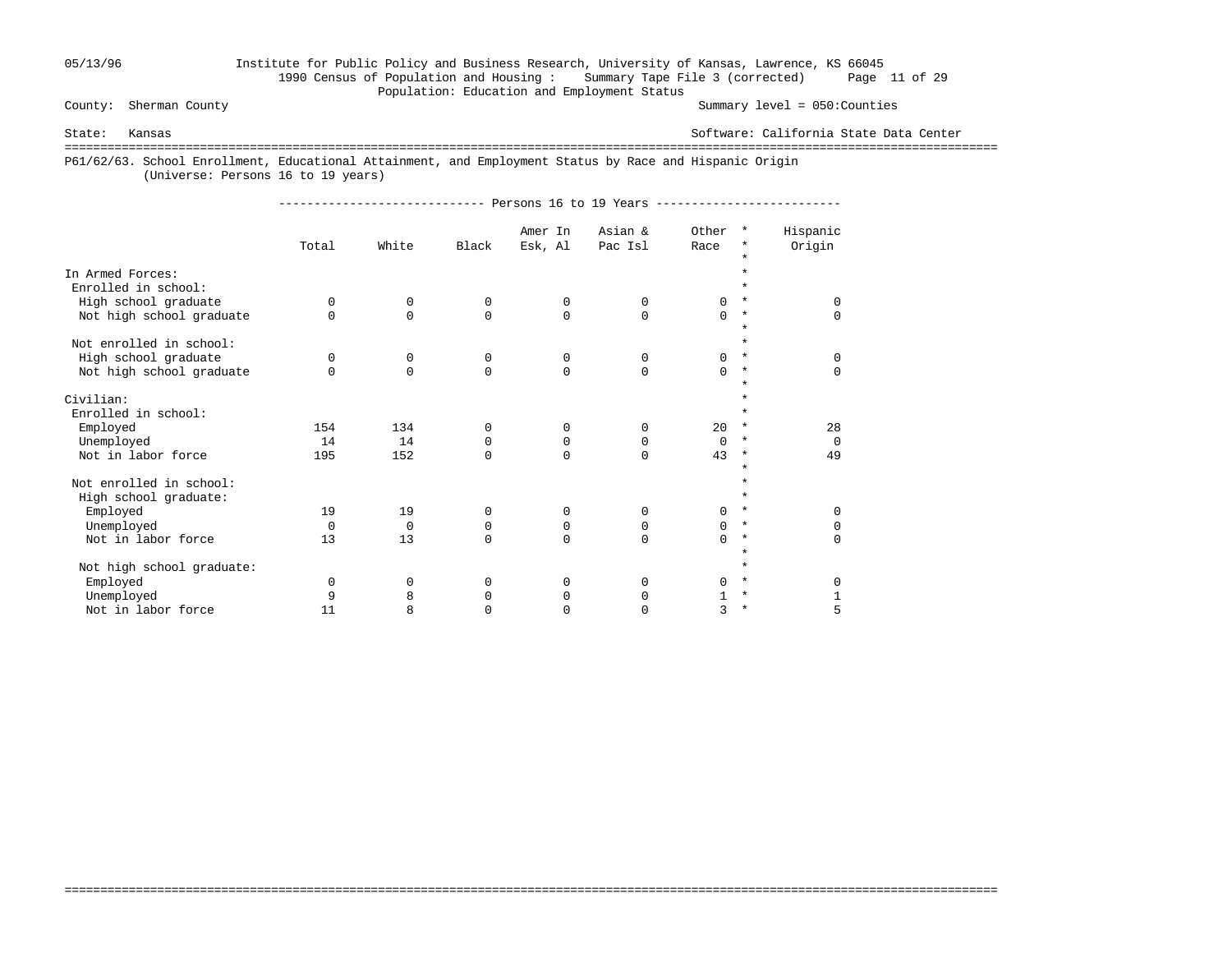# 05/13/96 Institute for Public Policy and Business Research, University of Kansas, Lawrence, KS 66045 1990 Census of Population and Housing : Summary Tape File 3 (corrected) Page 12 of 29 Population: Industry and Occupation<br>County: Sherman County

Summary level =  $050$ : Counties

| State:<br>Kansas                                                            |                |                                                                    |            | Software: California State Data Center                                              |            |
|-----------------------------------------------------------------------------|----------------|--------------------------------------------------------------------|------------|-------------------------------------------------------------------------------------|------------|
| P75. Sex by Work Status in 1989<br>(Universe: Persons 16 years<br>and over) |                | P77. Industry<br>(Universe: Employed persons<br>16 years and over) |            | P78. Occupation<br>(Universe: Employed persons<br>16 years and over)                |            |
| Male:                                                                       |                |                                                                    |            | Managerial & professional specialty<br>occupations:                                 |            |
| Worked in 1989<br>Did not work in 1989                                      | 2,049<br>479   | Agriculture, forestry, &<br>fisheries                              | 539        | Executive, administrative, &<br>managerial                                          | 253        |
| Female:                                                                     |                | Mining                                                             | 12         | Professional specialty                                                              | 368        |
| Worked in 1989<br>Did not work in 1989                                      | 1,734<br>1,011 | Construction                                                       | 184        | Technical, sales &<br>administrative support:<br>Technicians & related              |            |
|                                                                             |                | Manufacturing:<br>Nondurable goods                                 | 77         | support<br>Sales                                                                    | 84<br>441  |
|                                                                             |                | Durable goods<br>Transportation                                    | 37<br>110  | Administrative support,<br>including clerical                                       | 470        |
|                                                                             |                | Communications & other                                             |            | Service occupations:<br>Private household                                           | 5          |
| P79. Class of Worker                                                        |                | public utilities                                                   | 76         | Protective service<br>Service, except protective                                    | 25         |
| (Universe: Employed persons<br>16 years and over)                           |                | Wholesale trade                                                    | 129        | and household                                                                       | 481        |
|                                                                             |                | Retail trade<br>Finance, insurance, &                              | 752        | Farming, forestry, &<br>fishing occupations                                         | 433        |
| Private for profit                                                          |                | real estate                                                        | 169        | Precision production,<br>craft, & repair occupations                                | 310        |
| wage and salary                                                             | 2,030          | Services:<br>Business & repair services                            | 114        | Operators, fabricators,                                                             |            |
| Private not-for-profit<br>wage and salary                                   | 242            | Personal services<br>Entertainment & recreation                    | 98<br>54   | & laborers:<br>Machine operators,                                                   |            |
| Local government                                                            | 337            | Professional & related services:<br>Health services                | 228        | assemblers & inspectors<br>Transportation &                                         | 85         |
| State government<br>Federal government                                      | 154<br>63      | Educational services<br>Other professional & related<br>services   | 341<br>209 | material moving occupations<br>Handlers, equipment cleaners,<br>helpers, & laborers | 170<br>167 |
| Self-employed                                                               | 442            | Public administration                                              | 163        |                                                                                     |            |
| Unpaid family                                                               | 24             |                                                                    |            |                                                                                     |            |
|                                                                             |                |                                                                    |            |                                                                                     |            |
|                                                                             |                |                                                                    |            |                                                                                     |            |
|                                                                             |                |                                                                    |            |                                                                                     |            |

===================================================================================================================================

 | | | | | |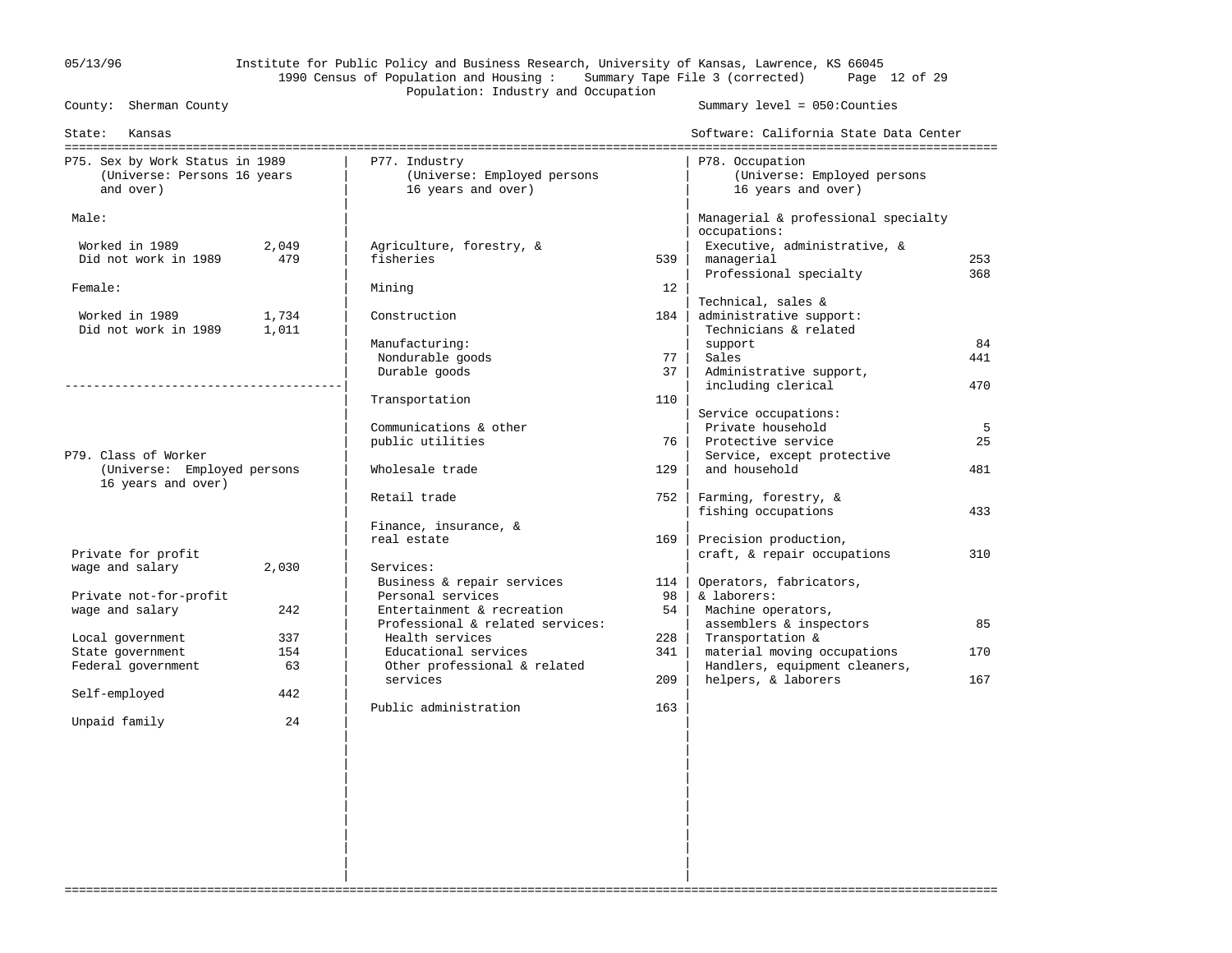### 05/13/96 Institute for Public Policy and Business Research, University of Kansas, Lawrence, KS 66045 1990 Census of Population and Housing : Summary Tape File 3 (corrected) Page 13 of 29 Population: Labor Force Status

Summary level =  $050$ : Counties

State: Kansas Software: California State Data Center =================================================================================================================================== P76. Sex by Work Status in 1989, Usual Hours Worked per Week in 1989, and Weeks Worked in 1989 (Universe: Persons 16 years and over)

|           |                   |        |       |       |                        |       | Usual | Hours                      | Worked |               |             |       |  |
|-----------|-------------------|--------|-------|-------|------------------------|-------|-------|----------------------------|--------|---------------|-------------|-------|--|
| Weeks     | Total Persons 16+ |        |       |       | $----- 35 + Hours ---$ |       |       | $--- 15$ to 34 Hours $---$ |        | 1 to 14 Hours |             |       |  |
| worked    | Male              | Female | Total | Male  | Female                 | Total | Male  | Female                     | Total  | Male          | Female      | Total |  |
| $50 - 52$ | 1,371             | 977    | 2,348 | 1,230 | 680                    | 1910  | 113   | 237                        | 350    | 28            | 60          | 88    |  |
| $48 - 49$ | 91                | 31     | 122   | 85    | 27                     | 112   | 6     | 4                          | 10     | 0             | $\mathbf 0$ | 0     |  |
| $40 - 47$ | 108               | 188    | 296   | 97    | 113                    | 210   | 11    | 46                         | 57     | 0             | 29          | 29    |  |
| $27 - 39$ | 176               | 207    | 383   | 114   | 105                    | 219   | 56    | 88                         | 144    | 6             | 14          | 20    |  |
| $14 - 26$ | 174               | 166    | 340   | 128   | 76                     | 204   | 46    | 70                         | 116    | 0             | 20          | 20    |  |
| $1 - 13$  | 129               | 165    | 294   | 85    | 87                     | 172   | 28    | 52                         | 80     | 16            | 26          | 42    |  |
| Did not   |                   |        |       |       |                        |       |       |                            |        |               |             |       |  |
| work      | 479               | 1,011  | 1,490 |       |                        |       |       |                            |        |               |             |       |  |

-----------------------------------------------------------------------------------------------------------------------------------

===================================================================================================================================

|

P73. Presence and Age of Children and Employment Status | P74. Presence & Age of Children by Employment Status of Parents (Universe: Females 16 years and over) | (Universe: Own children under 18 years in families (Universe: Own children under 18 years in families and subfamilies)

 $------$  Children  $-----$ 

| In labor force:                  |          |                               |          |          |
|----------------------------------|----------|-------------------------------|----------|----------|
| Employed or in Armed Forces      | 148      |                               | $0 - 5$  | $6 - 17$ |
| Unemployed                       | $\Omega$ | Living with two parents:      |          |          |
| Not in labor force               | 110      | Both parents in labor force   | 280      | 846      |
|                                  |          | Father only in labor force    | 185      | 110      |
| 6 to 17 years only:              |          | Mother only in labor force    | 6        | 63       |
| In labor force:                  |          | Neither parent in labor force | 23       | 11       |
| Employed or in Armed Forces      | 447      |                               |          |          |
| Unemployed                       | 2        | Living with one parent:       |          |          |
| Not in labor force               | 29       | Living with father:           |          |          |
|                                  |          | In labor force                | 11       | 22       |
| Under 6 years and 6 to 17 years: |          | Not in labor force            | $\Omega$ | $\Omega$ |
| In labor force:                  |          |                               |          |          |
| Employed or in Armed Forces      | 121      | Living with mother:           |          |          |
| Unemployed                       |          | In labor force                | 46       | 123      |
| Not in labor force               | 69       | Not in labor force            | 49       | 53       |

| With own children under 18 years: |          |                               | Age of Own |  |
|-----------------------------------|----------|-------------------------------|------------|--|
| Under 6 years only:               |          |                               | Children - |  |
| In labor force:                   |          |                               |            |  |
| Employed or in Armed Forces       | 148      |                               | $0 - 5$    |  |
| Unemployed                        | $\Omega$ | Living with two parents:      |            |  |
| Not in labor force                | 110      | Both parents in labor force   | 280        |  |
|                                   |          | Father only in labor force    | 185        |  |
| 6 to 17 years only:               |          | Mother only in labor force    | 6          |  |
| In labor force:                   |          | Neither parent in labor force | 23         |  |
| Employed or in Armed Forces       | 447      |                               |            |  |
| Unemployed                        | 2        | Living with one parent:       |            |  |
| Not in labor force                | 29       | Living with father:           |            |  |
|                                   |          | In labor force                | 11         |  |
| Under 6 years and 6 to 17 years:  |          | Not in labor force            | $\Omega$   |  |
| In labor force:                   |          |                               |            |  |
| Employed or in Armed Forces       | 121      | Living with mother:           |            |  |
| Unemployed                        | 0        | In labor force                | 46         |  |
| Not in labor force                | 69       | Not in labor force            | 49         |  |
| No own children under 18 years:   |          |                               |            |  |
| In labor force:                   |          |                               |            |  |
| Employed or in Armed Forces       | 769      |                               |            |  |
| Unemployed                        | 2.2.     |                               |            |  |
| Not in labor force                | 1,028    |                               |            |  |

 | | |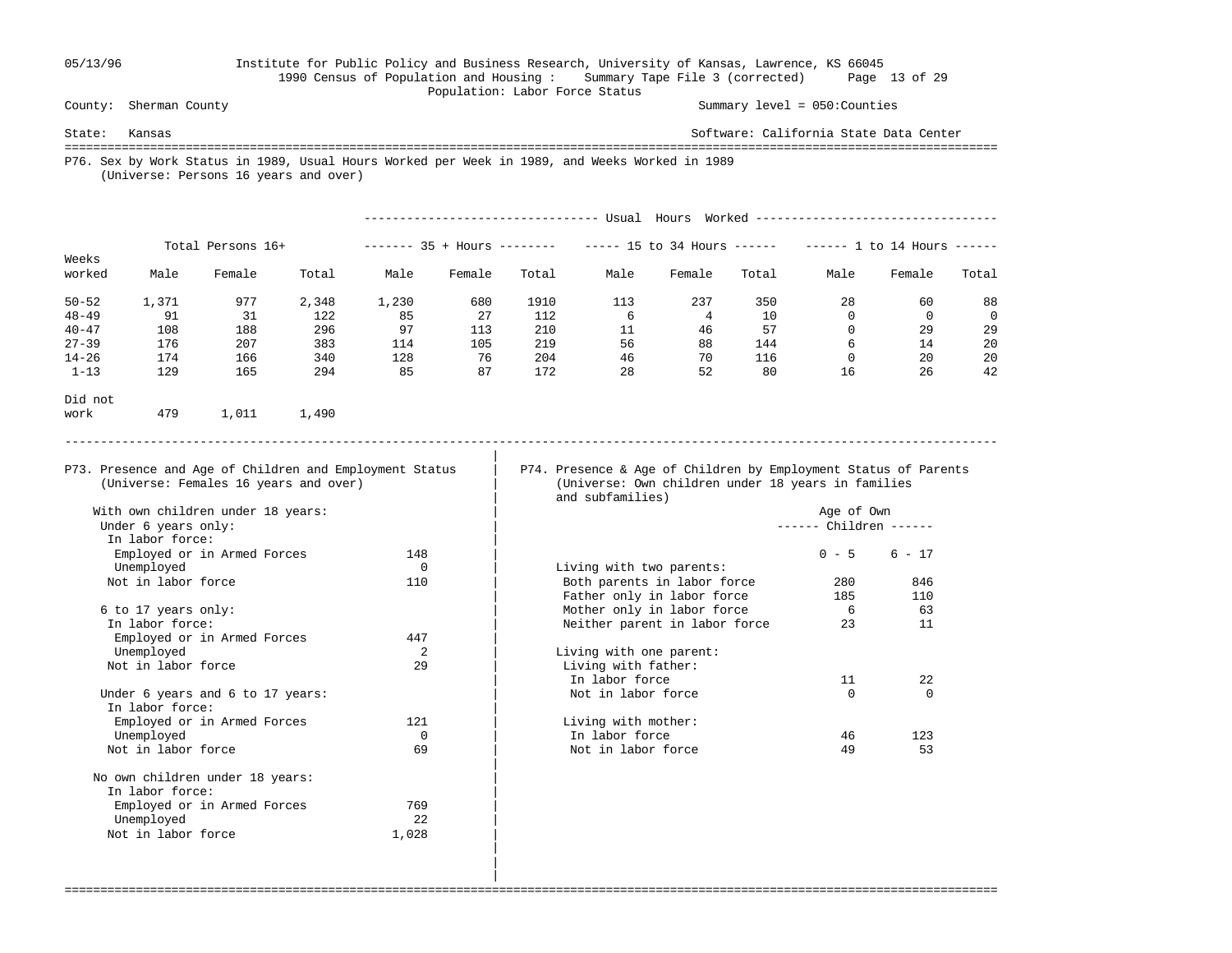# 05/13/96 Institute for Public Policy and Business Research, University of Kansas, Lawrence, KS 66045 1990 Census of Population and Housing : Summary Tape File 3 (corrected) Page 14 of 29 Population: Employment Status<br>
County: Sherman County

### Summary level =  $050$ : Counties

State: Kansas Software: California State Data Center

===================================================================================================================================

===================================================================================================================================

P70/71/72. Employment Status

(Universe: Persons 16 years and over)

|                   | In<br>Armed | Civilian Labor Force |                | Not In<br>Labor |          |
|-------------------|-------------|----------------------|----------------|-----------------|----------|
|                   | Forces      | Employed             | Unemployed     | Rate            | Force    |
| Total             | 0           | 3,292                | 67             | 2.0%            | 1,914    |
| Male              | 0           | 1,807                | 43             | 2.3%            | 678      |
| Female            | $\mathbf 0$ | 1,485                | 24             | 1.6%            | 1,236    |
| White             | $\mathsf 0$ | 3,169                | 62             | 1.9%            | 1,820    |
| Male              | 0           | 1,730                | 38             | 2.1%            | 641      |
| Female            | $\mathbf 0$ | 1,439                | 24             | 1.6%            | 1,179    |
| Black             | 0           | 10                   | 0              | 0.0%            | 0        |
| Male              | 0           | 10                   | 0              | 0.0%            | 0        |
| Female            | $\mathbf 0$ | $\mathbf 0$          | $\Omega$       | . 응             | 0        |
| American Indian,  |             |                      |                |                 |          |
| Eskimo, Aleut     | 0           | 12                   | 0              | 0.0%            | 0        |
| Male              | 0           | 5                    | 0              | 0.0%            | 0        |
| Female            | $\mathbf 0$ | 7                    | $\Omega$       | 0.0%            | $\Omega$ |
| Asian and Pacific |             |                      |                |                 |          |
| Islander          | 0           | 0                    | 0              | . 응             | 0        |
| Male              | $\mathbf 0$ | 0                    | $\mathbf 0$    | . $\frac{6}{6}$ | 0        |
| Female            | $\mathbf 0$ | 0                    | 0              | . 응             | $\Omega$ |
| Other race        | 0           | 101                  | 5              | 4.7%            | 94       |
| Male              | 0           | 62                   | 5              | 7.5%            | 37       |
| Female            | $\mathbf 0$ | 39                   | 0              | 0.0%            | 57       |
|                   |             |                      |                |                 |          |
| Hispanic origin   | 0           | 137                  | 7              | 4.9%            | 110      |
| Male              | 0           | 85                   | 5              | 5.6%            | 45       |
| Female            | $\Omega$    | 52                   | $\overline{2}$ | 3.7%            | 65       |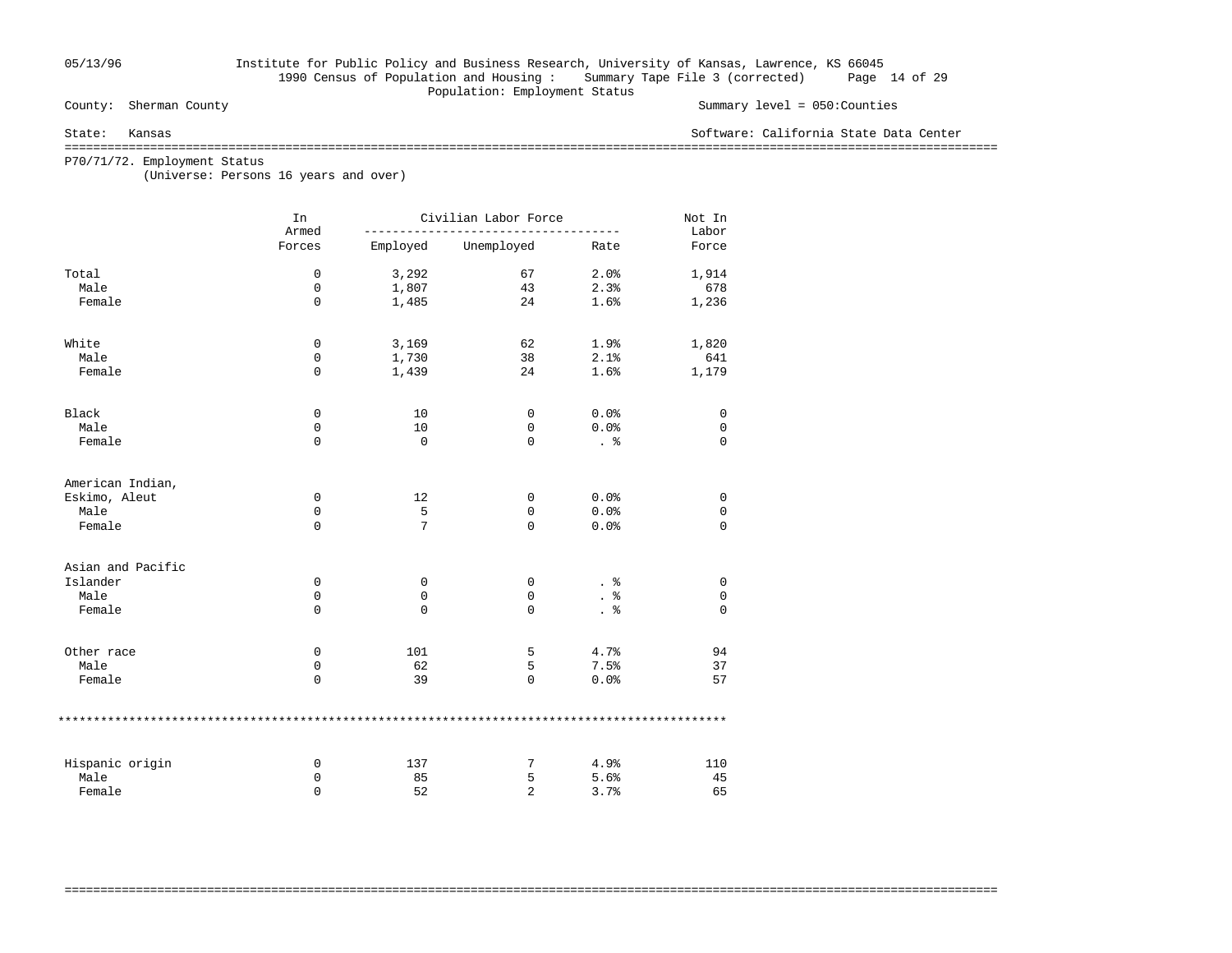### 05/13/96 Institute for Public Policy and Business Research, University of Kansas, Lawrence, KS 66045 1990 Census of Population and Housing : Summary Tape File 3 (corrected) Page 15 of 29 Population: Disability<br>
County: Sherman County

Summary level =  $050$ : Counties

| State:<br>Kansas                                                                                                                          |                                            |                       |                |                |                                                                                                                                                                 | Software: California State Data Center<br>------------------------ |             |  |  |  |
|-------------------------------------------------------------------------------------------------------------------------------------------|--------------------------------------------|-----------------------|----------------|----------------|-----------------------------------------------------------------------------------------------------------------------------------------------------------------|--------------------------------------------------------------------|-------------|--|--|--|
| P66. Sex by Age by Work Disability Status and Employment Status<br>(Universe: Civilian noninstitutionalized persons 16 years<br>and over) |                                            |                       |                |                | P68. Sex by Age by Work Disability Status by Mobility and<br>Self-care Limitation Status (Universe: Civilian<br>noninstitutionalized persons 16 years and over) |                                                                    |             |  |  |  |
|                                                                                                                                           | --------- Male ------- ----- Female ------ |                       |                |                | $16-64$ years                                                                                                                                                   | Male                                                               | Female      |  |  |  |
|                                                                                                                                           | $16 - 64$                                  | $65+$                 | $16 - 64$      | $65+$          | With a work disability:<br>With a mobility or<br>self-care limitation                                                                                           | 51                                                                 | 28          |  |  |  |
| With work disability:<br>In labor force:                                                                                                  |                                            |                       |                |                | No mobility or<br>self-care limitation                                                                                                                          | 98                                                                 | 107         |  |  |  |
| Employed<br>Unemployed                                                                                                                    | 71<br>$\Omega$                             | 14<br>$\Omega$        | 24<br>$\Omega$ | 14<br>$\Omega$ | No work disability:<br>With a mobility or                                                                                                                       |                                                                    |             |  |  |  |
| Not in labor force:<br>Prevented<br>from working                                                                                          | 52                                         | 140                   | 105            | 177            | self-care limitation<br>No mobility or<br>self-care limitation                                                                                                  | 10<br>1,891                                                        | 17<br>1,906 |  |  |  |
| Not prevented<br>from working                                                                                                             | 26                                         | 14                    | 6              | 5              | $65+$ years                                                                                                                                                     |                                                                    |             |  |  |  |
| No work disability:                                                                                                                       |                                            |                       |                |                | With a work disability:                                                                                                                                         |                                                                    |             |  |  |  |
| In labor force:                                                                                                                           |                                            |                       |                |                | With a mobility or                                                                                                                                              |                                                                    |             |  |  |  |
| Employed<br>Unemployed                                                                                                                    | 1,609<br>43                                | 113<br>$\overline{0}$ | 1,377<br>24    | 70<br>$\Omega$ | self-care limitation<br>No mobility or                                                                                                                          | 58                                                                 | 49          |  |  |  |
| Not in labor force                                                                                                                        | 249                                        | 171                   | 522            | 325            | self-care limitation<br>No work disability:<br>With a mobility or                                                                                               | 110                                                                | 147         |  |  |  |
|                                                                                                                                           |                                            |                       |                |                | self-care limitation<br>No mobility or                                                                                                                          | 5                                                                  | 9           |  |  |  |
|                                                                                                                                           |                                            |                       |                |                | self-care limitation                                                                                                                                            | 279                                                                | 386         |  |  |  |

### P69. Sex by Age by Mobility and Self-care Limitation Status

(Universe: Civilian noninstitutionalized persons 16 years and over)

|                                          | Total     |           |       |           | Male      |       | Female    |       |          |
|------------------------------------------|-----------|-----------|-------|-----------|-----------|-------|-----------|-------|----------|
|                                          | $16 - 64$ | $65 - 74$ | $75+$ | $16 - 64$ | $65 - 74$ | $75+$ | $16 - 64$ | 65-74 | $75+$    |
| With a mobility or self-care limitation: |           |           |       |           |           |       |           |       |          |
| Mobility limitation only                 | 23        | 16        | 38    |           | L6.       | 27    |           |       |          |
| Self-care limitation only                | 26        |           |       | 16        | $\Omega$  |       | 10        |       | $\Omega$ |
| Mobility & self-care limitation          | 57        | 15        | 35    | 39        |           |       | 18        |       | 30       |
| No mobility/self-care limitation         | 4,002     | 595       | 327   | 1,989     | 272       | 117   | 2,013     | 323   | 210      |
|                                          |           |           |       |           |           |       |           |       |          |

P67. Sex by Age by Mobility Limitation Status by Employment Status

(Universe: Civilian noninstitutionalized persons 16 years and older)

|           |       |           | No Mobility Limitation |                                                                 |       |           |                             |  |
|-----------|-------|-----------|------------------------|-----------------------------------------------------------------|-------|-----------|-----------------------------|--|
|           |       |           |                        | --------                                                        |       |           |                             |  |
| $16 - 64$ | $65+$ | $16 - 64$ | $65+$                  | $16 - 64$                                                       | $65+$ | $16 - 64$ | 65+                         |  |
|           |       |           |                        |                                                                 |       |           |                             |  |
| 14        |       |           |                        | 1,666                                                           | 127   | 1,394     | 84                          |  |
|           |       |           |                        | 43                                                              |       | 24        |                             |  |
| 31        | 55    | 28        | 49                     | 296                                                             | 270   | 605       | 458                         |  |
|           |       |           |                        | With a Mobility Limitation<br>Male ------- ------ Female ------ |       | Male      | $----- - ---$ Female $----$ |  |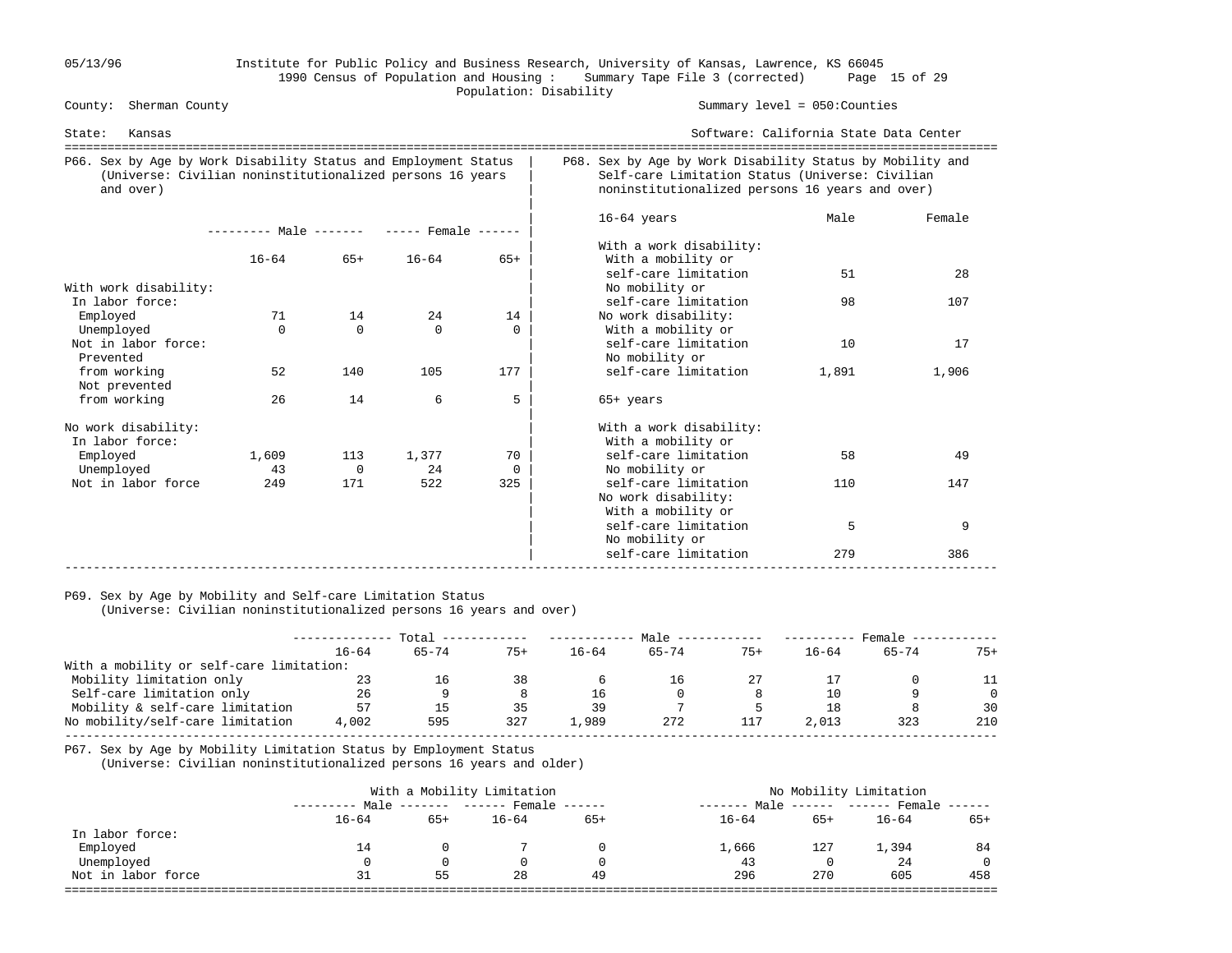05/13/96 Institute for Public Policy and Business Research, University of Kansas, Lawrence, KS 66045 1990 Census of Population and Housing : Summary Tape File 3 (corrected) Page 16 of 29 County: Sherman County<br>
Population: Income<br>
Population: Income

Summary level =  $050$ : Counties

| State:<br>Kansas                                        |                                                             |                |                      |           |                |                                         |                                              | Software: California State Data Center                         |                                |          |
|---------------------------------------------------------|-------------------------------------------------------------|----------------|----------------------|-----------|----------------|-----------------------------------------|----------------------------------------------|----------------------------------------------------------------|--------------------------------|----------|
| P80/81/107/108/110/111. Household, Family and Nonfamily |                                                             |                |                      |           |                |                                         |                                              | P89 through P105. Households and Mean Household Income in 1989 |                                |          |
|                                                         |                                                             | Income in 1989 |                      |           |                |                                         |                                              | by Income Source (Universe: Households)                        |                                |          |
|                                                         |                                                             | House-         |                      | Nonfamily |                |                                         |                                              |                                                                | Households                     | Mean     |
|                                                         |                                                             | holds          | Families Households  |           |                |                                         |                                              |                                                                |                                | income   |
|                                                         |                                                             |                |                      |           |                | With wage or salary income              |                                              |                                                                | 2,018                          | \$21,793 |
| \$<br>$0 -$                                             | 4,999                                                       | 204            | 103                  |           | 106            | No                                      | wage or salary income                        |                                                                | 691                            |          |
| $5,000 -$<br>\$                                         | 9,999                                                       | 366            | 127                  |           | 239            |                                         | With nonfarm self-employment income          |                                                                | 363                            | \$10,595 |
| $$10,000 - 12,499$                                      |                                                             | 215            | 116                  |           | 99             | No                                      | nonfarm self-employment income               |                                                                | 2,346                          |          |
| $$12,500 - 14,999$                                      |                                                             | 149            | - 78                 |           | 78             |                                         | With farm-employment income                  |                                                                | 339                            | \$21,957 |
| $$15,000 - 17,499$                                      |                                                             | 158            | 128                  |           | 35             | No                                      | farm-employment income                       |                                                                | 2,370                          |          |
| $$17,500 - 19,999$                                      |                                                             | 176            | 121                  |           | 50             |                                         | With interest, dividend, or rental income    |                                                                | 841                            | \$7,102  |
| $$20,000 - 22,499$                                      |                                                             | 190            | 138                  |           | 54             | No                                      | interest, dividend, or rental income         |                                                                | 1,868                          |          |
| $$22,500 - 24,999$                                      |                                                             | 121            | 99                   |           | 27             |                                         | With social security income                  |                                                                | 883                            | \$7,438  |
| $$25,000 - 27,499$                                      |                                                             | 142            | 125                  |           | 12             | No                                      | social security income                       |                                                                | 1,826                          |          |
| $$27,500 - 29,999$                                      |                                                             | 108            | 90                   |           | 28             |                                         | With public assistance income                |                                                                | 168                            | \$3,969  |
| $$30,000 - 32,499$                                      |                                                             | 123            | 108                  |           | 15             |                                         | No public assistance income                  |                                                                | 2,541                          |          |
| $$32,500 - 34,999$                                      |                                                             | 119            | 105                  |           | 14             | With retirement income                  |                                              |                                                                | 229                            | \$6,408  |
| $$35,000 - 37,499$                                      |                                                             | 86             | 67                   |           | $\overline{2}$ | No retirement income                    |                                              |                                                                | 2,480                          |          |
| $$37,500 - 39,999$                                      |                                                             | 106            | 93                   |           | 6              | With other type of income               |                                              |                                                                | 217                            | \$3,509  |
| $$40,000 - 42,499$                                      |                                                             | 53             | 48                   |           | 5              | No.                                     | other type of income                         |                                                                | 2,492                          |          |
| $$42,500 - 44,999$                                      |                                                             | 37             | 37                   |           | $\Omega$       |                                         |                                              |                                                                |                                |          |
| $$45,000 - 47,499$                                      |                                                             | 50             | 43                   |           | 7              | With earnings                           |                                              |                                                                | 2,201                          |          |
| $$47,500 - 49,999$                                      |                                                             | 44             | 30                   |           | 14             | No earnings                             |                                              |                                                                | 508                            |          |
| $$50,000 - 54,999$                                      |                                                             | 58             | 61                   |           | $\mathbf 0$    |                                         | Earnings = $(wage & salary + self-emploved)$ |                                                                |                                |          |
| $$55,000 - 59,999$                                      |                                                             | 25             | 20                   |           | 5              |                                         |                                              |                                                                |                                |          |
| $$60,000 - 74,999$                                      |                                                             | 79<br>83       | 71<br>72             |           | 5<br>11        |                                         |                                              |                                                                |                                |          |
| $$75,000 - 99,999$<br>$$100,000 - 124,999$              |                                                             | $\overline{0}$ | $\Omega$             |           | $\Omega$       |                                         | (Universe: Families)                         | P112/113. Workers in Family and Mean Income in 1989            |                                |          |
| $$125,000 - 149,999$                                    |                                                             | $\mathbf 0$    | $\mathbf 0$          |           | $\mathsf 0$    |                                         |                                              |                                                                |                                |          |
| \$150,000                                               | or more                                                     | 17             | 17                   |           | $\mathbf 0$    |                                         |                                              | Mean                                                           |                                |          |
|                                                         |                                                             |                |                      |           |                | Workers                                 | Families                                     | Income                                                         |                                |          |
| Total                                                   |                                                             | 2,709          | 1,897                |           | 812            |                                         |                                              |                                                                |                                |          |
| Median income                                           |                                                             | \$21,138       | \$25,770             | \$11,540  |                | None                                    | 203                                          | \$14,405                                                       |                                |          |
|                                                         |                                                             |                |                      |           |                | $\mathbf{1}$                            | 553                                          | \$23,793                                                       |                                |          |
| Mean income                                             |                                                             | \$26,100       | \$30,247             | \$15,475  |                | 2                                       | 937                                          | \$35,912                                                       |                                |          |
| Less than $$150,000$                                    |                                                             | \$24,965       | \$28,800             | \$15,475  |                | 3 or more                               | 204                                          | \$37,489                                                       |                                |          |
| \$150,000 or more                                       |                                                             | \$205,864      | \$190,334            |           |                |                                         |                                              |                                                                |                                |          |
| P109. Mean Family Income in 1989 by Family Type &       | Presence of Children Under 18 Years<br>(Universe: Families) |                |                      |           |                | P114/115/116. Per Capita Income in 1989 |                                              | (Universe: Total persons or persons 15 years and over)         |                                |          |
|                                                         |                                                             |                | Mean                 |           |                |                                         | Per                                          |                                                                | Per                            |          |
| Married-couple family:                                  |                                                             |                | income               |           |                |                                         | Capita                                       |                                                                | Capita                         |          |
| With own children                                       |                                                             |                | \$30,803             |           |                |                                         | Income                                       |                                                                | Income                         |          |
| No own children                                         |                                                             |                | \$34,012             |           |                |                                         |                                              |                                                                |                                |          |
| Other family:                                           |                                                             |                |                      |           |                | Total persons                           | \$10,356                                     | White                                                          | \$10,729                       |          |
| Male householder, no spouse:                            |                                                             |                |                      |           |                | In households                           | \$10,496                                     | Black                                                          | \$5,230                        |          |
| With own children                                       |                                                             |                | \$17,019             |           |                | In group quarters:                      |                                              | Amer Ind                                                       | \$3,460                        |          |
| No own children                                         |                                                             |                | \$54,195             |           |                | Institutionalized                       | \$3,627                                      | Asian                                                          |                                | \$0      |
| Female householder, no spouse:                          |                                                             |                |                      |           |                | Noninstitutionalized                    | \$5,436                                      | Other                                                          | \$2,977<br>******************* |          |
| With own children<br>No own children                    |                                                             |                | \$12,637<br>\$14,439 |           |                |                                         |                                              | Hispanic                                                       | \$3,889                        |          |
|                                                         |                                                             |                |                      |           |                |                                         |                                              |                                                                |                                |          |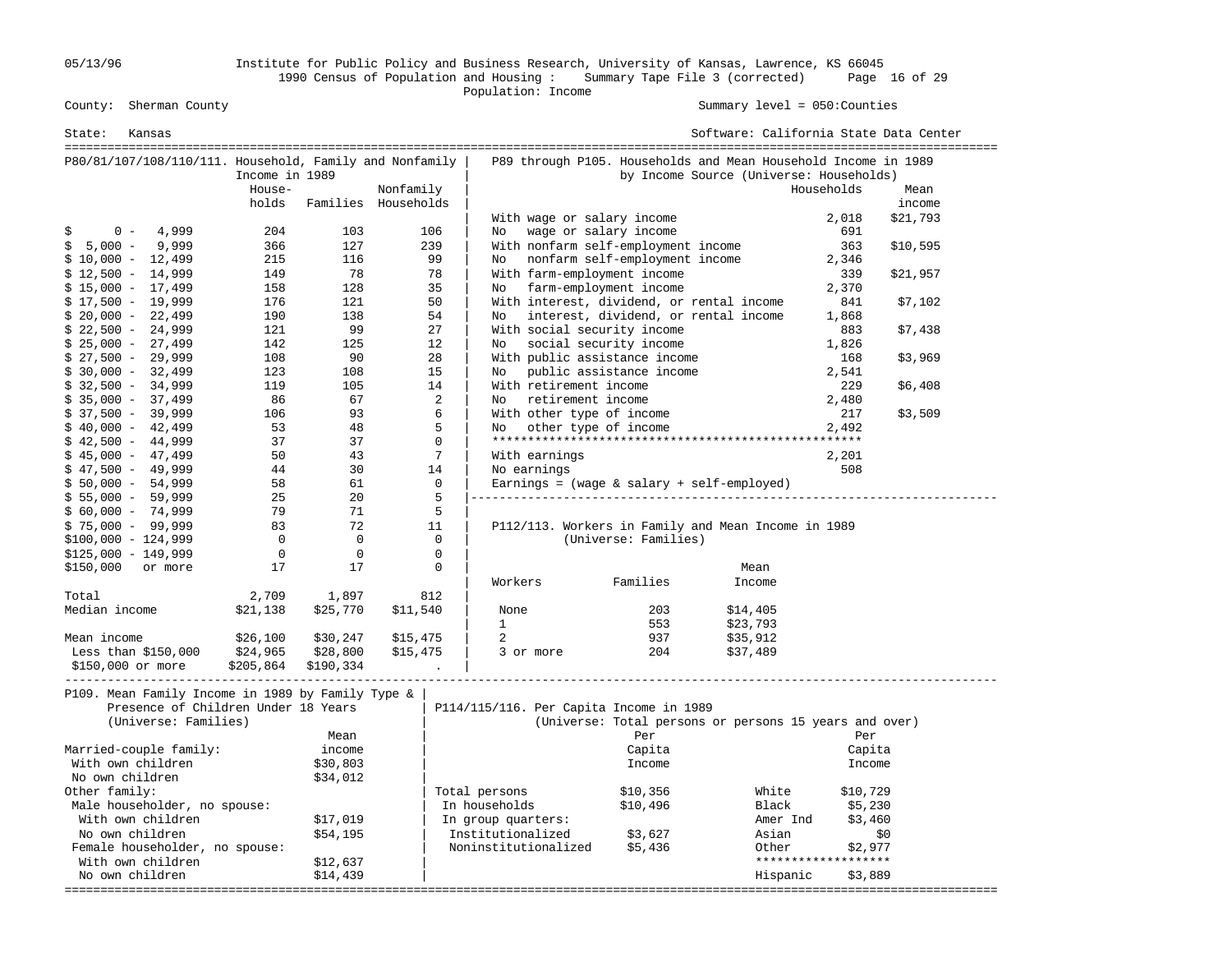# 05/13/96 Institute for Public Policy and Business Research, University of Kansas, Lawrence, KS 66045 1990 Census of Population and Housing : Summary Tape File 3 (corrected) Page 17 of 29 Population: Household Income by Race (Part 1)<br>County: Sherman County

### Summary level =  $050$ : Counties

State: Kansas Software: California State Data Center

 =================================================================================================================================== P82 through P88. Household Income in 1989 by Age and Race/Hispanic Origin of Householder

(Universe: Households)

|                    | White     |           |           |           |           |             |       |          |  |  |  |  |
|--------------------|-----------|-----------|-----------|-----------|-----------|-------------|-------|----------|--|--|--|--|
|                    | $15 - 24$ | $25 - 34$ | $35 - 44$ | $45 - 54$ | $55 - 64$ | $65 - 74$   | $75+$ | Total    |  |  |  |  |
| $0 - 4,999$<br>Ŝ.  | 64        | 35        |           | 22        |           | 26          | 45    | 200      |  |  |  |  |
| $$5,000-9,999$     | 39        | 34        | 29        | 41        | 21        | 93          | 77    | 334      |  |  |  |  |
| $$10,000-14,999$   | 23        | 61        | 39        | 25        | 62        | 76          | 70    | 356      |  |  |  |  |
| $$15.000 - 24.999$ | 51        | 142       | 97        | 79        | 96        | 135         | 29    | 629      |  |  |  |  |
| $$25.000 - 34.999$ | 0         | 120       | 117       | 122       | 21        | 66          | 31    | 477      |  |  |  |  |
| $$35,000-49,999$   | 4         | 15        | 94        | 130       | 91        | 37          | 5     | 376      |  |  |  |  |
| $$50,000-74,999$   | 0         | 23        | 59        | 32        | 34        | $\mathbf 0$ | 14    | 162      |  |  |  |  |
| $$75,000-99,999$   | 5         | 0         | 14        | 10        | 35        | 8           | 11    | 83       |  |  |  |  |
| \$100,000 or more  | $\Omega$  | $\Omega$  | $\Omega$  | 5         | 6         | $\Omega$    | 6     | 17       |  |  |  |  |
| Total              | 186       | 430       | 450       | 466       | 373       | 441         | 288   | 2,634    |  |  |  |  |
| Mean               |           |           |           |           |           |             |       | \$26,451 |  |  |  |  |

|                   |           |           |           | Black     |           |           |       |         |
|-------------------|-----------|-----------|-----------|-----------|-----------|-----------|-------|---------|
|                   | $15 - 24$ | $25 - 34$ | $35 - 44$ | $45 - 54$ | $55 - 64$ | $65 - 74$ | $75+$ | Total   |
| $0 - 4,999$       |           |           |           |           |           |           |       |         |
| $$5,000-9,999$    |           |           |           |           |           |           |       | 10      |
| $$10,000-14,999$  |           |           |           |           |           |           |       |         |
| $$15,000-24,999$  |           |           |           |           |           |           |       |         |
| $$25,000-34,999$  |           |           |           |           |           |           |       |         |
| $$35,000-49,999$  |           |           |           |           |           |           |       |         |
| \$50,000-74,999   |           |           |           |           |           |           |       |         |
| $$75,000-99,999$  |           |           |           |           |           |           |       |         |
| \$100,000 or more |           |           |           |           |           |           |       |         |
| Total             |           |           |           |           |           |           |       | 10      |
| Mean              |           |           |           |           |           |           |       | \$7,230 |

|                   |           |           |           |           | American Indian, Eskimo, or Aleut |           |       |          |
|-------------------|-----------|-----------|-----------|-----------|-----------------------------------|-----------|-------|----------|
|                   | $15 - 24$ | $25 - 34$ | $35 - 44$ | $45 - 54$ | $55 - 64$                         | $65 - 74$ | $75+$ | Total    |
|                   |           |           |           |           |                                   |           |       |          |
| $0 - 4,999$       |           |           |           |           |                                   |           |       |          |
| $$5,000-9,999$    |           |           |           |           |                                   |           |       |          |
| $$10,000-14,999$  |           |           |           |           |                                   |           |       |          |
| $$15,000-24,999$  |           |           |           |           |                                   |           |       |          |
| $$25,000-34,999$  |           |           |           |           |                                   |           |       |          |
| $$35,000-49,999$  |           |           |           |           |                                   |           |       |          |
| \$50,000-74,999   |           |           |           |           |                                   |           |       |          |
| $$75,000-99,999$  |           |           |           |           |                                   |           |       |          |
| \$100,000 or more |           |           |           |           |                                   |           |       |          |
| Total             |           |           |           |           |                                   |           |       |          |
| Mean              |           |           |           |           |                                   |           |       | \$18,000 |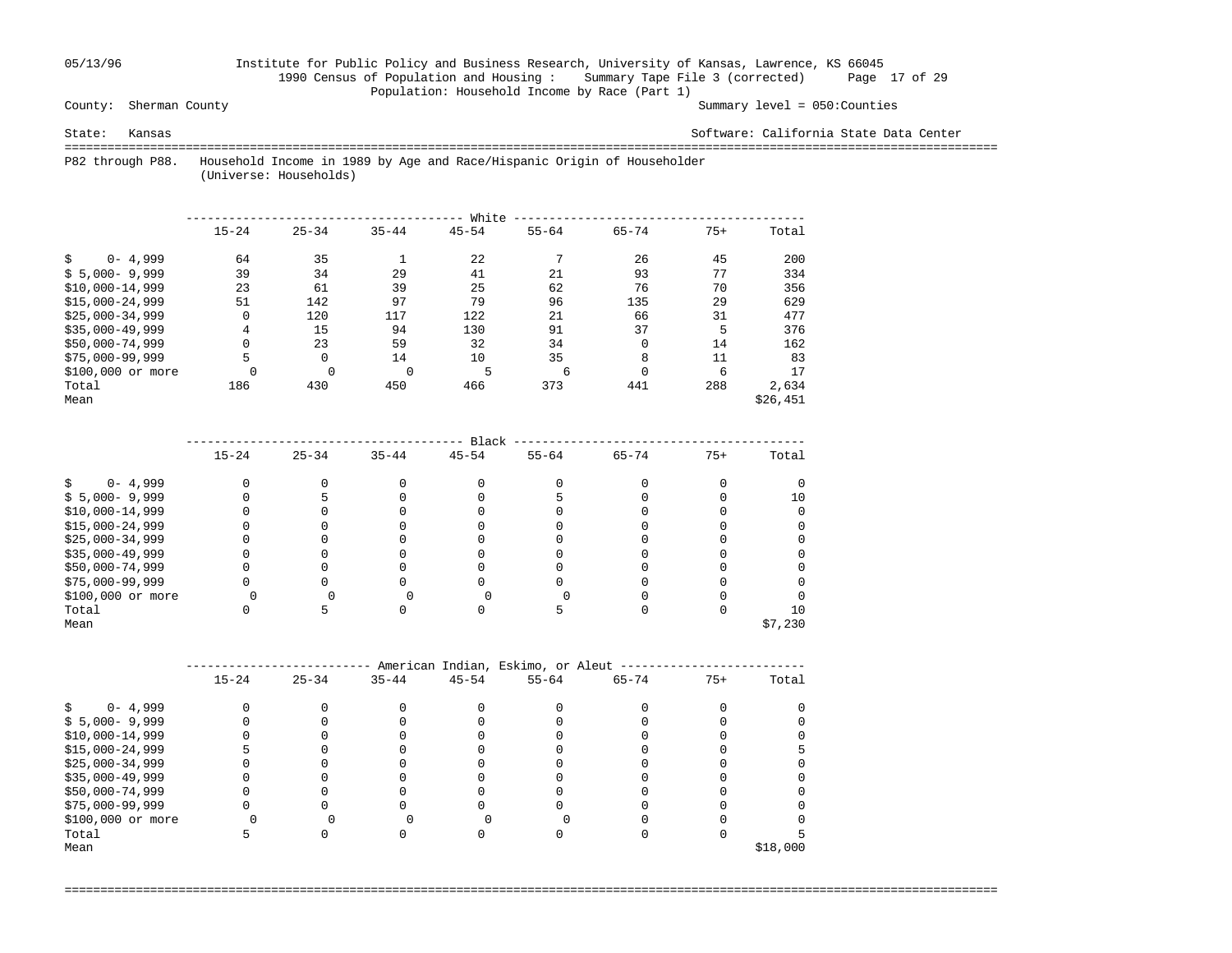### 05/13/96 Institute for Public Policy and Business Research, University of Kansas, Lawrence, KS 66045 1990 Census of Population and Housing : Summary Tape File 3 (corrected) Page 18 of 29 Population: Household Income by Race (Part 2)<br>County: Sherman County

Summary level =  $050$ : Counties

State: Kansas Software: California State Data Center

 =================================================================================================================================== P82 through P88. Household Income in 1989 by Age and Race/Hispanic Origin of Householder

(Universe: Households)

|                   |           |           |           | Asian and Pacific Islander |           |           |       |       |
|-------------------|-----------|-----------|-----------|----------------------------|-----------|-----------|-------|-------|
|                   | $15 - 24$ | $25 - 34$ | $35 - 44$ | $45 - 54$                  | $55 - 64$ | $65 - 74$ | $75+$ | Total |
| $0 - 4,999$       |           |           |           |                            |           |           |       |       |
| $$5,000-9,999$    |           |           |           |                            |           |           |       |       |
| $$10,000-14,999$  |           |           |           |                            |           |           |       |       |
| $$15,000-24,999$  |           |           |           |                            |           |           |       |       |
| $$25,000-34,999$  |           |           |           |                            |           |           |       |       |
| $$35,000-49,999$  |           |           |           |                            |           |           |       |       |
| \$50,000-74,999   |           |           |           |                            |           |           |       |       |
| $$75,000-99,999$  |           |           |           |                            |           |           |       |       |
| \$100,000 or more |           |           |           |                            |           |           |       |       |
| Total             |           |           |           |                            |           |           |       |       |
| Mean              |           |           |           |                            |           |           |       |       |

|                   |           |           |           | Other Race |           |           |       |          |
|-------------------|-----------|-----------|-----------|------------|-----------|-----------|-------|----------|
|                   | $15 - 24$ | $25 - 34$ | $35 - 44$ | $45 - 54$  | $55 - 64$ | $65 - 74$ | $75+$ | Total    |
| $0 - 4,999$       |           |           |           |            |           |           |       |          |
| $$5,000-9,999$    |           |           |           |            |           |           |       | 22       |
| $$10,000-14,999$  |           |           |           |            |           |           |       |          |
| $$15,000-24,999$  |           |           |           |            |           |           |       |          |
| $$25,000-34,999$  |           |           |           |            |           |           |       | 15       |
| $$35,000-49,999$  |           |           |           |            |           |           |       |          |
| \$50,000-74,999   |           |           |           |            |           |           |       |          |
| \$75,000-99,999   |           |           |           |            |           |           |       |          |
| \$100,000 or more |           |           |           |            |           |           |       |          |
| Total             |           | 10        | 22        |            |           |           |       | 60       |
| Mean              |           |           |           |            |           |           |       | \$14,501 |

\*\*\*\*\*\*\*\*\*\*\*\*\*\*\*\*\*\*\*\*\*\*\*\*\*\*\*\*\*\*\*\*\*\*\*\*\*\*\*\*\*\*\*\*\*\*\*\*\*\*\*\*\*\*\*\*\*\*\*\*\*\*\*\*\*\*\*\*\*\*\*\*\*\*\*\*\*\*\*\*\*\*\*\*\*\*\*\*\*\*\*\*\*\*\*\*\*\*\*\*\*\*\*\*\*

|                   |           |           |           | Hispanic Origin |           |           |       |          |
|-------------------|-----------|-----------|-----------|-----------------|-----------|-----------|-------|----------|
|                   | $15 - 24$ | $25 - 34$ | $35 - 44$ | $45 - 54$       | $55 - 64$ | $65 - 74$ | $75+$ | Total    |
| $0 - 4,999$       |           |           |           |                 |           |           |       |          |
| $$5,000-9,999$    |           |           |           |                 |           |           |       | 24       |
| $$10,000-14,999$  |           |           |           |                 |           |           |       | 14       |
| $$15,000-24,999$  |           |           |           |                 |           |           |       | 27       |
| $$25,000-34,999$  |           |           | 12        |                 |           |           |       | 15       |
| $$35,000-49,999$  |           |           |           |                 |           |           |       |          |
| $$50,000-74,999$  |           |           |           |                 |           |           |       |          |
| $$75,000-99,999$  |           |           |           |                 |           |           |       |          |
| \$100,000 or more |           |           |           |                 |           |           |       |          |
| Total             |           | 18        | 31        |                 | 23        |           |       | 93       |
| Mean              |           |           |           |                 |           |           |       | \$17,334 |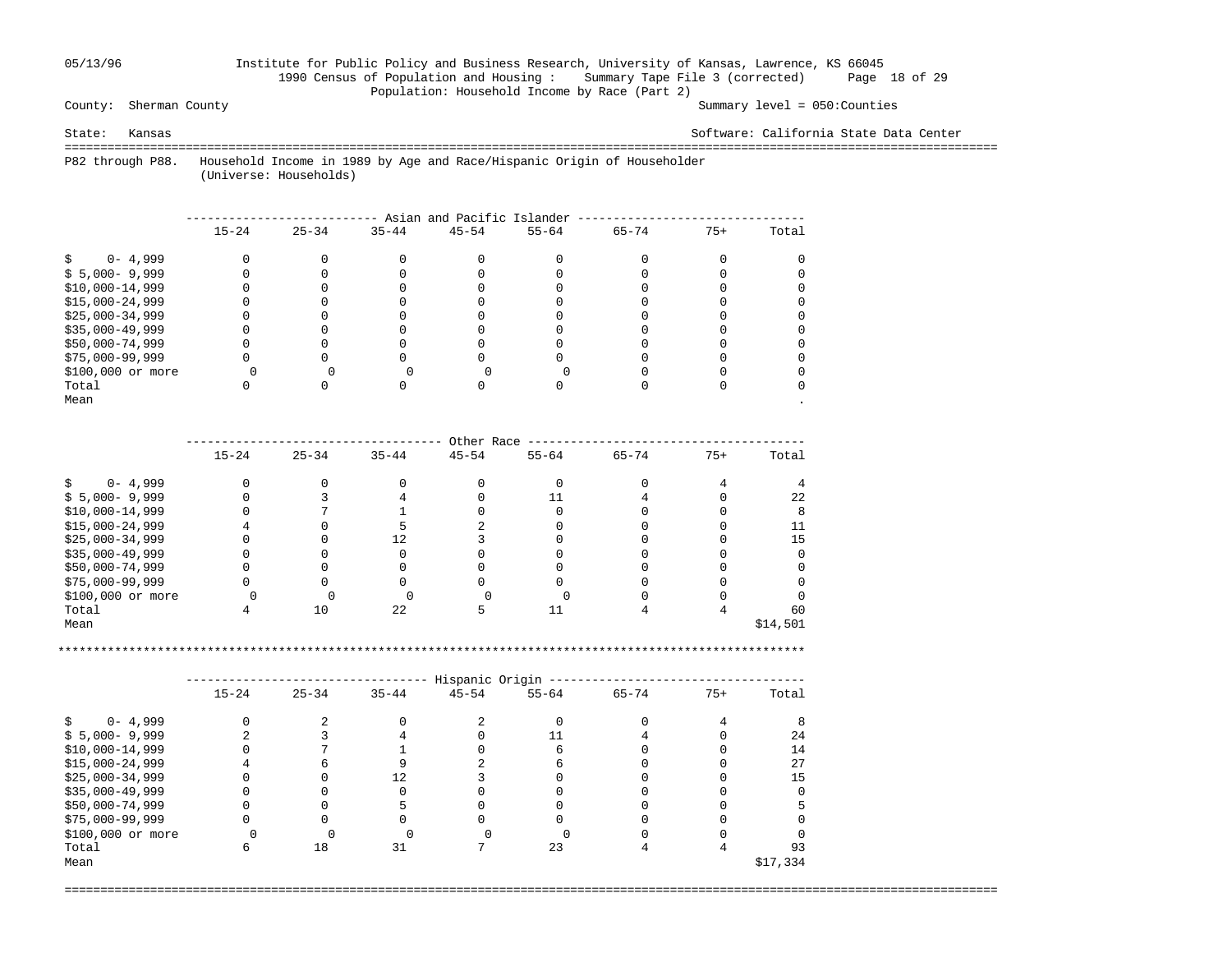05/13/96 Institute for Public Policy and Business Research, University of Kansas, Lawrence, KS 66045 1990 Census of Population and Housing : Summary Tape File 3 (corrected) Page 19 of 29 County: Sherman County and County of the Population: Poverty Status County: Sherman County

### Summary level =  $050$ : Counties

| State:    | Kansas                         |                                                                                                              |       |                 |                       |          |           |         |                           | Software: California State Data Center |                                                     |
|-----------|--------------------------------|--------------------------------------------------------------------------------------------------------------|-------|-----------------|-----------------------|----------|-----------|---------|---------------------------|----------------------------------------|-----------------------------------------------------|
|           |                                | P117/118. Poverty Status in 1989 by Sex and Age<br>(Universe: Persons for whom poverty status is determined) |       |                 |                       |          |           |         |                           | P106. Persons in Households by         | Public Assistance Income<br>1989 (Universe: Persons |
|           |                                | ------- Above Poverty ------ ---------------- Below Poverty --------------------                             |       |                 |                       |          |           |         |                           | in households)                         |                                                     |
| Age       | Male                           | Female                                                                                                       | Total | Male %          |                       | Female % |           | Total % |                           |                                        |                                                     |
| $0 - 4$   | 214                            | 194                                                                                                          | 408   |                 | 76 26.2%              |          | 58 23.0%  |         | 134 24.7%                 |                                        | Persons                                             |
|           | 16                             | 20                                                                                                           | 36    |                 | 8 33.3%               | 14 41.2% |           |         | 22 37.9%                  | With public                            |                                                     |
| $6 - 11$  | 273                            | 258                                                                                                          | 531   |                 | 88 24.4%              |          | 57 18.1%  |         | 145 21.4%                 | assistance:                            |                                                     |
| $12 - 17$ | 283                            | 207                                                                                                          | 490   |                 | $278.7$ %             |          | 42 16.9%  |         | 69 12.3%                  | $0 - 14$                               | 129                                                 |
| $18 - 24$ |                                |                                                                                                              | 385   |                 |                       |          |           |         | 234 37.8%                 | $15 - 64$                              | 294                                                 |
| $25 - 34$ | $\delta$ detail by sex $\vert$ |                                                                                                              | 742   |                 | detail by sex not     |          |           |         | 159 17.6%                 | 65 +                                   | 43                                                  |
| $35 - 44$ | not available                  |                                                                                                              | 831   |                 | available see summary |          |           | 54      | 6.1%                      |                                        |                                                     |
| $45 - 54$ | see summary                    |                                                                                                              | 679   | $18 - 64$ below |                       |          |           |         | 84 11.0%                  | No public                              |                                                     |
| $55 - 59$ | 18 - 64 below                  |                                                                                                              | 266   |                 |                       |          |           | 20      | 7.0%                      | assistance:                            |                                                     |
| $60 - 64$ |                                |                                                                                                              | 396   |                 |                       |          |           | 35      | $8.1$ $8$                 | $0 - 14$                               | 1,425                                               |
| $65 - 74$ | 263                            | 323                                                                                                          | 586   |                 | 32 10.8%              | 17       | 5.0%      | 49      | 7.7%                      | $15 - 64$                              | 3,887                                               |
| $75+$     | 122                            | 189                                                                                                          | 311   |                 | 35 22.3%              |          | 62 24.7%  | 97      | 23.88                     | $65 +$                                 | 1,000                                               |
| $0 - 17$  | 786                            | 679                                                                                                          | 1,465 |                 | 199 20.2%             |          | 171 20.1% |         | $370$ $20.2$ <sup>8</sup> |                                        |                                                     |
| 18-64     | 1,640                          | 1,659                                                                                                        | 3,299 |                 | 266 14.0%             |          | 320 16.2% |         | 586 15.1%                 |                                        |                                                     |
| 65+       | 385                            | 512                                                                                                          |       | 897 67 14.8%    |                       | 79 13.4% |           |         | 146 14.0%                 |                                        |                                                     |
| Total     | 2,811                          | 2,850                                                                                                        | 5,661 |                 | 532 15.9%             |          | 570 16.7% | 1,102   | 16.3%                     |                                        |                                                     |

 P119/120. Poverty Status in 1989 by Race and Hispanic Origin by Age (Universe: Persons for whom poverty status is determined)

|           |                               | White $-----$ |                 | ------------ Black ------------ |                         |               | $------$ American Indian $---$                                    |                |                      |
|-----------|-------------------------------|---------------|-----------------|---------------------------------|-------------------------|---------------|-------------------------------------------------------------------|----------------|----------------------|
|           | Above                         | Below %       |                 |                                 | Above Below %           |               | Above                                                             | Below          | $\sim$ $\sim$        |
| Age       | Poverty                       | Poverty       |                 | Below Poverty Poverty Below     |                         |               | Poverty                                                           | Poverty Below  |                      |
| $0 - 4$   | 386                           | 106           | 21.5%           | $\overline{0}$                  | 0                       | . 응           | $\Omega$                                                          | 2              | 100.0%               |
| 5         | 36                            | 12            | 25.0%           | $\mathbf{0}$                    | 0                       | $\frac{8}{3}$ | $\Omega$                                                          | $\mathbf{0}$   | $\ddotsc$            |
| $6 - 11$  | 515                           | 111           | 17.7%           | 0                               |                         | $\frac{8}{3}$ |                                                                   | 6              | 100.0%               |
| $12 - 17$ | 480                           | 37            | 7.2%            |                                 |                         |               |                                                                   | 0              | $\ddot{\phantom{1}}$ |
| $18 - 64$ | 3,231                         | 476           | 12.8%           |                                 |                         | 50.0%         |                                                                   |                | 58.3%                |
| 65 - 74   | 586                           | 45            | 7.1%            | $\Omega$                        |                         | . ક           |                                                                   | $\Omega$       | $.$ $\delta$         |
| $75 +$    | 311                           | 93            | 23.0%           | $\Omega$                        | $\Omega$                | $\ddotsc$     | $\Omega$                                                          | $\Omega$       | $\ddotsc$            |
| Total     | 5,545                         | 880           | 13.7%           | 5                               | 5                       | 50.0%         | 5                                                                 | 15             | 75.0%                |
|           | -----Asian & Pac Isl -------- |               |                 |                                 |                         |               | ---------- Other Race --------- * ------- Hispanic Origin ------- |                |                      |
|           | Above                         | Below %       |                 |                                 |                         |               | Above Below % * Above Below %                                     |                |                      |
|           | Poverty                       | Poverty       | Below           |                                 | Poverty Poverty Below * |               | Poverty                                                           | Poverty Below  |                      |
|           |                               |               |                 |                                 |                         | $\star$       |                                                                   |                |                      |
| $0 - 4$   | 0                             | 0             | $\cdot$ %       | 22                              | 26                      | $54.2%$ *     | 22                                                                | 33             | $60.0$ °             |
|           | 0                             | $\mathbf 0$   | $\frac{8}{3}$   | $\overline{0}$                  | 10                      | $100.0%$ *    | $\Omega$                                                          | 10             | 100.0%               |
| $6 - 11$  |                               | $\mathbf 0$   | $\frac{8}{100}$ | 16                              | 28                      | $63.6%*$      | 24                                                                | 39             | 61.9%                |
| $12 - 17$ |                               | 0             | $\frac{8}{3}$   | 10                              | 32                      | $76.2%$ *     | 22                                                                | 38             | 63.3%                |
| $18 - 64$ |                               | 0             | $\frac{8}{3}$   | 58                              | 98                      | $62.8%$ *     | 92                                                                | 104            | 53.1%                |
| $65 - 74$ |                               | $\mathbf 0$   | . 응             | $\overline{0}$                  | $\overline{4}$          | $100.0%$ *    | $\overline{0}$                                                    | $\overline{4}$ | 100.0%               |
| $75 +$    |                               | $\mathbf 0$   | . 응             | $\overline{0}$                  | $\overline{4}$          | $100.0%$ *    | $\overline{0}$                                                    | 4              | 100.0%               |
| Total     | 0                             | $\mathbf 0$   | $\frac{8}{100}$ | 106                             | 202                     | $65.6%*$      | 160                                                               | 232            | 59.2%                |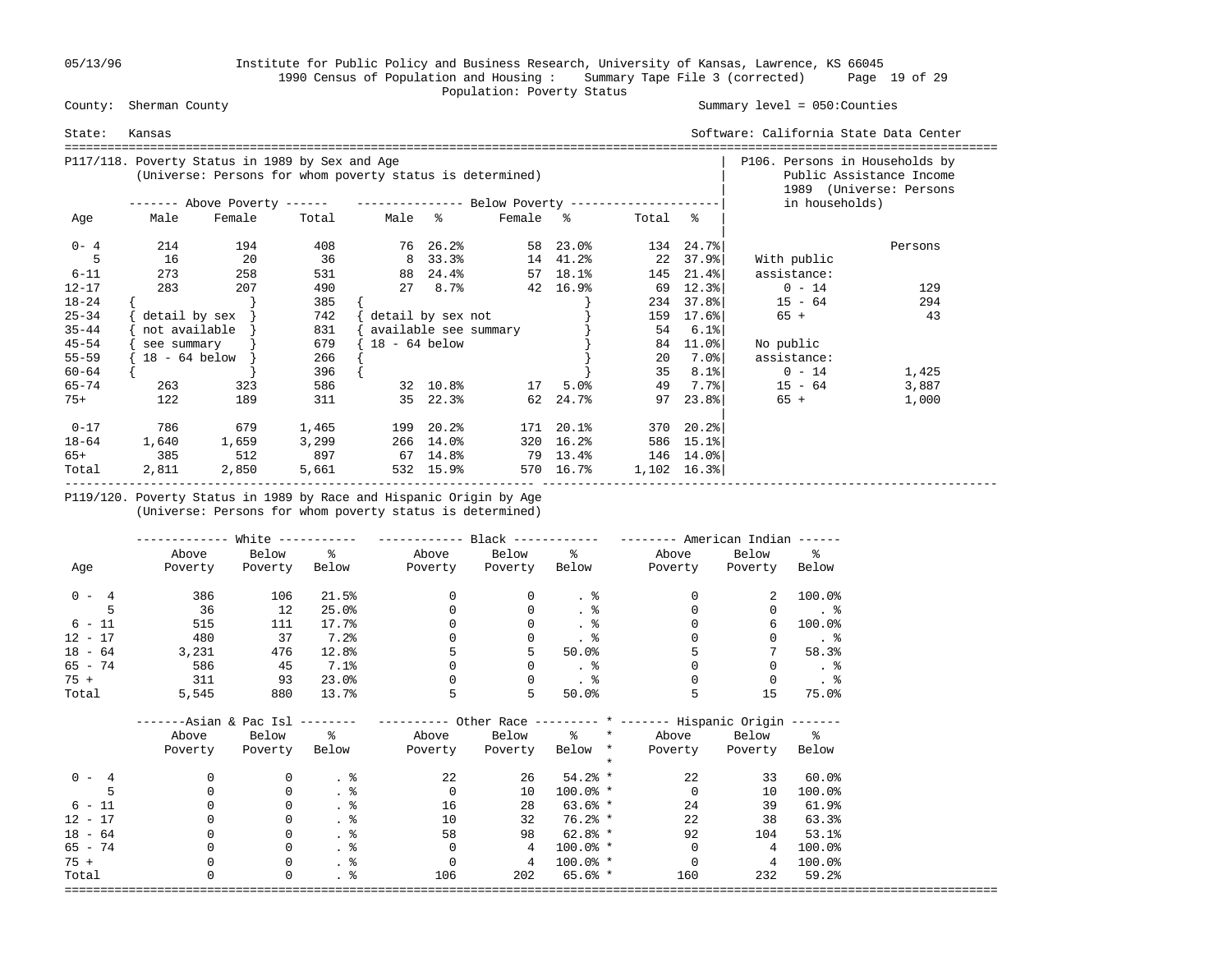05/13/96 Institute for Public Policy and Business Research, University of Kansas, Lawrence, KS 66045 1990 Census of Population and Housing : Summary Tape File 3 (corrected) Page 20 of 29 County: Sherman County and County of the Population: Poverty Status County: Sherman County

Summary level =  $050$ : Counties

| State:<br>Kansas                                                                                                                    |                  |                  |                    |                  |                                                                |                    | Software: California State Data Center                                                                               |                   |                         |
|-------------------------------------------------------------------------------------------------------------------------------------|------------------|------------------|--------------------|------------------|----------------------------------------------------------------|--------------------|----------------------------------------------------------------------------------------------------------------------|-------------------|-------------------------|
| P122. Poverty Status in 1989 by Age by Household Type and Relationship<br>(Universe: Persons for whom poverty status is determined) |                  |                  |                    |                  |                                                                |                    | P121. Ratio of Income in 1989 to<br>Poverty Level (Universe:<br>Persons for whom poverty status                      |                   |                         |
|                                                                                                                                     |                  |                  |                    |                  | ------ 15-64 ------- ------ 65-74 ------- ------- 75+ -------- |                    | is determined)                                                                                                       |                   |                         |
|                                                                                                                                     | Above            | Below            | Above              | Below            | Above                                                          | Below              |                                                                                                                      |                   | Cumulative              |
|                                                                                                                                     | Poverty          | Poverty          | Poverty            | Poverty          | Poverty                                                        | Poverty            |                                                                                                                      | Persons Percent   |                         |
| In married-couple family<br>In other family:<br>Male householder, no                                                                | 3,991            | 546              | 386                | 14               | 154                                                            | 59                 | Under .50<br>$.50$ to $.74$<br>.75 to .99                                                                            | 424<br>335<br>343 | 6.3%<br>11.2%<br>16.3%  |
| wife present<br>Female householder, no                                                                                              | 66               | 0                | 6                  | $\mathbf 0$      | $\mathbf 0$                                                    | $\mathbf{0}$       | $1.00$ to $1.24$<br>1.25 to 1.49                                                                                     | 339<br>399        | 21.3%<br>27.2%          |
| husband present<br>Unrelated individuals:                                                                                           | 316              | 231              | $\Omega$           | 10               | 11                                                             | $\Omega$           | 1.50 to 1.74<br>1.75 to 1.84                                                                                         | 569<br>208        | 35.6%<br>38.7%          |
| In family households<br>In nonfamily households:<br>Householder:                                                                    | 24               | 38               | 16                 | $\mathbf{0}$     | $\overline{4}$                                                 | $\Omega$           | 1.85 to 1.99<br>2.00 and over                                                                                        | 319<br>3,827      | 43.4%<br>100.0%         |
| Living alone                                                                                                                        | 304              | 63               | 178                | 25               | 135                                                            | 38                 | Total                                                                                                                | 6,763             |                         |
| Not living alone                                                                                                                    | 29               | 35               | $\Omega$           | $\mathbf 0$      | 5                                                              | $\Omega$           |                                                                                                                      |                   |                         |
| Nonrelatives                                                                                                                        | 34               | 43               | 0                  | $\mathbf 0$      | 2                                                              | $\Omega$           |                                                                                                                      |                   |                         |
| In group quarters                                                                                                                   | $\mathbf{0}$     | $\Omega$         | $\Omega$           | $\Omega$         | $\Omega$                                                       | $\cap$             |                                                                                                                      |                   |                         |
| P127. Poverty Status in 1989 by Age of Householder by Household Type<br>(Universe: Households)                                      |                  |                  |                    |                  |                                                                |                    | P126. Poverty Status in 1989 by<br>Family Type and Age of Children<br>(Universe: Related children<br>under 18 years) | Above<br>Poverty  | Below<br>Poverty        |
|                                                                                                                                     |                  |                  |                    |                  |                                                                |                    | In married-couple                                                                                                    |                   |                         |
|                                                                                                                                     |                  |                  |                    |                  | ------------------ Age of Householder ------------------------ |                    | family:                                                                                                              |                   |                         |
|                                                                                                                                     |                  |                  |                    |                  |                                                                |                    | $0 - 4$ years                                                                                                        | 379               | 74                      |
|                                                                                                                                     |                  |                  |                    |                  | ------ 15-64 ------- ------ 65-74 ------- ------- 75+ -------- |                    | 5 years                                                                                                              | 36                | 12                      |
|                                                                                                                                     | Above<br>Poverty | Below<br>Poverty | Above<br>Poverty   | Below<br>Poverty | Above<br>Poverty                                               | Below<br>Poverty   | $6 - 17$ years<br>In other family:<br>Male householder,                                                              | 906               | 134                     |
| Married-couple family<br>Other family:                                                                                              | 1,189            | 135              | 218                | 14               | 81                                                             | 22                 | no spouse:<br>$0 - 4$ years                                                                                          | 11                | $\mathbf 0$             |
| Male householder, no<br>wife present<br>Female householder, no                                                                      | 29               | 0                | $\Omega$           | $\Omega$         | $\Omega$                                                       | $\Omega$           | 5 years<br>$6 - 17$ years<br>Female householder,                                                                     | $\Omega$<br>22    | $\mathbf 0$<br>$\Omega$ |
| husband present<br>Nonfamily households:<br>Householder:                                                                            | 116              | 72               | $\mathbf 0$        | 10               | 11                                                             | $\Omega$           | no spouse:<br>$0 - 4 \text{ years}$<br>5 years                                                                       | 18<br>$\mathbf 0$ | 60<br>10                |
| Living alone<br>Not living alone                                                                                                    | 304<br>29        | 63<br>35         | 178<br>$\mathbf 0$ | 25<br>$\Omega$   | 135<br>5                                                       | 38<br>$\mathbf{0}$ | $6 - 17$ years                                                                                                       | 93                | 80                      |
|                                                                                                                                     |                  |                  |                    |                  |                                                                |                    |                                                                                                                      |                   |                         |

===================================================================================================================================

 | | |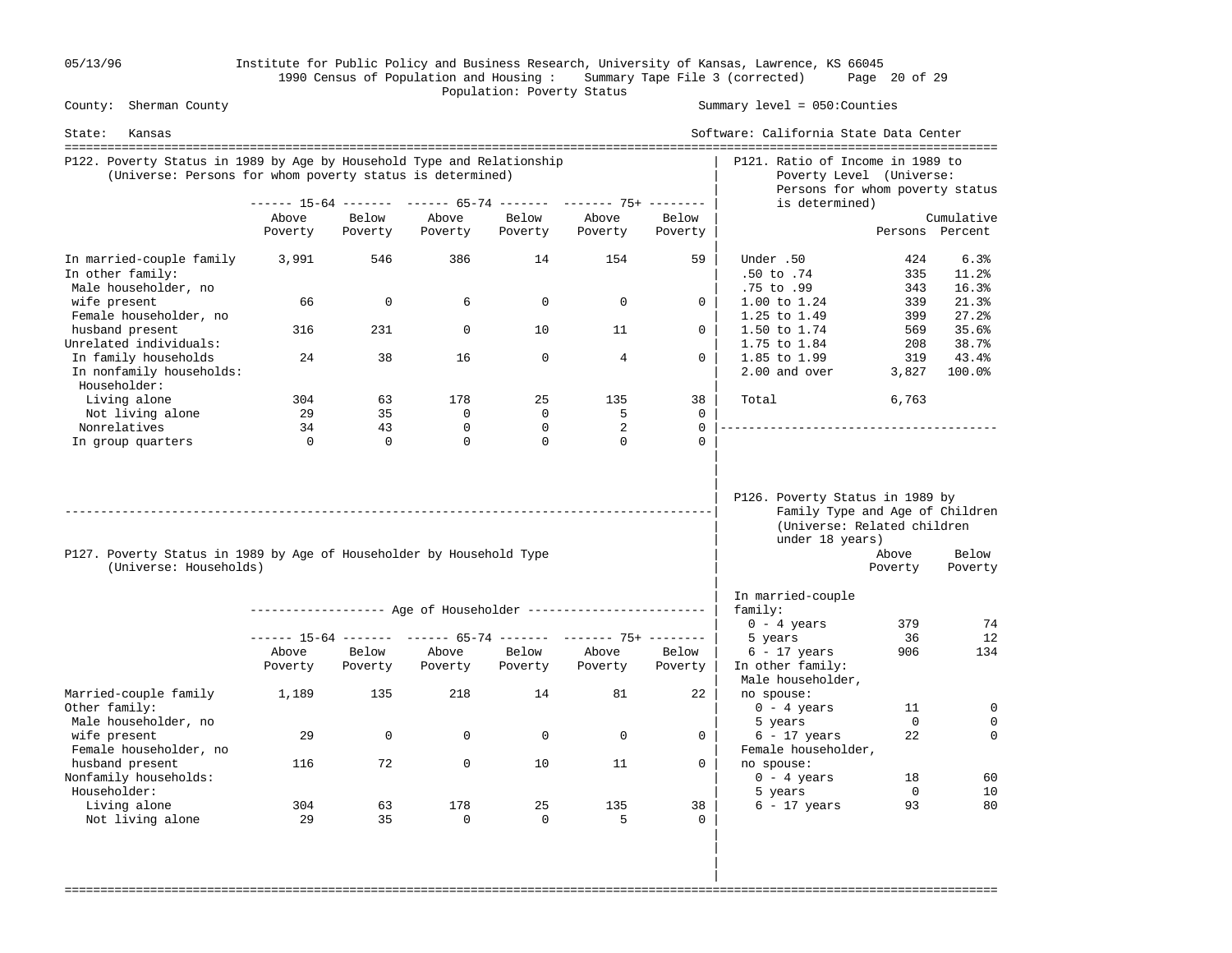# 05/13/96 Institute for Public Policy and Business Research, University of Kansas, Lawrence, KS 66045 1990 Census of Population and Housing : Summary Tape File 3 (corrected) Page 21 of 29 Population: Poverty Status by Race<br>
County: Sherman County

Summary level =  $050$ : Counties

State: Kansas Software: California State Data Center =================================================================================================================================== P123/124/125. Poverty Status in 1989 by Race and Hispanic Origin of Householder, Family Type and Presence and Age of Children (Universe: Families)

|                                |         | Total    |       |         | White $-$ |         | --------- | $Black$ -------- |       |          | $---$ Amer In, Esk, Al $---$ |         |
|--------------------------------|---------|----------|-------|---------|-----------|---------|-----------|------------------|-------|----------|------------------------------|---------|
|                                | Above   | Below    | ፠     | Above   | Below     | ዱ       | Above     | Below            | ႜ     | Above    | Below                        | ፠       |
|                                | Poverty | Poverty  | Below | Poverty | Poverty   | Below   | Poverty   | Poverty          | Below | Poverty  | Poverty                      | Below   |
| Married-couple family:         |         |          |       |         |           |         |           |                  |       |          |                              |         |
| With related children <18:     |         |          |       |         |           |         |           |                  |       |          |                              |         |
| Under 5 years only             | 137     | 30       | 18.0% | 123     | 30        | 19.6%   | 0         | 0                | 0.0%  |          |                              | 0.0%    |
| $5 - 17$ years only            | 412     | 27       | 6.2%  | 405     | 15        | 3.6%    | 0         | 0                | 0.0%  | $\Omega$ | $\Omega$                     | $0.0$ % |
| Under $5 \& 5-17$ yrs          | 143     | 30       | 17.3% | 143     | 20        | 12.3%   | 0         | 0                | 0.0%  |          | $\Omega$                     | $0.0$ % |
| No related child <18           | 796     | 84       | 9.5%  | 796     | 73        | 8.4%    | 0         | 0                | 0.0%  | 0        | 0                            | 0.0%    |
| Other family:                  |         |          |       |         |           |         |           |                  |       |          |                              |         |
| Male householder, no spouse:   |         |          |       |         |           |         |           |                  |       |          |                              |         |
| With related children <18:     |         |          |       |         |           |         |           |                  |       |          |                              |         |
| Under 5 years only             |         | 0        | 0.0%  |         | $\Omega$  | 0.0%    | 0         | 0                | 0.0%  | 0        | 0                            | 0.0%    |
| $5 - 17$ years only            | 11      | 0        | 0.0%  | 11      | $\Omega$  | $0.0$ % | 0         | $\Omega$         | 0.0%  | $\Omega$ | $\Omega$                     | $0.0$ % |
| Under $5 \& 5-17$ yrs          |         | 0        | 0.0%  |         | $\Omega$  | 0.0%    | 0         | 0                | 0.0%  | 0        | $\Omega$                     | $0.0$ % |
| No related child<18            |         | $\Omega$ | 0.0%  | 4       | $\Omega$  | 0.0%    | 0         | 0                | 0.0%  | $\Omega$ | $\Omega$                     | 0.0%    |
| Female householder, no spouse: |         |          |       |         |           |         |           |                  |       |          |                              |         |
| With related children <18:     |         |          |       |         |           |         |           |                  |       |          |                              |         |
| Under 5 years only             | 12      | 31       | 72.1% | 12      | 31        | 72.1%   | 0         | 0                | 0.0%  | $\Omega$ |                              | 0.0%    |
| $5 - 17$ years only            | 47      | 31       | 39.7% | 44      | 31        | 41.3%   | $\Omega$  | 0                | 0.0%  | $\Omega$ | $\Omega$                     | $0.0$ % |
| Under $5 \& 5-17$ yrs          |         | 10       | 58.8% | 7       | 10        | 58.8%   | 0         | 0                | 0.0%  | 0        | $\Omega$                     | 0.0%    |
| No related child<18            | 61      | 10       | 14.1% | 61      | 10        | 14.1%   | 0         | 0                | 0.0%  |          |                              | $0.0$ % |

|                                |         |          |       |          |                 |              |         | ---- Asian & Pac Isl ---- ------ Other Race ------- * ----- Hispanic Origin ----- |          |                    |
|--------------------------------|---------|----------|-------|----------|-----------------|--------------|---------|-----------------------------------------------------------------------------------|----------|--------------------|
|                                | Above   | Below    | ∻     | Above    | Below           | $\approx$    | $\star$ | Above                                                                             | Below    | ፠                  |
|                                | Poverty | Poverty  | Below | Poverty  | Poverty Below * |              |         | Poverty                                                                           | Poverty  | Below              |
| Married-couple family:         |         |          |       |          |                 |              |         |                                                                                   |          |                    |
| With related children <18:     |         |          |       |          |                 |              |         |                                                                                   |          |                    |
| Under 5 years only             |         | $\Omega$ | 0.0%  | 9        | $\Omega$        | $0.0%$ *     |         | 9                                                                                 | $\Omega$ | 0.0%               |
| $5 - 17$ years only            |         | $\Omega$ | 0.0%  |          | 12              | $63.2%$ *    |         | 13                                                                                |          | 12 48.0%           |
| Under $5 \& 5-17$ yrs          |         | $\Omega$ | 0.0%  |          |                 | $10,100.0$ * |         |                                                                                   |          | 10 100.0%          |
| No related child <18           |         | $\Omega$ | 0.0%  |          |                 | 11 100.0% *  |         |                                                                                   |          | 11 100.0%          |
| Other family:                  |         |          |       |          |                 |              |         |                                                                                   |          |                    |
| Male householder, no spouse:   |         |          |       |          |                 |              |         |                                                                                   |          |                    |
| With related children <18:     |         |          |       |          |                 |              |         |                                                                                   |          |                    |
| Under 5 years only             |         | $\Omega$ | 0.0%  | $\Omega$ | $\Omega$        | $0.0%$ *     |         |                                                                                   | 0        | 0.0%               |
| $5 - 17$ years only            |         | $\Omega$ | 0.0%  |          | $\Omega$        | $0.0%$ *     |         |                                                                                   | 0        | 0.0%               |
| Under $5 \& 5-17$ yrs          |         | $\Omega$ | 0.0%  |          | $\Omega$        | $0.0%$ *     |         |                                                                                   | 0        | 0.0%               |
| No related child<18            |         | $\Omega$ | 0.0%  | 0        | $\Omega$        | $0.0%$ *     |         | 0                                                                                 | 0        | 0.0%               |
| Female householder, no spouse: |         |          |       |          |                 |              |         |                                                                                   |          |                    |
| With related children <18:     |         |          |       |          |                 |              |         |                                                                                   |          |                    |
| Under 5 years only             |         | $\Omega$ | 0.0%  |          | $\Omega$        | $0.0%$ *     |         |                                                                                   |          | 2 100.0%           |
| $5 - 17$ years only            |         | $\Omega$ | 0.0%  |          | $\Omega$        | $0.0%$ *     |         |                                                                                   | 4        | 57.1%              |
| Under $5 \& 5-17$ yrs          |         | $\Omega$ | 0.0%  |          | $\Omega$        | $0.0%$ *     |         |                                                                                   | 0        | 0.0%               |
| No related child<18            |         | 0        | 0.0%  |          | 0               | $0.0%$ *     |         |                                                                                   | 0        | $0.0$ <sup>8</sup> |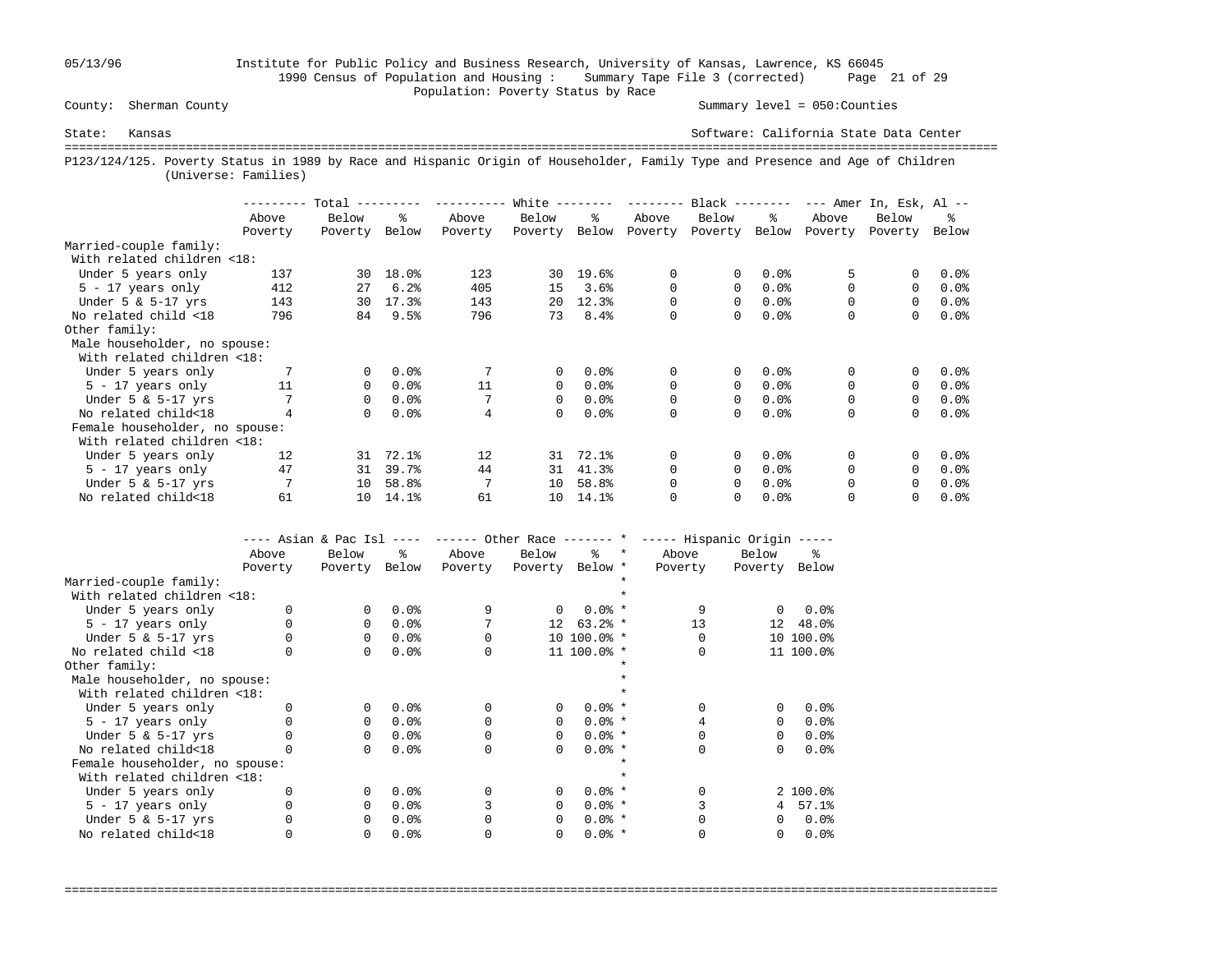### 05/13/96 Institute for Public Policy and Business Research, University of Kansas, Lawrence, KS 66045 1990 Census of Population and Housing : Summary Tape File 3 (corrected) Page 22 of 29 Housing: Tenure and Occupancy

 County: Sherman County Summary level = 050:Counties State: Kansas Software: California State Data Center =================================================================================================================================== H1/2/3. Housing Units | H8 through H12. Tenure by Race and Hispanic Origin of Householder (Universe: Housing units)| (Universe: Occupied housing units) | Total housing units  $3,177$  | Total housing units 3,177 | ---------------------------- Total ----------------------------- Unweighted | Unweighted | Amer Ind Asian & Other<br>
sample count 538 | White Black Esk & Al Pac Isl Race<br>
100% count of units 3,177 | Owner 1,859 0 0 0 46 sample count 538 | White Black Esk & Al Pac Isl Race Total 100% count of units 3,177 | Owner 1,859 0 0 0 46 1,905  $\sim$  8 97.6% 0.0% 0.0% 2.4% 100% Percent of housing  $\vert$  Renter 772 15 6 0 35 828 units in sample 16.9% | % 93.2% 1.8% 0.7% 0.0% 4.2% 100% ---------------------------------| Total 2,631 15 6 0 81 2,733  $\sim$  8 96.3% 0.5% 0.2% 0.0% 3.0% 100% H4. Occupancy Status (Universe: Housing units) | | ------------------------- Hispanic Origin ------------------------ Units % | Amer Ind Asian & Other | White Black Esk & Al Pac Isl Race Total Occupied 2,733 86.0% | Owner 10 0 0 0 0 46 56 Vacant 444 14.0% | % 17.9% 0.0% 0.0% 0.0% 82.1% 100% | Renter 33 0 0 0 35 68  $\sim$  8 38.5% 0.0% 0.0% 51.5% 100% | Total 43 0 0 0 81 124  $\sim$  8 34.7% 0.0% 0.0% 65.3% 100% | | ----------------------------------------------------------------------------------------------------------------------------------- H5. Urban and Rural | (Universe: Housing units) | Units % Urban:  $\qquad \qquad \blacksquare$  Inside urbanized area 0 0.0% | H13. Tenure by Age of Householder Outside urbanized area 2,360 74.3% | (Universe: Occupied housing units) Rural: | Farm 201 6.3% | Owner Renter Nonfarm 616 19.4% | Age Occupied Occupied Total | ----------------------------------------------------| 15-24 32 152 184  $\begin{array}{|c|c|c|c|c|}\n\hline\n\text{25--34} & \text{205} & \text{245} & \text{450} \end{array}$ H6. Condominium Status by Vacancy Status | 35-44 296 163 459 (Universe: Vacant housing units)  $\begin{array}{ccc} | & 45-54 & 333 & 92 & 425 \\ | & 55-64 & 407 & 52 & 459 \end{array}$  $|$  55-64 407 52 459  $|$  65–74 389 28 417 Non-  $\vert$  75+ 243 96 339 Condos Condos | | Total 1,905 828 2,733 For rent 0 160<br>For sale only 0 160 For sale only 0 46 0 46  $\mu$ Seasonal, recreational or occasional use  $0$  33<br>
all other vacants  $0$  305 All other vacants 0 |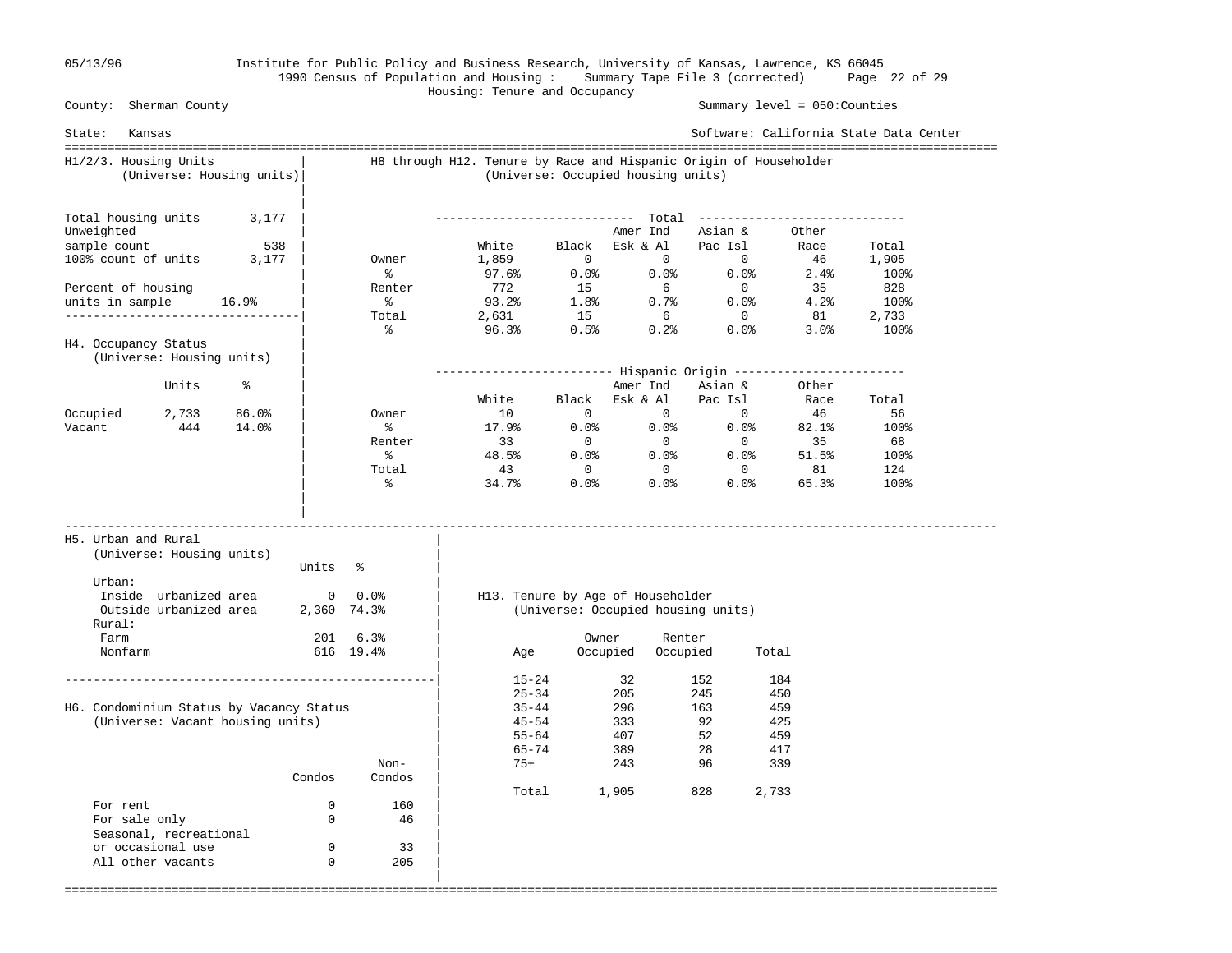05/13/96 Institute for Public Policy and Business Research, University of Kansas, Lawrence, KS 66045 1990 Census of Population and Housing : Summary Tape File 3 (corrected) Page 23 of 29 Housing: Tenure and Occupancy

Summary level =  $050$ : Counties

| State:<br>Kansas                                                |                                               |       |       |          |          |                 |          | Software: California State Data Center |                           |
|-----------------------------------------------------------------|-----------------------------------------------|-------|-------|----------|----------|-----------------|----------|----------------------------------------|---------------------------|
| H8/H14/15/19. Tenure by Race and Hispanic Origin of Householder | (Universe: Persons in occupied housing units) |       |       |          |          |                 |          | $H16/17$ . Rooms                       | (Universe: Housing units) |
|                                                                 |                                               |       |       | Amer Ind | Asian &  | Other *         | Hispanic | 1 room                                 | 16                        |
|                                                                 | Total                                         | White | Black | Esk & Al | Pac Isl  | Race<br>$\star$ | Origin   | 2 rooms                                | 67                        |
|                                                                 |                                               |       |       |          |          | $\star$         |          | 3 rooms                                | 263                       |
|                                                                 |                                               |       |       |          |          | $\star$         |          | 4 rooms                                | 572                       |
| Owner occupied                                                  | 4,884                                         | 4,779 | 0     | 0        | 0        | $105 *$         | 115      | 5 rooms                                | 735                       |
| Persons per unit                                                | 2.6                                           | 2.6   | 0.0   | 0.0      | 0.0      | $2.3 *$         | 2.1      | 6 rooms                                | 576                       |
|                                                                 |                                               |       |       |          |          | $\star$         |          | 7 rooms                                | 349                       |
| Renter occupied                                                 | 1,894                                         | 1,679 | 18    | 18       | $\Omega$ | $179 *$         | 257      | 8 rooms                                | 320                       |
| Persons per unit                                                | 2.3                                           | 2.2   | 1.2   | 3.0      | 0.0      | $5.1 *$         | 3.8      | $9+$ rooms                             | 279                       |
|                                                                 |                                               |       |       |          |          | $\star$         |          |                                        |                           |
| Total occupied                                                  | 6,778                                         | 6,458 | 18    | 18       | 0        | 284 *           | 372      | Aggregate number                       |                           |
| Persons per unit                                                | 2.5                                           | 2.5   | 1.2   | 3.0      | 0.0      | $3.5 *$         | 3.0      | of rooms                               | 18,151                    |
|                                                                 |                                               |       |       |          |          | $\star$         |          | Mean rooms per unit                    | 5.7                       |

(Universe: Occupied housing units) | (Universe: Occupied housing units)

|

|

# H18. Tenure by Persons in Unit | H7. Condominium Status by Tenure and Mortgage Status (Universe: Occupied housing units)

|            | Total<br>Units | Owner<br>Occupied | Renter<br>Occupied |                 | Condo | Non-<br>Condo |
|------------|----------------|-------------------|--------------------|-----------------|-------|---------------|
| 1 person   | 743            | 433               | 310                | Owner occupied: |       |               |
| 2 persons  | 964            | 792               | 172                | With a mortgage |       | 877           |
| 3 persons  | 389            | 295               | 94                 | Not mortgaged   | 0     | 1,028         |
| 4 persons  | 384            | 249               | 135                | Renter occupied | 57    | 771           |
| 5 persons  | 167            | 82                | 85                 |                 |       |               |
| 6 persons  | 63             | 46                | 17                 |                 |       |               |
| 7+ persons | 23             | 8                 | 15                 |                 |       |               |

### H31/32/33. Bedrooms

(Universe: Housing units)

|                     |       |        | $\ast$   |        | $\star$  |       | Occupied Units |        |
|---------------------|-------|--------|----------|--------|----------|-------|----------------|--------|
|                     | Total |        | $\star$  | Vacant | $^\star$ |       |                |        |
|                     | Units | る      | $\star$  | Units  | $^\star$ | Total | Owner          | Renter |
|                     |       |        | $\ast$   |        | $\star$  |       |                |        |
| No bedroom          | 30    | 0.9%   | $\star$  | 16     | $\star$  | 14    |                | 14     |
| 1 bedroom           | 237   | 7.5%   | $^\star$ | 45     | $\star$  | 192   | 28             | 164    |
| 2 bedrooms          | 1,027 | 32.3%  | $^\star$ | 231    | $\star$  | 796   | 479            | 317    |
| 3 bedrooms          | 1,164 | 36.6%  | $\star$  | 90     | $\star$  | 1,074 | 844            | 230    |
| 4 bedrooms          | 540   | 17.0%  | $\star$  | 52     | $\star$  | 488   | 402            | 86     |
| bedrooms<br>$5+$    | 179   | 5.6%   | $\star$  | 10     | $\star$  | 169   | 152            | 17     |
|                     |       |        | $\ast$   |        | $\star$  |       |                |        |
| Total housing units | 3,177 | 100.0% | $\star$  | 444    | $\star$  | 2,733 | 1,905          | 828    |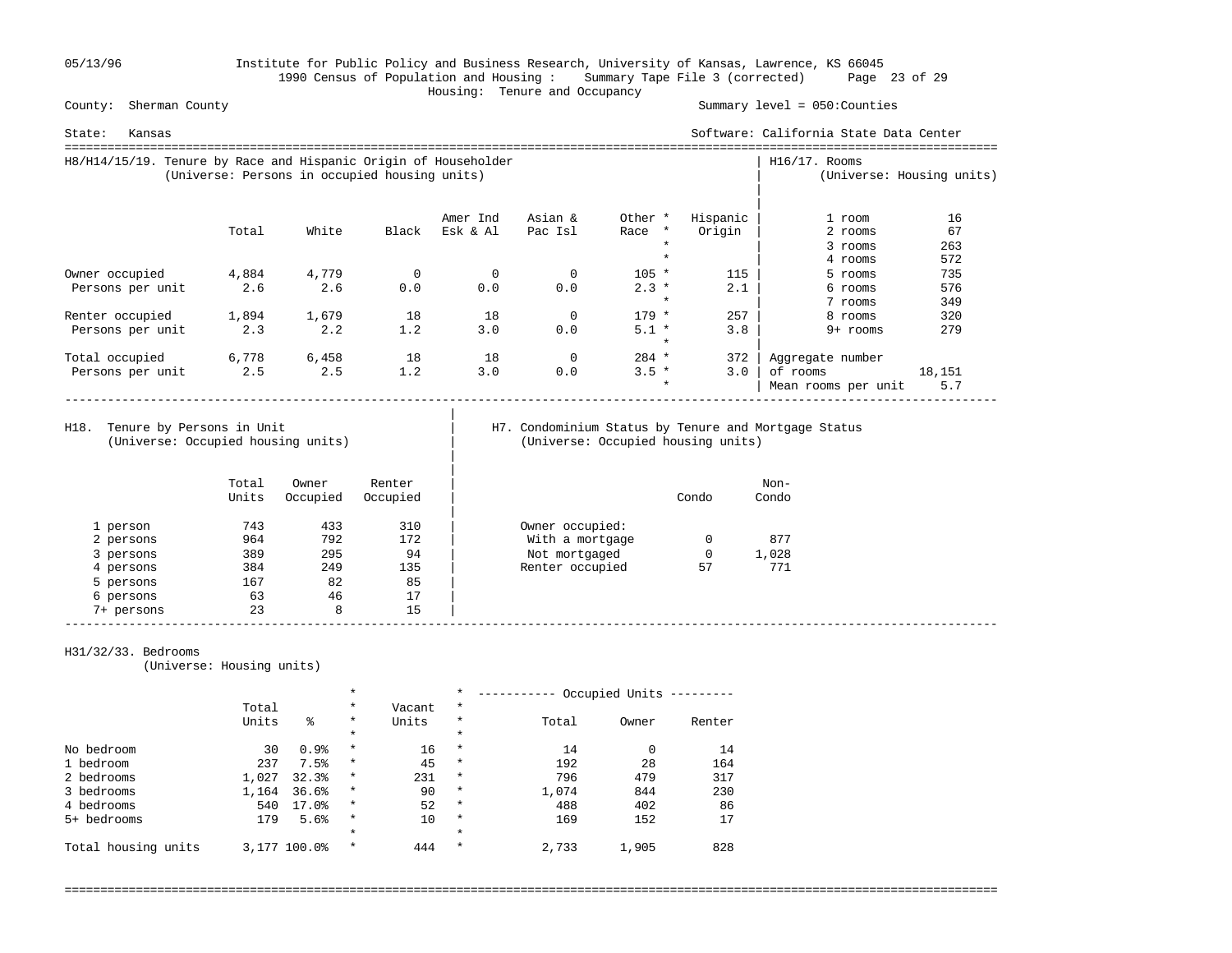05/13/96 Institute for Public Policy and Business Research, University of Kansas, Lawrence, KS 66045 1990 Census of Population and Housing : Summary Tape File 3 (corrected) Page 24 of 29 Housing: Units in Structure and Value

Summary level =  $050$ : Counties

| State:<br>Kansas                                   |                           |                         |                                    |                |                                |                | Software: California State Data Center                                 |              |       |
|----------------------------------------------------|---------------------------|-------------------------|------------------------------------|----------------|--------------------------------|----------------|------------------------------------------------------------------------|--------------|-------|
| H20/21/22. Units in Structure by Tenure            | (Universe: Housing units) |                         |                                    |                |                                |                | H61/62. Value<br>(Universe: Specified owner<br>occupied housing units) |              |       |
| Units                                              |                           |                         |                                    |                | ------- Occupied Units ------- |                |                                                                        |              |       |
| in                                                 | Total                     | ዿ                       | Vacant                             |                |                                |                |                                                                        | Units        | နွ    |
| Structure                                          | Units                     |                         | Units                              | Total          | Owner                          | Renter         | Less than $$15,000$                                                    | 176          | 12.2% |
| 1, detached                                        |                           | 2,486 78.2%             | 244                                | 2,242          | 1,732                          | 510            | $$15,000 - 19,999$                                                     | 137          | 9.5%  |
| 1, attached                                        | 12                        | $0.4\%$                 | $\overline{0}$                     | 12             | 12                             | $\mathbf 0$    | $$20,000 -$<br>24,999                                                  | 87           | 6.0%  |
| 2                                                  | 45                        | 1.4%                    | 14                                 |                | 31<br>$\overline{0}$           | 31             | $$25,000 -$<br>29,999                                                  | 141          | 9.7%  |
| $3$ or $4$                                         |                           | $63$ $2.0$ <sup>*</sup> | $\overline{0}$                     |                | 63<br>6                        | 57             | 34,999<br>\$ 30,000 -                                                  | 128          | 8.8%  |
| $5$ to $9$                                         |                           | 68 2.1%                 | 19                                 | 49             | 6                              | 43             | $$35,000 -$<br>39,999                                                  | 128          | 8.8%  |
| 10 to 19                                           |                           | $0.0$ %                 | $\overline{0}$                     | $\overline{0}$ | $\overline{0}$                 | $\overline{0}$ | 44,999<br>$$40,000 -$                                                  | 111          | 7.7%  |
| 20 to 49                                           |                           | 64 2.0%                 | $\overline{0}$                     |                | $\overline{0}$<br>64           | 64             | 49,999<br>$$45,000 -$                                                  | 76           | 5.2%  |
| 50 or more                                         |                           | $0\qquad 0.0$ %         | $\overline{0}$                     | $\overline{0}$ | $\overline{0}$                 | $\overline{0}$ | $$50,000 -$<br>59,999                                                  | 157          | 10.8% |
| Mobile home                                        |                           |                         |                                    |                |                                |                | 74,999<br>$$60,000 -$                                                  | 134          | 9.3%  |
| or trailer                                         |                           | 369 11.6%               | 120                                | 249            | 141                            | 108            | $$75,000 - 99,999$                                                     | 129          | 8.9%  |
| Other                                              | 70                        | 2.2%                    | 47                                 |                | 23<br>8                        | 15             | $$100,000 - 124,999$                                                   | 19           | 1.3%  |
|                                                    |                           |                         |                                    |                |                                |                | $$125,000 - 149,999$                                                   | 5            | 0.3%  |
| Total                                              | 3,177 100.0%              |                         |                                    |                | 444 2,733 1,905                | 828            | $$150,000 - 174,999$                                                   | 6            | 0.4%  |
|                                                    |                           |                         |                                    |                |                                |                | $$175,000 - 199,999$                                                   | 5            | 0.3%  |
| H25/26/27. Year Structure Built by Tenure          |                           |                         |                                    |                |                                |                | $$200,000 - 249,999$                                                   | 9            | 0.6%  |
|                                                    | (Universe: Housing units) |                         |                                    |                |                                |                | $$250,000 - 299,999$                                                   | $\mathbf{0}$ | 0.0%  |
|                                                    |                           |                         |                                    |                |                                |                | $$300,000 - 399,999$                                                   | $\circ$      | 0.0%  |
|                                                    |                           |                         |                                    |                | ------- Occupied Units ------- |                | $$400,000 - 499,999$                                                   | $\mathbf{0}$ | 0.0%  |
|                                                    | Total                     | နွ                      | Vacant                             |                |                                |                | \$500,000 or more                                                      | $\mathbf{0}$ | 0.0%  |
| Year Built                                         | Units                     |                         | Units                              | Total          | Owner                          | Renter         |                                                                        |              |       |
| 1989 to March                                      |                           |                         |                                    |                |                                |                | Total                                                                  | 1,448        | 100%  |
| 1990                                               |                           | $0.0$ %                 | $\mathbf 0$                        |                | $\overline{0}$<br>$\mathbf 0$  | $\mathbf 0$    |                                                                        |              |       |
| 1985 to 1988                                       |                           | 45 1.4%                 | $\overline{4}$                     | 41             | 30                             | 11             | Mean value:                                                            |              |       |
| 1980 to 1984                                       |                           | $237$ 7.5%              | 33                                 | 204            | 123                            | 81             | Mortgaged                                                              | \$46,241     |       |
| 1970 to 1979                                       |                           | 691 21.8%               | 98                                 | 593            | 424                            | 169            | No mortgage                                                            | \$40,271     |       |
| 1960 to 1969                                       |                           | 478 15.0%               | 67                                 | 411            | 307                            | 104            | All units                                                              | \$43,219     |       |
| 1950 to 1959                                       |                           | 340 10.7%               | 47                                 | 293            | 228                            | 65             |                                                                        |              |       |
| 1940 to 1949                                       |                           | 373 11.7%               | 57                                 | 316            | 213                            | 103            | Median value                                                           | \$37,100     |       |
| Before 1940                                        |                           | 1,013 31.9%             | 138                                | 875            | 580                            | 295            |                                                                        |              |       |
| Median year built 1956                             |                           |                         |                                    |                |                                |                |                                                                        |              |       |
| H28/29. Year Householder Moved Into Unit by Tenure |                           |                         | (Universe: Occupied housing units) |                |                                |                |                                                                        |              |       |
| Year Moved                                         |                           | Total                   |                                    | Owner          | Renter                         |                |                                                                        |              |       |
| Into Unit                                          |                           | Units                   | ႜ                                  | Occupied       | Occupied                       |                |                                                                        |              |       |
| 1989 to March 1990                                 |                           |                         | 462 16.9%                          | 98             | 364                            |                |                                                                        |              |       |
| 1985 to 1988                                       |                           |                         | 552 20.2%                          | 280            | 272                            |                |                                                                        |              |       |
| 1980 to 1984                                       |                           |                         | 397 14.5%                          | 296            | 101                            |                |                                                                        |              |       |
| 1970 to 1979                                       |                           |                         | 620 22.7%                          | 565            | 55                             |                |                                                                        |              |       |
| 1960 to 1969                                       |                           |                         | 360 13.2%                          | 343            | 17                             |                |                                                                        |              |       |
| Before 1960                                        |                           |                         | 342 12.5%                          | 323            | 19                             |                |                                                                        |              |       |
|                                                    |                           |                         |                                    |                |                                |                |                                                                        |              |       |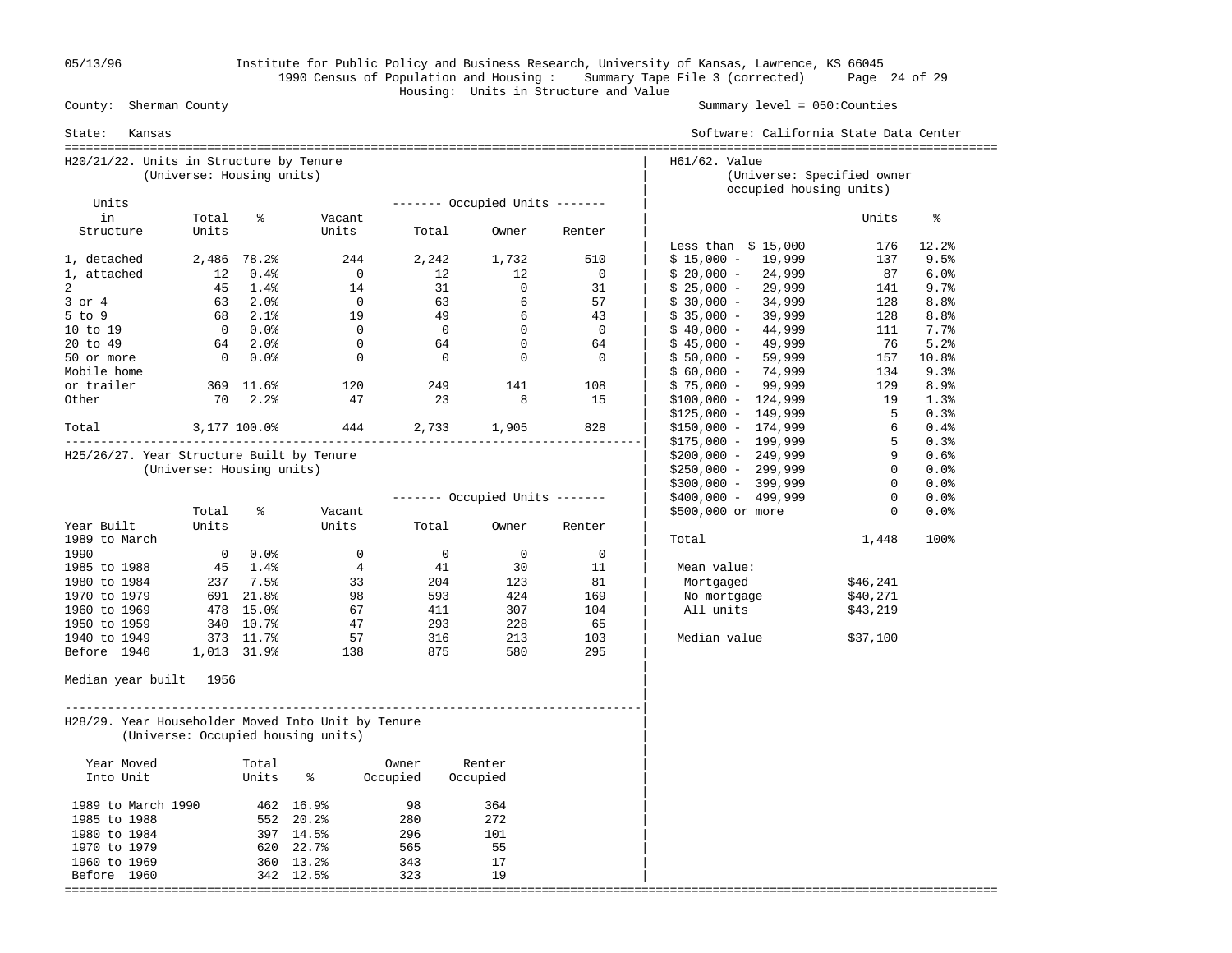# 05/13/96 Institute for Public Policy and Business Research, University of Kansas, Lawrence, KS 66045 1990 Census of Population and Housing : Summary Tape File 3 (corrected) Page 25 of 29 Housing: Utilities and Vehicles Available

### Summary level =  $050$ : Counties

| State:       | Kansas                                                                                                                     |           |                                                                              |                         |                                                                                                |           |                                      |                                                                                              | Software: California State Data Center                |                    |                    |
|--------------|----------------------------------------------------------------------------------------------------------------------------|-----------|------------------------------------------------------------------------------|-------------------------|------------------------------------------------------------------------------------------------|-----------|--------------------------------------|----------------------------------------------------------------------------------------------|-------------------------------------------------------|--------------------|--------------------|
|              | ==================================<br>H30. House Heating Fuel<br>(Universe: Occupied housing units)                        |           |                                                                              |                         | H23. Source of Water<br>(Universe: Housing units)                                              |           |                                      | H24. Sewage Disposal                                                                         | (Universe: Housing units)                             |                    |                    |
|              | Utility gas<br>Bottled, tank, or lp gas<br>Electricity<br>Fuel oil, kerosene, etc.<br>Coal or coke<br>Wood<br>Solar energy |           | 2,479<br>172<br>55<br>10<br>$\overline{0}$<br>$\overline{4}$<br>$\mathbf{0}$ |                         | Public system or<br>private company<br>Individual well:<br>Drilled<br>Duq<br>Some other source |           | 2,532<br>631<br>14<br>$\overline{0}$ | cesspool<br>Other means                                                                      | Public sewer<br>Septic tank or                        | 2,412<br>735<br>30 |                    |
|              | Other fuel<br>No fuel used                                                                                                 |           | 13<br>$\Omega$                                                               |                         | H42. Kitchen Facilities<br>(Universe: Housing units)                                           |           |                                      |                                                                                              |                                                       |                    |                    |
|              |                                                                                                                            |           |                                                                              |                         | Complete kitchen facilities<br>Lacking complete kitchen facilities                             |           |                                      |                                                                                              | 3,153<br>24                                           |                    |                    |
|              | H35/36. Telephone in Housing Unit by Tenure, Age of Householder<br>(Universe: Occupied housing units)                      |           |                                                                              |                         |                                                                                                |           |                                      |                                                                                              |                                                       |                    |                    |
|              |                                                                                                                            |           |                                                                              | Owner                   | Renter                                                                                         |           |                                      |                                                                                              | ------------- Age of Householder -------------------- |                    |                    |
|              |                                                                                                                            | Total     | ႜ                                                                            |                         |                                                                                                |           | $15 - 59$                            | $60 - 64$                                                                                    | 65-74                                                 |                    | $75+$              |
| No telephone | With telephone                                                                                                             | 119 4.4%  |                                                                              | 2,614 95.6% 1,878<br>27 | 92                                                                                             | 736 1,592 | 112                                  | 273<br>$\overline{0}$                                                                        | 410                                                   | 7                  | 339<br>$\Omega$    |
|              | H37/38. Vehicles Available<br>(Universe: Occupied housing units)                                                           |           |                                                                              |                         |                                                                                                |           |                                      | H39/40. Race and Hispanic Origin by Vehicles Available<br>(Universe: Occupied housing units) |                                                       |                    |                    |
|              | Total %                                                                                                                    |           | Owner                                                                        | Renter                  |                                                                                                | White     |                                      | Amer Ind<br>Black Esk & Al                                                                   | Asian &<br>Pac Isl                                    | Other *<br>Race *  | Hispanic<br>Origin |
| None         |                                                                                                                            | 162 5.9%  | 70                                                                           | 92                      |                                                                                                |           |                                      |                                                                                              |                                                       | $\star$            |                    |
| $\mathbf{1}$ |                                                                                                                            | 930 34.0% | 538                                                                          | 392                     | None                                                                                           | 155       |                                      | 0<br>$\mathbf{0}$                                                                            | $\mathbf{0}$                                          | $7 *$              | 7                  |
| 2            | 1,057 38.7%                                                                                                                |           | 832                                                                          | 225                     | 1 or more                                                                                      | 2,476     | 15                                   | 6                                                                                            | $\Omega$                                              | $74*$              | 117                |
|              |                                                                                                                            | 361 13.2% | 273                                                                          | 88                      |                                                                                                |           |                                      |                                                                                              |                                                       | $\star$            |                    |

 3 361 13.2% 273 88 | \* 4 145 5.3% 122 23 | \*

5 or |--------------------------------------------------------------------------------

===================================================================================================================================

# | H41. Age of Householder by Vehicles Available<br>| H41. Age of Householder by Vehicles Available<br>| Universe: Occupied housing units Mean vehicles in the contract of the contract of the contract of the contract of the contract of the contract of the contract of the contract of the contract of the contract of the contract of the contract of the contract

|           | $15 - 64$<br>Years | $65 +$<br>Years |
|-----------|--------------------|-----------------|
|           |                    |                 |
| None      | 101                | 61              |
| 1 or more | 1,876              | 695             |

more 78 2.9% 70 8 |

|

available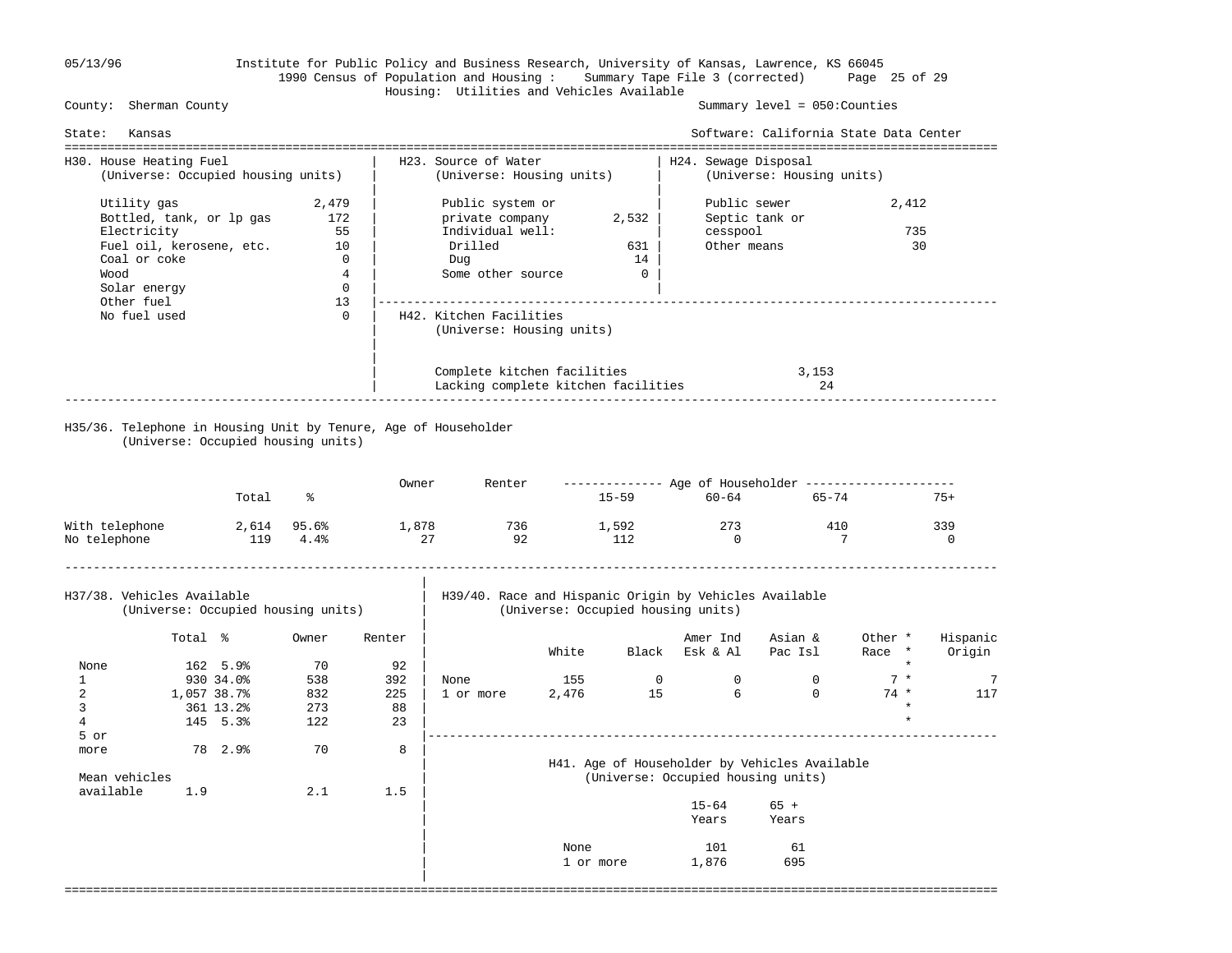05/13/96 Institute for Public Policy and Business Research, University of Kansas, Lawrence, KS 66045 1990 Census of Population and Housing : Summary Tape File 3 (corrected) Page 26 of 29

### Housing: Gross Rent and Income Summary level =  $050$ : Counties

| State:       | Kansas                         |                                                                                                                                                |                 |                |                                           |                |                                     |                                                     |                | Software: California State Data Center<br>============================ |                                                                                                                                           |
|--------------|--------------------------------|------------------------------------------------------------------------------------------------------------------------------------------------|-----------------|----------------|-------------------------------------------|----------------|-------------------------------------|-----------------------------------------------------|----------------|------------------------------------------------------------------------|-------------------------------------------------------------------------------------------------------------------------------------------|
|              | H43/44. Gross Rent (Universe:  |                                                                                                                                                |                 |                | H45/46. Gross Rent by Race of Householder |                |                                     |                                                     |                |                                                                        |                                                                                                                                           |
|              | Specified renter-              |                                                                                                                                                |                 |                |                                           |                |                                     | (Universe: Specified renter-occupied housing units) |                |                                                                        |                                                                                                                                           |
|              |                                | occupied housing units)                                                                                                                        |                 |                |                                           |                |                                     |                                                     | $\star$        | Not of                                                                 |                                                                                                                                           |
|              |                                |                                                                                                                                                |                 |                |                                           |                | Amer Ind                            | Asian &                                             | Other *        | Hispanic                                                               | Hispanic                                                                                                                                  |
|              | With cash rent:                | Units                                                                                                                                          |                 |                | White                                     | Black          | Esk & Al                            | Pac Isl                                             | Race *         | Origin                                                                 | Origin                                                                                                                                    |
| \$           | $0 - $99$                      | $\overline{0}$                                                                                                                                 | With cash rent: |                |                                           |                |                                     |                                                     |                |                                                                        |                                                                                                                                           |
|              | $$100 - $149$                  | 62                                                                                                                                             | Ŝ.              | $0 - $199$     | 165                                       | $\Omega$       | $\Omega$                            | $\mathbf 0$                                         | $6*$           | 165                                                                    | 6                                                                                                                                         |
|              | $$150 - $199$                  | 109                                                                                                                                            | $$200 - $299$   |                | 239                                       | $\Omega$       | 6                                   | $\Omega$                                            | $6*$           | 217                                                                    | 34                                                                                                                                        |
|              | $$200 - $249$                  | - 86                                                                                                                                           | $$300 - $499$   |                | 219                                       | 10             | $\mathbf 0$                         | $\overline{0}$                                      | $14$ *         | 224                                                                    | 19                                                                                                                                        |
|              | $$250 - $299$                  | 165                                                                                                                                            | $$500 - $749$   |                | 18                                        | $\overline{0}$ | $\overline{0}$                      | $\Omega$                                            | $0 *$          | 18                                                                     | $\mathbf 0$                                                                                                                               |
|              | \$ 300 - \$349                 | 127                                                                                                                                            | $$750 - $999$   |                | $\overline{0}$                            | $\overline{0}$ | $\Omega$                            | $\Omega$                                            | $0 *$          | $\Omega$                                                               | $\Omega$                                                                                                                                  |
|              | $$350 - $399$                  | 33                                                                                                                                             |                 | \$1000 or more | $\overline{0}$                            | $\overline{0}$ | $\mathbf 0$                         | $\mathbf 0$                                         | $0 *$          | $\mathbf 0$                                                            | $\mathbf 0$                                                                                                                               |
|              | $$400 - $449$                  | 49                                                                                                                                             | No cash rent    |                | 79                                        | 5              | $\mathbf 0$                         | $\Omega$                                            | 6 *            | 84                                                                     | 6                                                                                                                                         |
|              | $$450 - $499$                  | 34                                                                                                                                             |                 |                |                                           |                |                                     |                                                     |                |                                                                        |                                                                                                                                           |
|              | $$500 - $549$                  | $\mathbf 0$                                                                                                                                    |                 |                |                                           |                |                                     |                                                     |                |                                                                        |                                                                                                                                           |
|              | $$550 - $599$                  | 10                                                                                                                                             |                 |                |                                           |                |                                     |                                                     |                |                                                                        |                                                                                                                                           |
|              | $$600 - $649$                  | 8                                                                                                                                              |                 |                |                                           |                | H34. Bedrooms by Gross Rent         |                                                     |                |                                                                        |                                                                                                                                           |
|              | $$650 - $699$                  | 0                                                                                                                                              |                 |                |                                           |                |                                     | (Universe: Specified renter-occupied housing units) |                |                                                                        |                                                                                                                                           |
|              | $$700 - $749$                  | 0                                                                                                                                              |                 |                |                                           |                |                                     |                                                     |                |                                                                        |                                                                                                                                           |
|              | $$750 - $999$                  | 0                                                                                                                                              |                 |                |                                           |                |                                     | ----------- Number of Bedrooms -------              |                |                                                                        |                                                                                                                                           |
|              | $$1000$ or more                | 0                                                                                                                                              |                 |                |                                           |                | None                                | $\mathbf{1}$                                        | $\overline{2}$ | $3+$                                                                   |                                                                                                                                           |
|              |                                |                                                                                                                                                |                 |                | With cash rent:                           |                |                                     |                                                     |                |                                                                        |                                                                                                                                           |
| No cash rent |                                | 90                                                                                                                                             |                 |                | $0 - $199$<br>$\mathsf{S}$                |                | 14                                  | 109                                                 | 48             | 0                                                                      |                                                                                                                                           |
|              |                                |                                                                                                                                                |                 |                | $$200 - $299$                             |                | $\overline{0}$                      | 45                                                  | 140            | 66                                                                     |                                                                                                                                           |
|              |                                |                                                                                                                                                |                 |                | $$300 - $499$                             |                | $\overline{0}$                      | 10                                                  | 81             | 152                                                                    |                                                                                                                                           |
|              |                                |                                                                                                                                                |                 |                | \$ 500 - \$749                            |                | $\overline{0}$                      | $\overline{0}$                                      | $\Omega$       | 18                                                                     |                                                                                                                                           |
|              | Median gross rent              | \$276                                                                                                                                          |                 |                | $$750 - $999$                             |                | $\overline{0}$                      | $\overline{0}$                                      | $\mathbf{0}$   | $\overline{0}$                                                         |                                                                                                                                           |
|              |                                |                                                                                                                                                |                 |                | \$1000 or more                            |                | $\overline{0}$                      | $\overline{0}$                                      | $\mathbf{0}$   | $\overline{0}$                                                         |                                                                                                                                           |
|              |                                |                                                                                                                                                |                 |                | No cash rent                              |                | $\Omega$                            | $\Omega$                                            | 38             | 52                                                                     |                                                                                                                                           |
|              | H47/48. Meals Included in Rent | (Universe: Specified renter-occupied<br>housing units paying cash rent)                                                                        |                 | Mean<br>Gross  |                                           |                | H49. Inclusion of Utilities in Rent | (Universe: Specified renter-occupied housing units) |                |                                                                        |                                                                                                                                           |
|              |                                | Units                                                                                                                                          |                 | Rent           |                                           |                | Pay extra for 1 or more utilities   |                                                     |                | 573                                                                    |                                                                                                                                           |
|              |                                |                                                                                                                                                |                 |                |                                           |                | No extra payment for any utilities  |                                                     |                | 200                                                                    |                                                                                                                                           |
|              | Meals included                 |                                                                                                                                                | $\mathbf 0$     |                |                                           |                |                                     |                                                     |                |                                                                        |                                                                                                                                           |
|              | No meals included              | 683                                                                                                                                            |                 | \$280          |                                           |                |                                     |                                                     |                |                                                                        |                                                                                                                                           |
|              |                                | H50. Household Income in 1989 by Gross Rent as a Percentage of Household Income<br>in 1989 (Universe: Specified renter-occupied housing units) |                 |                |                                           |                |                                     |                                                     |                |                                                                        | H51. Age of Householder by Gross Rent as a Per-<br>centage of Household Income in 1989 (Uni-<br>verse: Specified renter-occup. hsng unts) |
|              |                                | --------- Percentage of Household Income ----------                                                                                            |                 |                |                                           |                | Not                                 | % of                                                |                | -- Age of Householder --                                               |                                                                                                                                           |
| Income       |                                | $0 - 19%$                                                                                                                                      | $20 - 24%$      | $25 - 29$      | $30 - 34%$                                | $35% +$        | Computed                            | Income                                              |                | $15 - 64$                                                              | $65 +$                                                                                                                                    |
| $<$ \$10,000 |                                | 7                                                                                                                                              | 15              | 64             | 25                                        | 148            | 57                                  | Less than 20 $\textdegree$                          |                | 228                                                                    | 16                                                                                                                                        |
|              | $$10,000-19,999$               | 51                                                                                                                                             | 56              | 22             | 14                                        | 15             | 26                                  | $20 - 24$ %                                         |                | 96                                                                     | 15                                                                                                                                        |
|              | $$20,000-34,999$               | 151                                                                                                                                            | 40              | 22             | $\overline{0}$                            | $\overline{0}$ | 19                                  | $25 - 29$ %                                         |                | 58                                                                     | 50                                                                                                                                        |
|              | $$35,000-49,999$               | 30                                                                                                                                             | $\overline{0}$  | $\overline{0}$ | $\overline{0}$                            | $\Omega$       | $\Omega$                            | $30 - 34$ %                                         |                | 25                                                                     | 14                                                                                                                                        |
| $$50,000 +$  |                                | $\overline{5}$                                                                                                                                 | $\overline{0}$  | $\overline{0}$ | $\mathbf 0$                               | $\mathbf 0$    | 6                                   | $35 +$ $\frac{6}{3}$                                |                | 156                                                                    | 7                                                                                                                                         |
|              |                                |                                                                                                                                                |                 |                |                                           |                |                                     | Not computed                                        |                | 92                                                                     | 16                                                                                                                                        |
|              |                                |                                                                                                                                                |                 |                |                                           |                |                                     |                                                     |                |                                                                        |                                                                                                                                           |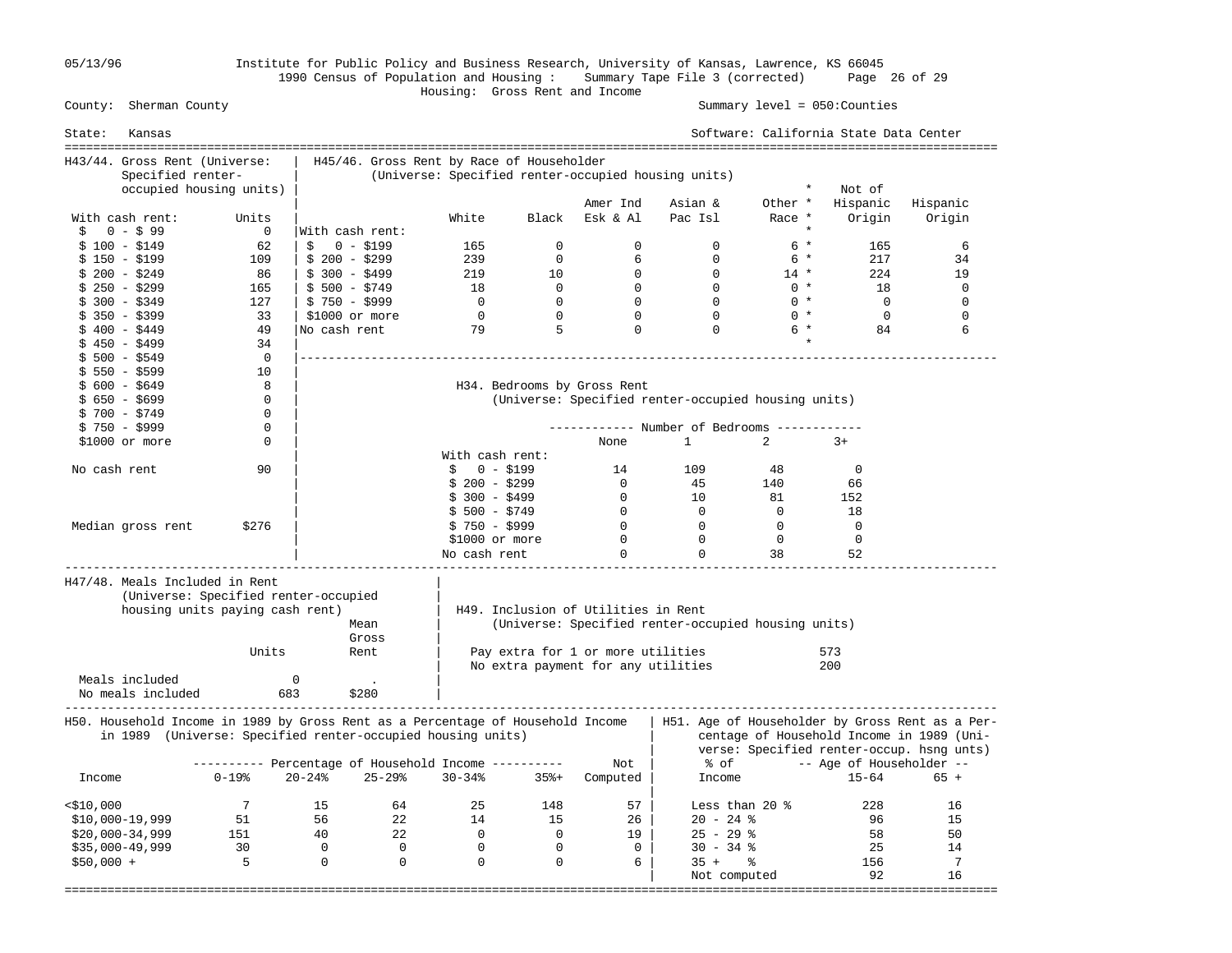# 05/13/96 Institute for Public Policy and Business Research, University of Kansas, Lawrence, KS 66045 1990 Census of Population and Housing : Summary Tape File 3 (corrected) Page 27 of 29 Housing: Mortgage Status and Owner Costs

Summary level =  $050$ : Counties

| H54/55. Race/Ethnicity of Householder by Mortgage Status and<br>(Universe: Specified owner-occupied housing units)<br>------------------------ With a Mortgage ------------------------<br>Asian &<br>Amer Ind<br>Esk & Al<br>Pac Isl<br>$\mathbf{0}$<br>$\overline{0}$<br>$\mathbf{0}$<br>$\Omega$<br>$\mathbf{0}$<br>$\overline{0}$<br>$\overline{0}$<br>$\Omega$<br>$\Omega$<br>$\Omega$<br>$\Omega$<br>$\Omega$ | Other *<br>Race *<br>$\star$<br>$6*$<br>$9 *$<br>$0 *$<br>$0 *$                                  | Hispanic<br>Origin<br>6<br>17                                                                                         |
|---------------------------------------------------------------------------------------------------------------------------------------------------------------------------------------------------------------------------------------------------------------------------------------------------------------------------------------------------------------------------------------------------------------------|--------------------------------------------------------------------------------------------------|-----------------------------------------------------------------------------------------------------------------------|
|                                                                                                                                                                                                                                                                                                                                                                                                                     |                                                                                                  |                                                                                                                       |
|                                                                                                                                                                                                                                                                                                                                                                                                                     |                                                                                                  |                                                                                                                       |
|                                                                                                                                                                                                                                                                                                                                                                                                                     |                                                                                                  |                                                                                                                       |
|                                                                                                                                                                                                                                                                                                                                                                                                                     |                                                                                                  |                                                                                                                       |
|                                                                                                                                                                                                                                                                                                                                                                                                                     |                                                                                                  |                                                                                                                       |
|                                                                                                                                                                                                                                                                                                                                                                                                                     |                                                                                                  |                                                                                                                       |
|                                                                                                                                                                                                                                                                                                                                                                                                                     |                                                                                                  | $\mathbf 0$                                                                                                           |
|                                                                                                                                                                                                                                                                                                                                                                                                                     |                                                                                                  | $\mathbf 0$                                                                                                           |
|                                                                                                                                                                                                                                                                                                                                                                                                                     | $0 *$                                                                                            | $\Omega$                                                                                                              |
|                                                                                                                                                                                                                                                                                                                                                                                                                     | $0 *$                                                                                            | $\Omega$                                                                                                              |
|                                                                                                                                                                                                                                                                                                                                                                                                                     |                                                                                                  |                                                                                                                       |
|                                                                                                                                                                                                                                                                                                                                                                                                                     |                                                                                                  |                                                                                                                       |
|                                                                                                                                                                                                                                                                                                                                                                                                                     |                                                                                                  |                                                                                                                       |
| Asian &                                                                                                                                                                                                                                                                                                                                                                                                             | Other *                                                                                          | Hispanic                                                                                                              |
| Pac Isl                                                                                                                                                                                                                                                                                                                                                                                                             | Race *                                                                                           | Origin                                                                                                                |
|                                                                                                                                                                                                                                                                                                                                                                                                                     | $\star$                                                                                          |                                                                                                                       |
| $\Omega$                                                                                                                                                                                                                                                                                                                                                                                                            | $7 *$                                                                                            | 7                                                                                                                     |
| $\overline{0}$                                                                                                                                                                                                                                                                                                                                                                                                      | $14$ *                                                                                           | 16                                                                                                                    |
| $\overline{0}$                                                                                                                                                                                                                                                                                                                                                                                                      | $0 *$                                                                                            | 0                                                                                                                     |
| $\Omega$                                                                                                                                                                                                                                                                                                                                                                                                            | $0 *$                                                                                            | $\mathbf 0$                                                                                                           |
| $\Omega$                                                                                                                                                                                                                                                                                                                                                                                                            | $0 *$                                                                                            | $\Omega$                                                                                                              |
|                                                                                                                                                                                                                                                                                                                                                                                                                     |                                                                                                  |                                                                                                                       |
|                                                                                                                                                                                                                                                                                                                                                                                                                     |                                                                                                  |                                                                                                                       |
|                                                                                                                                                                                                                                                                                                                                                                                                                     |                                                                                                  |                                                                                                                       |
|                                                                                                                                                                                                                                                                                                                                                                                                                     |                                                                                                  |                                                                                                                       |
|                                                                                                                                                                                                                                                                                                                                                                                                                     |                                                                                                  |                                                                                                                       |
|                                                                                                                                                                                                                                                                                                                                                                                                                     |                                                                                                  |                                                                                                                       |
|                                                                                                                                                                                                                                                                                                                                                                                                                     |                                                                                                  |                                                                                                                       |
|                                                                                                                                                                                                                                                                                                                                                                                                                     |                                                                                                  |                                                                                                                       |
|                                                                                                                                                                                                                                                                                                                                                                                                                     |                                                                                                  |                                                                                                                       |
|                                                                                                                                                                                                                                                                                                                                                                                                                     |                                                                                                  |                                                                                                                       |
|                                                                                                                                                                                                                                                                                                                                                                                                                     |                                                                                                  |                                                                                                                       |
|                                                                                                                                                                                                                                                                                                                                                                                                                     |                                                                                                  |                                                                                                                       |
|                                                                                                                                                                                                                                                                                                                                                                                                                     |                                                                                                  |                                                                                                                       |
| \$20,485<br>\$16,153                                                                                                                                                                                                                                                                                                                                                                                                |                                                                                                  |                                                                                                                       |
|                                                                                                                                                                                                                                                                                                                                                                                                                     | Amer Ind<br>Black Esk & Al<br>$\Omega$<br>$\mathbf 0$<br>$\mathbf 0$<br>$\mathbf{0}$<br>$\Omega$ | H56. Aggregate Selected Monthly Owner Costs by Mortgage Status<br>(Universe: Owner-occupied mobile homes or trailers) |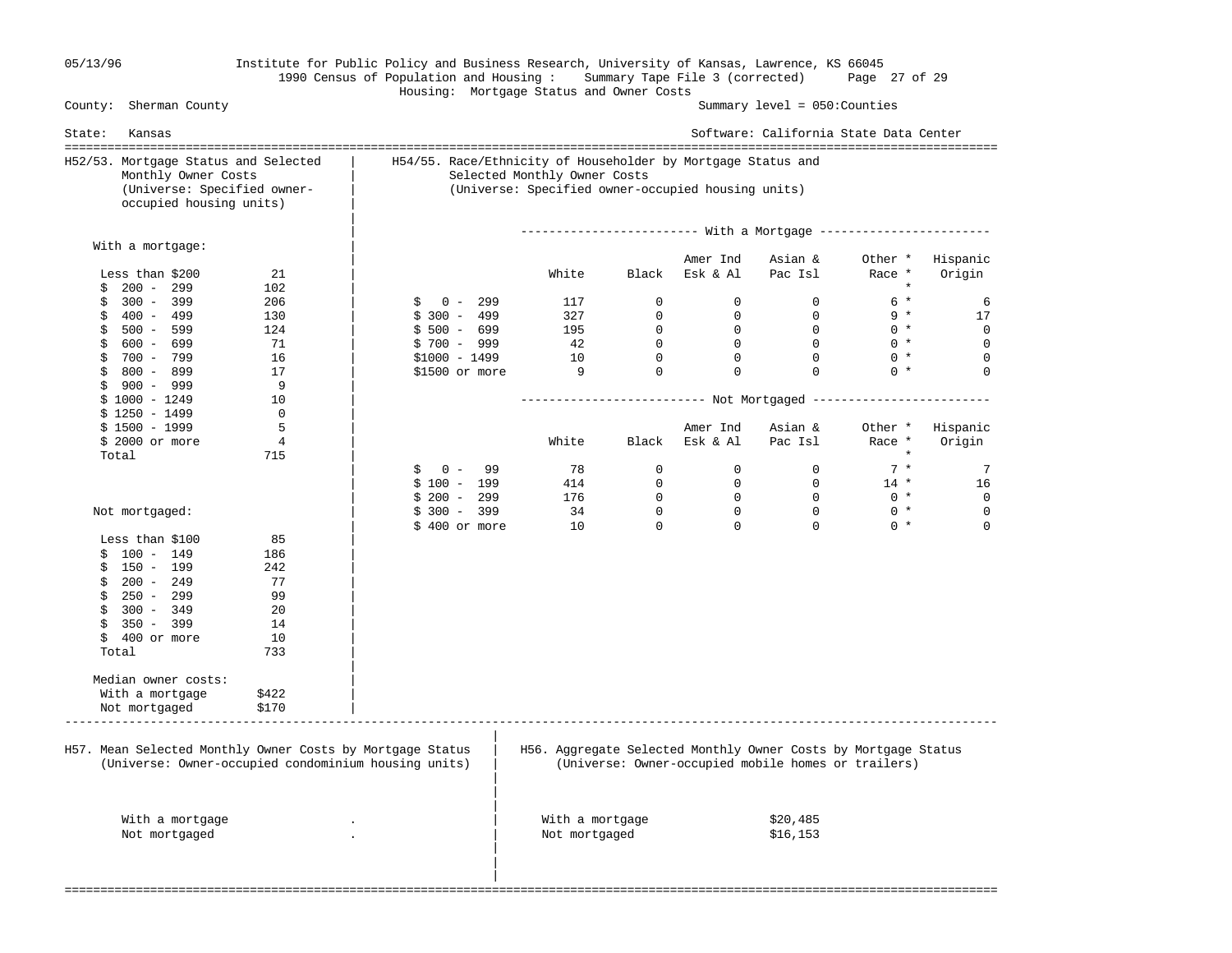### 05/13/96 Institute for Public Policy and Business Research, University of Kansas, Lawrence, KS 66045 1990 Census of Population and Housing : Summary Tape File 3 (corrected) Page 28 of 29 Housing: Owner Costs and Income

### Summary level =  $050$ : Counties

| Kansas<br>State:                                                                                                                                          |                  |                |                           | Software: California State Data Center                                                                         |
|-----------------------------------------------------------------------------------------------------------------------------------------------------------|------------------|----------------|---------------------------|----------------------------------------------------------------------------------------------------------------|
| H58. Mortgage Status by Selected Monthly Owner Costs<br>as a Percentage of Household Income in 1989<br>(Universe: Specified owner-occupied housing units) |                  |                |                           | H63. Aggregate Household Income in 1989 by Tenure and Mortgage<br>(Universe: Occupied housing units)<br>Status |
| % of<br>Income                                                                                                                                            | Total            | With a         | Not<br>Mortgage Mortgaged | Aggregate<br>Household<br>Income                                                                               |
| $0 - 19$ %<br>$20 - 24$ %                                                                                                                                 | 951<br>177       | 365<br>133     | 586<br>44                 | Owner occupied:                                                                                                |
| $25 - 29$ %<br>$30 - 34$ %<br>$35 +$ $\frac{6}{3}$                                                                                                        | 79<br>101<br>115 | 61<br>79<br>70 | 18<br>22<br>45            | With a mortgage<br>\$29,060,004<br>\$26,777,978<br>Not mortgaged                                               |
| Not computed                                                                                                                                              | 25               |                | 18                        |                                                                                                                |
|                                                                                                                                                           |                  |                |                           | Renter occupied<br>\$14,895,461                                                                                |

 H59. Household Income in 1989 by Selected Monthly Owner Costs as a Percentage of Household Income in 1989 (Universe: Specified owner-occupied housing units)

| Household<br>Income | $0 - 19$ % | $20 - 24$ | $25 - 29$ | Percentage of Income -------------<br>$30 - 34$ | $35% +$ | Not<br>Computed | Total |
|---------------------|------------|-----------|-----------|-------------------------------------------------|---------|-----------------|-------|
| Less than $$10,000$ | 47         | 26        | 9         | 23                                              | 92      | 25              | 222   |
| $$10,000 - 19,999$  | 270        | 44        | 50        | 50                                              | 18      | 0               | 432   |
| $$20,000 - 34,999$  | 289        | 83        | 10        | 19                                              | 5.      |                 | 406   |
| $$35,000 - 49,999$  | 203        | 15        | 10        | $\Omega$                                        |         |                 | 228   |
| \$50,000 or more    | 142        | q         | 0         | 9                                               |         |                 | 160   |

- ----------------------------------------------------------------------------------------------------------------------------------
- H60. Age of Householder by Selected Monthly Owner Costs as a Percentage of Household Income in 1989 (Universe: Specified owner-occupied housing units)

|                |       | Age of Householder |        |
|----------------|-------|--------------------|--------|
| % of<br>Income | Total | $15 - 64$          | $65 +$ |
| - 19 %<br>0    | 951   | 625                | 326    |
| $20 - 24$ %    | 177   | 112                | 65     |
| $25 - 29$ %    | 79    | 63                 | 16     |
| $30 - 34$ %    | 101   | 75                 | 26     |
| ٩,<br>$35 +$   | 115   | 65                 | 50     |
| Not computed   | 25    | 4                  | 21     |
| Total          | 1,448 | 944                | 504    |